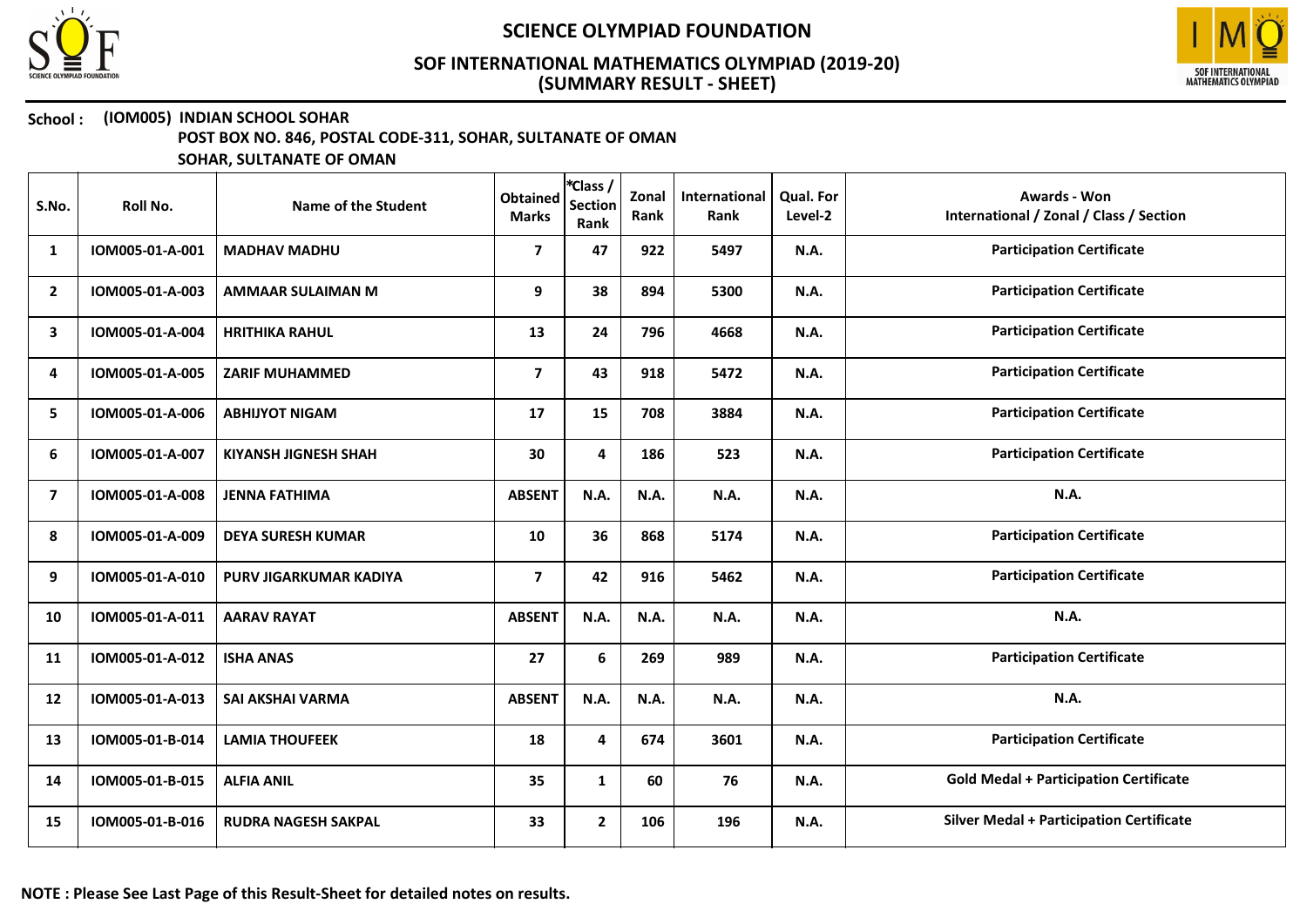



## School : (IOM005) INDIAN SCHOOL SOHAR

POST BOX NO. 846, POSTAL CODE-311, SOHAR, SULTANATE OF OMAN

| S.No. | Roll No.        | Name of the Student               | <b>Obtained</b><br><b>Marks</b> | *Class /<br><b>Section</b><br>Rank | Zonal<br>Rank | International<br>Rank | Qual. For<br>Level-2 | <b>Awards - Won</b><br>International / Zonal / Class / Section |
|-------|-----------------|-----------------------------------|---------------------------------|------------------------------------|---------------|-----------------------|----------------------|----------------------------------------------------------------|
| 16    | IOM005-01-B-017 | <b>INAYAT RAJA SETH</b>           | <b>ABSENT</b>                   | N.A.                               | N.A.          | N.A.                  | N.A.                 | N.A.                                                           |
| 17    | IOM005-01-B-018 | SARTHAK BHATTACHARJEE             | 27                              | $\mathbf{3}$                       | 286           | 1063                  | N.A.                 | <b>Bronze Medal + Participation Certificate</b>                |
| 18    | IOM005-01-B-019 | <b>SIMRA ANUM</b>                 | 15                              | 6                                  | 745           | 4253                  | N.A.                 | <b>Participation Certificate</b>                               |
| 19    | IOM005-01-B-020 | <b>SREEMOULI RAJESH NAIR</b>      | 6                               | 9                                  | 932           | 5556                  | N.A.                 | <b>Participation Certificate</b>                               |
| 20    | IOM005-01-B-021 | <b>NANDITHA EILLA</b>             | 17                              | 5                                  | 679           | 3687                  | N.A.                 | <b>Participation Certificate</b>                               |
| 21    | IOM005-01-B-023 | <b>INAYA GIRDHAR</b>              | 12                              | 8                                  | 828           | 4857                  | N.A.                 | <b>Participation Certificate</b>                               |
| 22    | IOM005-01-B-024 | <b>RHITHUL RENJITH</b>            | 13                              | $\overline{7}$                     | 813           | 4760                  | N.A.                 | <b>Participation Certificate</b>                               |
| 23    | IOM005-01-B-025 | J JADZIA LIZBETH                  | 5                               | 10                                 | 935           | 5589                  | N.A.                 | <b>Participation Certificate</b>                               |
| 24    | IOM005-01-B-026 | YOHAAN JOSEPH KOSHY               | <b>ABSENT</b>                   | N.A.                               | N.A.          | N.A.                  | N.A.                 | <b>N.A.</b>                                                    |
| 25    | IOM005-01-C-027 | <b>ADITYA BHATTACHARYA</b>        | $\overline{\phantom{a}}$        | 44                                 | 919           | 5488                  | <b>N.A.</b>          | <b>Participation Certificate</b>                               |
| 26    | IOM005-01-C-028 | <b>ADHEENA BIJU</b>               | <b>ABSENT</b>                   | N.A.                               | N.A.          | <b>N.A.</b>           | N.A.                 | N.A.                                                           |
| 27    | IOM005-01-C-029 | <b>AVANI POKKUNNON</b>            | 13                              | 25                                 | 806           | 4724                  | <b>N.A.</b>          | <b>Participation Certificate</b>                               |
| 28    | IOM005-01-C-031 | <b>JAI PREETH MURUGAPPAN</b>      | 15                              | 19                                 | 745           | 4253                  | N.A.                 | <b>Participation Certificate</b>                               |
| 29    | IOM005-01-C-032 | <b>IRENE SANDEEP</b>              | 16                              | 18                                 | 736           | 4124                  | N.A.                 | <b>Participation Certificate</b>                               |
| 30    | IOM005-01-C-034 | <b>THARUNVAIBHAV EASWARMURTHI</b> | <b>ABSENT</b>                   | N.A.                               | N.A.          | N.A.                  | N.A.                 | N.A.                                                           |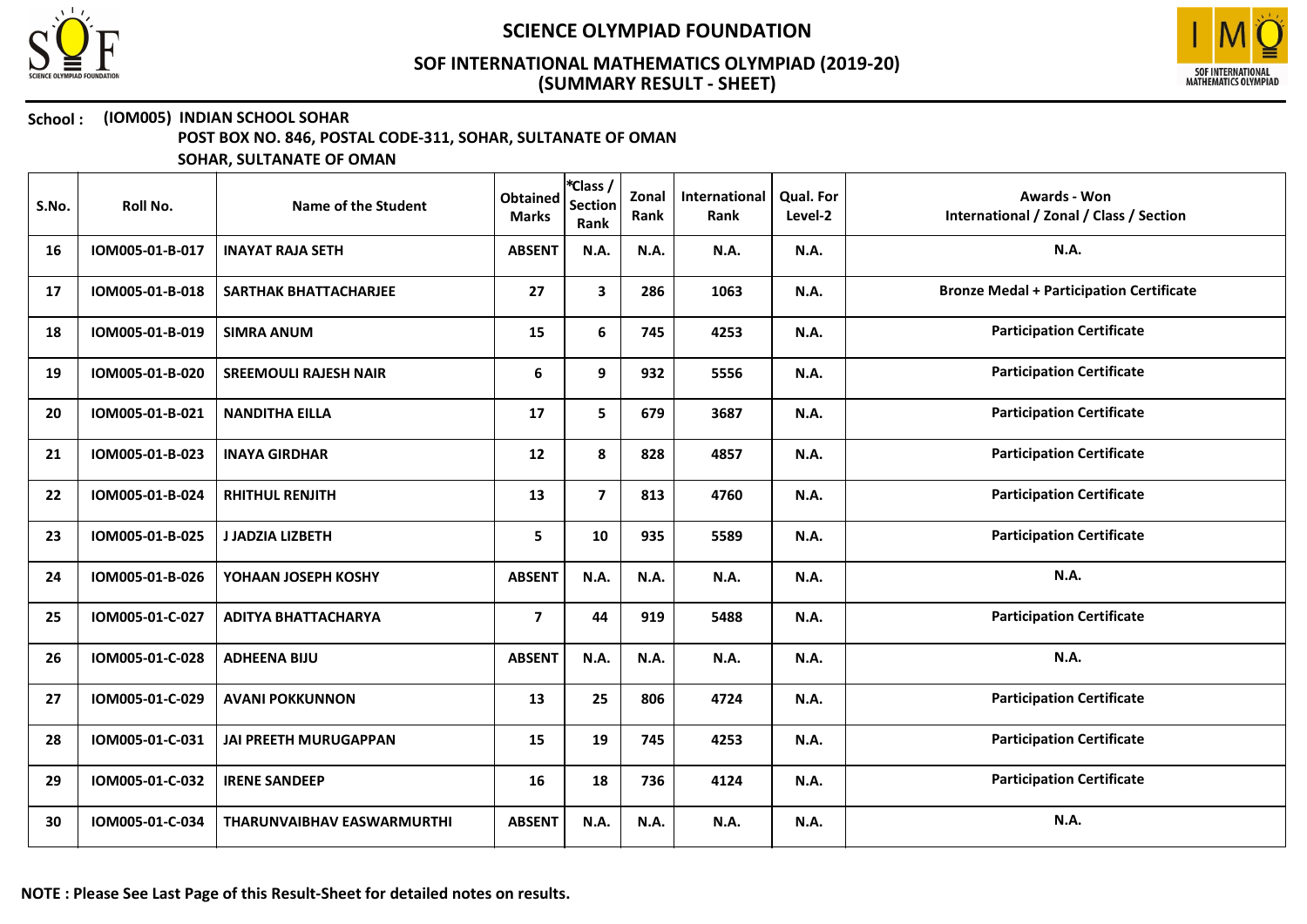



## School : (IOM005) INDIAN SCHOOL SOHAR

POST BOX NO. 846, POSTAL CODE-311, SOHAR, SULTANATE OF OMAN

| S.No. | Roll No.        | Name of the Student            | <b>Obtained</b><br><b>Marks</b> | *Class /<br><b>Section</b><br>Rank | Zonal<br>Rank | International<br>Rank | <b>Qual. For</b><br>Level-2 | <b>Awards - Won</b><br>International / Zonal / Class / Section |
|-------|-----------------|--------------------------------|---------------------------------|------------------------------------|---------------|-----------------------|-----------------------------|----------------------------------------------------------------|
| 31    | IOM005-01-C-035 | <b>AVANISH M JAGTAP</b>        | <b>ABSENT</b>                   | N.A.                               | N.A.          | N.A.                  | N.A.                        | N.A.                                                           |
| 32    | IOM005-01-C-037 | <b>AARYA BANERJI</b>           | 9                               | 40                                 | 904           | 5346                  | <b>N.A.</b>                 | <b>Participation Certificate</b>                               |
| 33    | IOM005-01-C-038 | <b>THERESE MARY AMAL</b>       | <b>ABSENT</b>                   | N.A.                               | N.A.          | N.A.                  | N.A.                        | N.A.                                                           |
| 34    | IOM005-01-D-039 | <b>AARAV DHANIL</b>            | 8                               | 41                                 | 911           | 5422                  | N.A.                        | <b>Participation Certificate</b>                               |
| 35    | IOM005-01-D-040 | <b>MAHIR CHIRAGKUMAR PATEL</b> | 21                              | 9                                  | 522           | 2535                  | N.A.                        | <b>Participation Certificate</b>                               |
| 36    | IOM005-01-D-041 | <b>NANDINI SINGH</b>           | 21                              | 10                                 | 528           | 2589                  | N.A.                        | <b>Participation Certificate</b>                               |
| 37    | IOM005-01-D-042 | SAMARTH GOWDA BASAVANA GOWDA   | 19                              | 13                                 | 613           | 3213                  | N.A.                        | <b>Participation Certificate</b>                               |
| 38    | IOM005-01-D-043 | <b>AARAV SHARMA</b>            | 16                              | 17                                 | 713           | 3983                  | N.A.                        | <b>Participation Certificate</b>                               |
| 39    | IOM005-01-D-044 | NIKHIL SAI VARMA SAGIRAJU      | 3                               | 50                                 | 942           | 5624                  | N.A.                        | <b>Participation Certificate</b>                               |
| 40    | IOM005-01-D-045 | KODAVATI KANTI LOHITH CHOWDARY | 3                               | 50                                 | 942           | 5624                  | N.A.                        | <b>Participation Certificate</b>                               |
| 41    | IOM005-01-D-047 | <b>JAGANNATH JAGANNATH</b>     | 16                              | 16                                 | 709           | 3914                  | N.A.                        | <b>Participation Certificate</b>                               |
| 42    | IOM005-01-E-048 | <b>JESWIN ANTONY</b>           | <b>ABSENT</b>                   | N.A.                               | N.A.          | N.A.                  | N.A.                        | N.A.                                                           |
| 43    | IOM005-01-E-050 | <b>LENA NAMEEL</b>             | $\mathbf{2}$                    | 12                                 | 943           | 5626                  | N.A.                        | <b>Participation Certificate</b>                               |
| 44    | IOM005-01-E-051 | <b>DEVANAMSH SREEJITH</b>      | 12                              | $\overline{\mathbf{z}}$            | 827           | 4856                  | N.A.                        | <b>Participation Certificate</b>                               |
| 45    | IOM005-01-E-052 | SIDDHARTH SINHABABU            | 12                              | 8                                  | 844           | 4956                  | N.A.                        | <b>Participation Certificate</b>                               |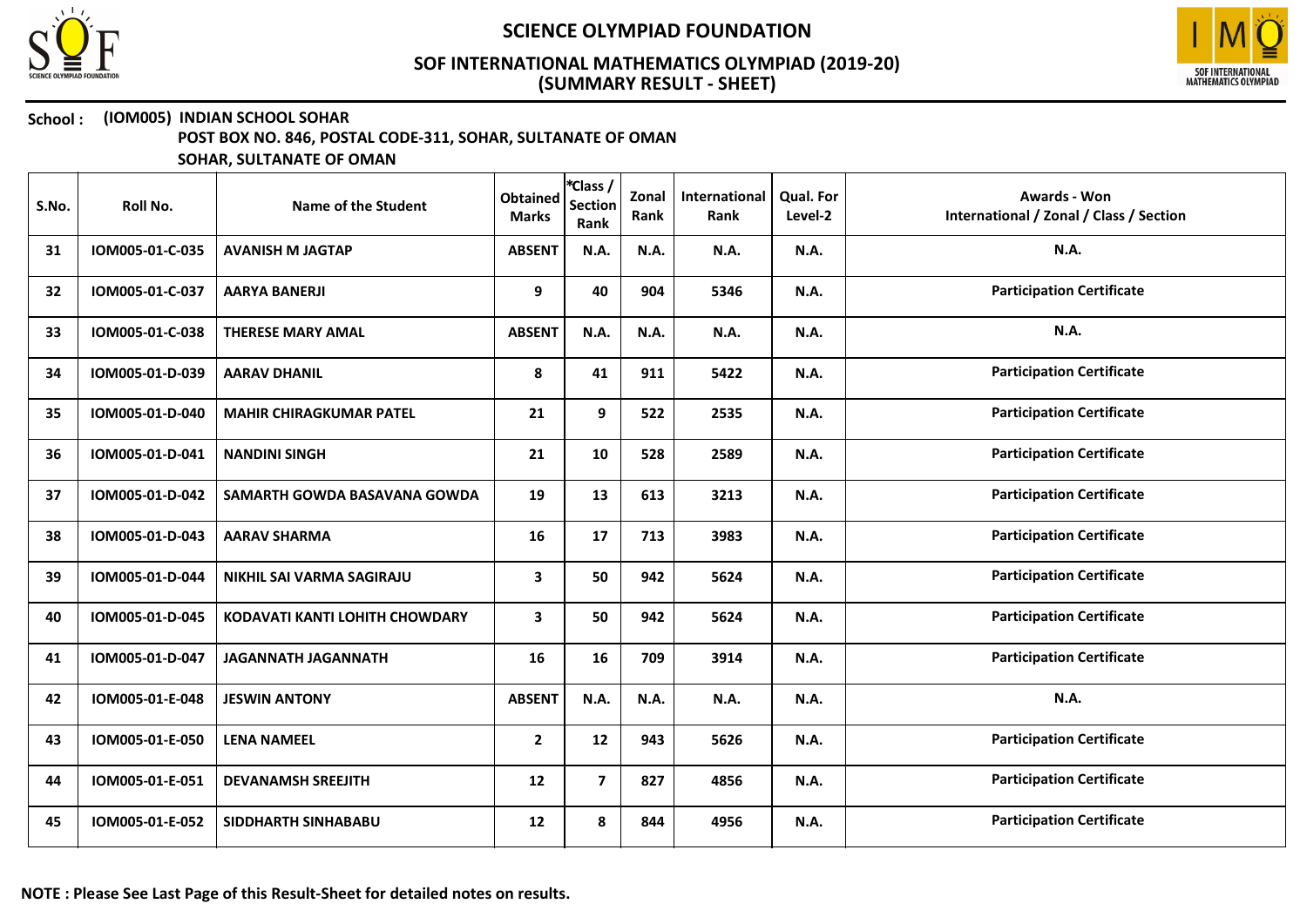



## School : (IOM005) INDIAN SCHOOL SOHAR

POST BOX NO. 846, POSTAL CODE-311, SOHAR, SULTANATE OF OMAN

| S.No. | Roll No.        | Name of the Student             | <b>Obtained</b><br><b>Marks</b> | <i><b>*Class /</b></i><br><b>Section</b><br>Rank | Zonal<br>Rank | International<br>Rank | Qual. For<br>Level-2 | <b>Awards - Won</b><br>International / Zonal / Class / Section                                                  |
|-------|-----------------|---------------------------------|---------------------------------|--------------------------------------------------|---------------|-----------------------|----------------------|-----------------------------------------------------------------------------------------------------------------|
| 46    | IOM005-01-E-053 | <b>ENAKSHI NASKAR</b>           | 13                              | 6                                                | 809           | 4747                  | <b>N.A.</b>          | <b>Participation Certificate</b>                                                                                |
| 47    | IOM005-01-E-054 | <b>MOHAMMED FAEQ FAVAZ</b>      | 10                              | 10                                               | 888           | 5240                  | <b>N.A.</b>          | <b>Participation Certificate</b>                                                                                |
| 48    | IOM005-01-E-055 | <b>ARADHYA KHOSLA</b>           | <b>ABSENT</b>                   | N.A.                                             | N.A.          | <b>N.A.</b>           | <b>N.A.</b>          | N.A.                                                                                                            |
| 49    | IOM005-01-E-056 | <b>MOHAMMED MOHTASHIM AHMED</b> | 31                              | $\mathbf{2}$                                     | 164           | 402                   | N.A.                 | <b>Gold Medal + Participation Certificate</b>                                                                   |
| 50    | IOM005-01-E-057 | <b>JINGYASA PRADHAN</b>         | 9                               | 11                                               | 899           | 5331                  | N.A.                 | <b>Participation Certificate</b>                                                                                |
| 51    | IOM005-01-E-058 | <b>DIVYASHREE RAVIVARMAN</b>    | 11                              | 9                                                | 856           | 5043                  | N.A.                 | <b>Participation Certificate</b>                                                                                |
| 52    | IOM005-01-E-059 | AHANRAJ MOOCHIKKAL RAJESH       | <b>ABSENT</b>                   | N.A.                                             | N.A.          | N.A.                  | N.A.                 | N.A.                                                                                                            |
| 53    | IOM005-01-E-060 | <b>KRUTI SAGARAM</b>            | 13                              | 5                                                | 803           | 4708                  | <b>N.A.</b>          | <b>Participation Certificate</b>                                                                                |
| 54    | IOM005-01-E-061 | <b>THANUSHREE RAVI</b>          | <b>ABSENT</b>                   | N.A.                                             | N.A.          | N.A.                  | <b>N.A.</b>          | N.A.                                                                                                            |
| 55    | IOM005-01-E-062 | <b>SAMRUDH BHIMARAO PATIL</b>   | 38                              | $\mathbf{1}$                                     | 9             | 9                     | N.A.                 | Gifts Worth Rs. 1000/- + Medal of Distinction + Certificate of<br>Distinction + Certificate of Zonal Excellence |
| 56    | IOM005-01-E-063 | <b>SAI ARNAV ACHARYA</b>        | 24                              | 4                                                | 401           | 1813                  | <b>N.A.</b>          | <b>Bronze Medal + Participation Certificate</b>                                                                 |
| 57    | IOM005-01-E-064 | <b>APURBA OJHA</b>              | 26                              | $\mathbf{3}$                                     | 315           | 1271                  | <b>N.A.</b>          | <b>Silver Medal + Participation Certificate</b>                                                                 |
| 58    | IOM005-01-E-065 | <b>SARANG P SITHAR</b>          | <b>ABSENT</b>                   | N.A.                                             | N.A.          | N.A.                  | <b>N.A.</b>          | N.A.                                                                                                            |
| 59    | IOM005-01-F-066 | <b>ARNAV SINGH</b>              | $\overline{\mathbf{z}}$         | 46                                               | 921           | 5494                  | <b>N.A.</b>          | <b>Participation Certificate</b>                                                                                |
| 60    | IOM005-01-F-067 | <b>MOHANA GURUPRASAD RAO</b>    | 15                              | 21                                               | 766           | 4364                  | N.A.                 | <b>Participation Certificate</b>                                                                                |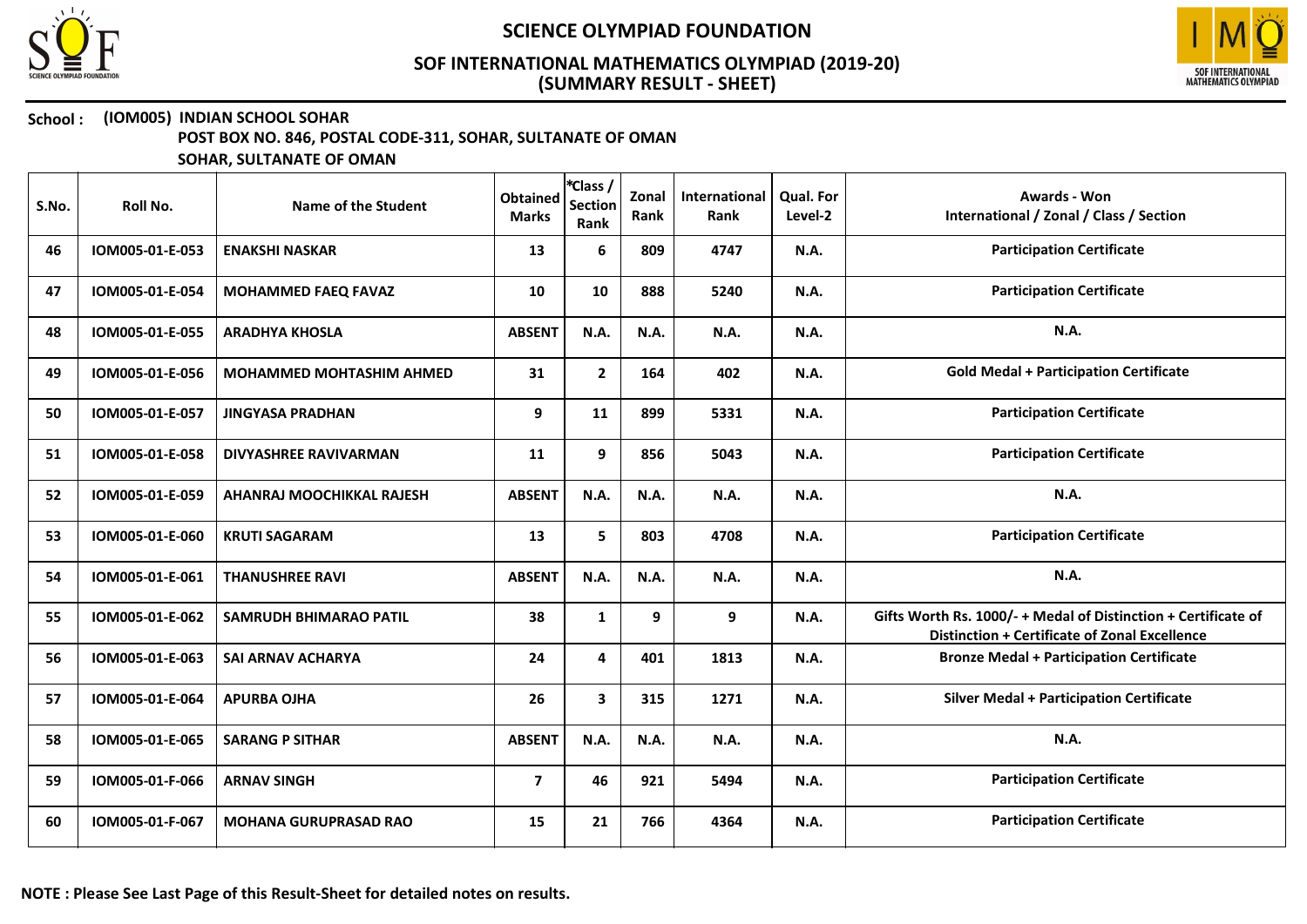



### School : (IOM005) INDIAN SCHOOL SOHAR

POST BOX NO. 846, POSTAL CODE-311, SOHAR, SULTANATE OF OMAN

| S.No. | Roll No.        | Name of the Student             | <b>Obtained</b><br><b>Marks</b> | *Class /<br><b>Section</b><br>Rank | Zonal<br>Rank | International<br>Rank | <b>Qual. For</b><br>Level-2 | <b>Awards - Won</b><br>International / Zonal / Class / Section |
|-------|-----------------|---------------------------------|---------------------------------|------------------------------------|---------------|-----------------------|-----------------------------|----------------------------------------------------------------|
| 61    | IOM005-01-F-068 | <b>R MATHI AMUDHANN</b>         | 13                              | 28                                 | 817           | 4773                  | <b>N.A.</b>                 | <b>Participation Certificate</b>                               |
| 62    | IOM005-01-F-069 | SANKEERTHANA AMARAPALLI         | 11                              | 35                                 | 861           | 5083                  | N.A.                        | <b>Participation Certificate</b>                               |
| 63    | IOM005-01-F-071 | <b>ANSHI SRI</b>                | 13                              | 29                                 | 818           | 4775                  | <b>N.A.</b>                 | <b>Participation Certificate</b>                               |
| 64    | IOM005-01-F-072 | <b>ABHIRAJ PURI</b>             | 12                              | 33                                 | 848           | 4964                  | N.A.                        | <b>Participation Certificate</b>                               |
| 65    | IOM005-01-F-073 | <b>VENKITESWARAN S</b>          | 12                              | 32                                 | 845           | 4957                  | <b>N.A.</b>                 | <b>Participation Certificate</b>                               |
| 66    | IOM005-01-G-074 | <b>VIHAAN VISWANATHA SHETTY</b> | 31                              | $\mathbf{2}$                       | 158           | 389                   | <b>N.A.</b>                 | <b>Silver Medal + Participation Certificate</b>                |
| 67    | IOM005-01-G-075 | VIJAYENDRA SUNDARARAMAN         | 30                              | $\mathbf{3}$                       | 182           | 519                   | <b>N.A.</b>                 | <b>Bronze Medal + Participation Certificate</b>                |
| 68    | IOM005-01-G-076 | <b>NIRJA KALPESH DESAI</b>      | 29                              | 5                                  | 226           | 706                   | <b>N.A.</b>                 | <b>Participation Certificate</b>                               |
| 69    | IOM005-01-G-077 | <b>VARSHA MANOJ KUMAR</b>       | 20                              | 12                                 | 585           | 3004                  | <b>N.A.</b>                 | <b>Participation Certificate</b>                               |
| 70    | IOM005-01-G-079 | <b>ABHIJIT DIVYA ARAVIND</b>    | 20                              | 12                                 | 585           | 3004                  | <b>N.A.</b>                 | <b>Participation Certificate</b>                               |
| 71    | IOM005-01-G-082 | <b>STEFFY SAM GEORGE</b>        | 15                              | 20                                 | 751           | 4300                  | <b>N.A.</b>                 | <b>Participation Certificate</b>                               |
| 72    | IOM005-01-G-083 | <b>JANYA SHAMANTHA RAJ</b>      | 14                              | 22                                 | 788           | 4529                  | <b>N.A.</b>                 | <b>Participation Certificate</b>                               |
| 73    | IOM005-01-G-084 | <b>SREYA PRAKASAN</b>           | 14                              | 23                                 | 792           | 4580                  | <b>N.A.</b>                 | <b>Participation Certificate</b>                               |
| 74    | IOM005-01-G-085 | <b>MOHAMMED ZAREEN S</b>        | 18                              | 14                                 | 649           | 3470                  | <b>N.A.</b>                 | <b>Participation Certificate</b>                               |
| 75    | IOM005-01-H-087 | APOORVA ARAVIND MAIYA           | 22                              | 8                                  | 492           | 2371                  | <b>N.A.</b>                 | <b>Participation Certificate</b>                               |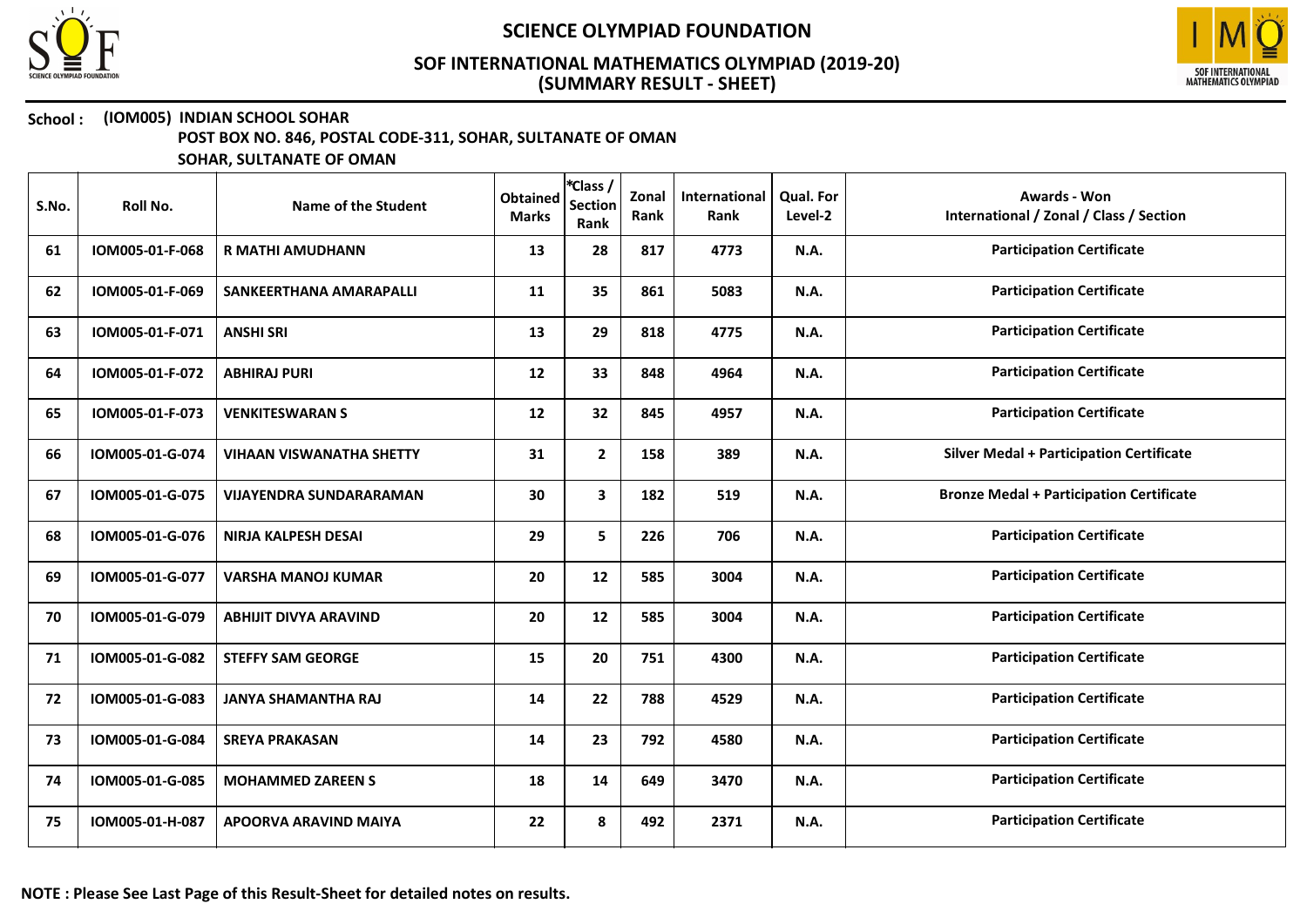



### School : (IOM005) INDIAN SCHOOL SOHAR

POST BOX NO. 846, POSTAL CODE-311, SOHAR, SULTANATE OF OMAN

| S.No. | Roll No.        | Name of the Student             | <b>Obtained</b><br><b>Marks</b> | *Class /<br><b>Section</b><br>Rank | Zonal<br>Rank | <b>International</b><br>Rank | Qual. For<br>Level-2 | <b>Awards - Won</b><br>International / Zonal / Class / Section |
|-------|-----------------|---------------------------------|---------------------------------|------------------------------------|---------------|------------------------------|----------------------|----------------------------------------------------------------|
| 76    | IOM005-01-H-088 | <b>ISHAAN RAGHIL</b>            | <b>ABSENT</b>                   | N.A.                               | N.A.          | N.A.                         | N.A.                 | <b>N.A.</b>                                                    |
| 77    | IOM005-01-H-089 | <b>DAKSH V SINGH</b>            | 20                              | 11                                 | 561           | 2923                         | N.A.                 | <b>Participation Certificate</b>                               |
| 78    | IOM005-01-H-093 | <b>MUHAMMED YAMIN</b>           | 12                              | 31                                 | 843           | 4951                         | N.A.                 | <b>Participation Certificate</b>                               |
| 79    | IOM005-01-H-094 | <b>ANUSHA YADAV</b>             | 31                              | $\mathbf{1}$                       | 146           | 363                          | N.A.                 | <b>Gold Medal + Participation Certificate</b>                  |
| 80    | IOM005-01-H-095 | <b>ZAHEEN N</b>                 | 9                               | 39                                 | 901           | 5337                         | N.A.                 | <b>Participation Certificate</b>                               |
| 81    | IOM005-01-H-096 | <b>SAGARIKA SHREE LOKESH</b>    | 22                              | $\overline{7}$                     | 479           | 2310                         | N.A.                 | <b>Participation Certificate</b>                               |
| 82    | IOM005-01-H-097 | <b>K KARAN DEV</b>              | 11                              | 34                                 | 856           | 5043                         | N.A.                 | <b>Participation Certificate</b>                               |
| 83    | IOM005-01-H-098 | SAMRUDDHI VIVEKANANDA           | 12                              | 30                                 | 826           | 4851                         | N.A.                 | <b>Participation Certificate</b>                               |
| 84    | IOM005-01-I-099 | <b>FATHIMATHU AYSHA SHABEER</b> | <b>ABSENT</b>                   | N.A.                               | <b>N.A.</b>   | N.A.                         | N.A.                 | <b>N.A.</b>                                                    |
| 85    | IOM005-01-I-100 | <b>SREE LAKSHMI</b>             | $\overline{\mathbf{z}}$         | 45                                 | 920           | 5493                         | <b>N.A.</b>          | <b>Participation Certificate</b>                               |
| 86    | IOM005-01-I-101 | <b>ANUNAND NIBIN</b>            | 3                               | 49                                 | 941           | 5623                         | <b>N.A.</b>          | <b>Participation Certificate</b>                               |
| 87    | IOM005-01-I-104 | <b>NAVEENA M KRISHNA</b>        | 9                               | 37                                 | 892           | 5294                         | N.A.                 | <b>Participation Certificate</b>                               |
| 88    | IOM005-01-I-105 | <b>KARTHIK SATHEESH K</b>       | 4                               | 48                                 | 938           | 5611                         | N.A.                 | <b>Participation Certificate</b>                               |
| 89    | IOM005-01-I-107 | <b>MEENAKSHI DILEEP</b>         | 13                              | 27                                 | 814           | 4762                         | N.A.                 | <b>Participation Certificate</b>                               |
| 90    | IOM005-01-I-109 | <b>ANSH ABHIJEET JADHAV</b>     | 13                              | 26                                 | 807           | 4731                         | N.A.                 | <b>Participation Certificate</b>                               |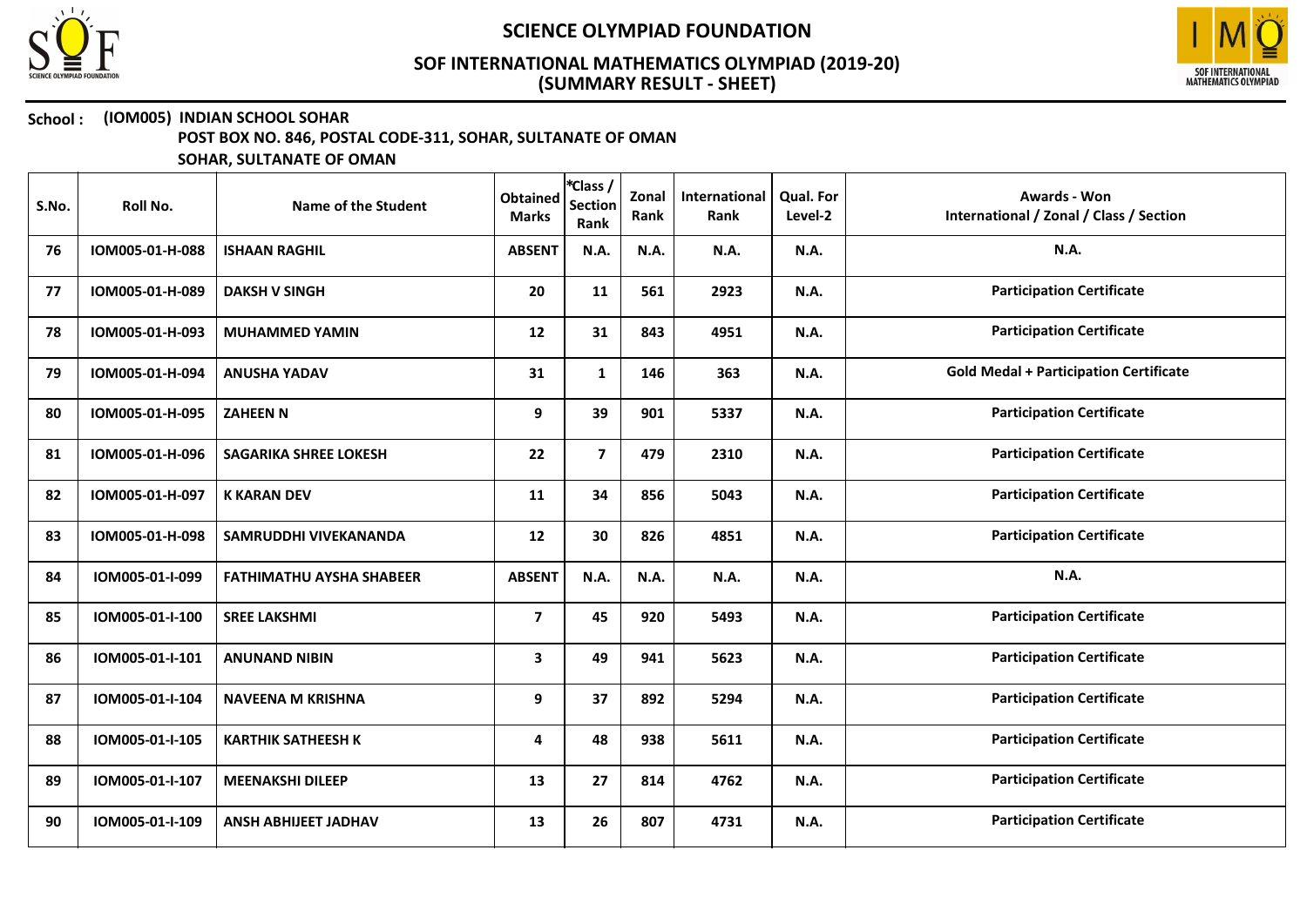



### School : (IOM005) INDIAN SCHOOL SOHAR

POST BOX NO. 846, POSTAL CODE-311, SOHAR, SULTANATE OF OMAN

| S.No.          | Roll No.        | Name of the Student          | <b>Obtained</b><br><b>Marks</b> | <i><b>*Class /</b></i><br><b>Section</b><br>Rank | Zonal<br>Rank | International<br>Rank | Qual. For<br>Level-2 | Awards - Won<br>International / Zonal / Class / Section |
|----------------|-----------------|------------------------------|---------------------------------|--------------------------------------------------|---------------|-----------------------|----------------------|---------------------------------------------------------|
| 1              | IOM005-02-A-001 | <b>B SUBANITHA</b>           | 16                              | 6                                                | 894           | 3956                  | N.A.                 | <b>Participation Certificate</b>                        |
| $\overline{2}$ | IOM005-02-A-002 | <b>SERAH REBECCA ROBIN</b>   | 21                              | $\mathbf{2}$                                     | 634           | 2602                  | N.A.                 | <b>Silver Medal + Participation Certificate</b>         |
| 3              | IOM005-02-A-003 | <b>ABAAN ANWART</b>          | 20                              | $\mathbf{3}$                                     | 648           | 2756                  | <b>N.A.</b>          | <b>Bronze Medal + Participation Certificate</b>         |
| 4              | IOM005-02-A-004 | <b>JOVAN JOSEPH</b>          | 25                              | $\mathbf{1}$                                     | 365           | 1402                  | <b>N.A.</b>          | <b>Gold Medal + Participation Certificate</b>           |
| 5              | IOM005-02-A-008 | <b>S FAWZAANASHARIN</b>      | 11                              | 10                                               | 1085          | 4886                  | <b>N.A.</b>          | <b>Participation Certificate</b>                        |
| 6              | IOM005-02-A-009 | <b>SHREEJA SEN</b>           | 11                              | 9                                                | 1081          | 4879                  | <b>N.A.</b>          | <b>Participation Certificate</b>                        |
| $\overline{7}$ | IOM005-02-A-010 | <b>SYEDA SARA FATMA</b>      | 17                              | 4                                                | 805           | 3561                  | N.A.                 | <b>Participation Certificate</b>                        |
| 8              | IOM005-02-A-011 | <b>NIVEDH HARIKUMAR</b>      | 15                              | $\overline{7}$                                   | 937           | 4171                  | <b>N.A.</b>          | <b>Participation Certificate</b>                        |
| 9              | IOM005-02-A-012 | <b>MARWA SAFIYYAH SHAIKH</b> | 14                              | 8                                                | 966           | 4334                  | <b>N.A.</b>          | <b>Participation Certificate</b>                        |
| 10             | IOM005-02-A-013 | PRIYANSH MAHADEVWALA         | 17                              | 5                                                | 844           | 3689                  | N.A.                 | <b>Participation Certificate</b>                        |
| 11             | IOM005-02-B-014 | YAFI FAROOQUE                | 6                               | 38                                               | 1179          | 5386                  | N.A.                 | <b>Participation Certificate</b>                        |
| 12             | IOM005-02-B-016 | <b>DEVANSH KUMAR</b>         | <b>ABSENT</b>                   | N.A.                                             | N.A.          | N.A.                  | N.A.                 | N.A.                                                    |
| 13             | IOM005-02-B-017 | YASH YADAV                   | 12                              | 25                                               | 1045          | 4716                  | N.A.                 | <b>Participation Certificate</b>                        |
| 14             | IOM005-02-B-018 | <b>ABDUL RAHMAN</b>          | 15                              | 19                                               | 923           | 4122                  | N.A.                 | <b>Participation Certificate</b>                        |
| 15             | IOM005-02-B-019 | KUSUMITHA PRIYA MUDDADA      | 15                              | 19                                               | 923           | 4122                  | N.A.                 | <b>Participation Certificate</b>                        |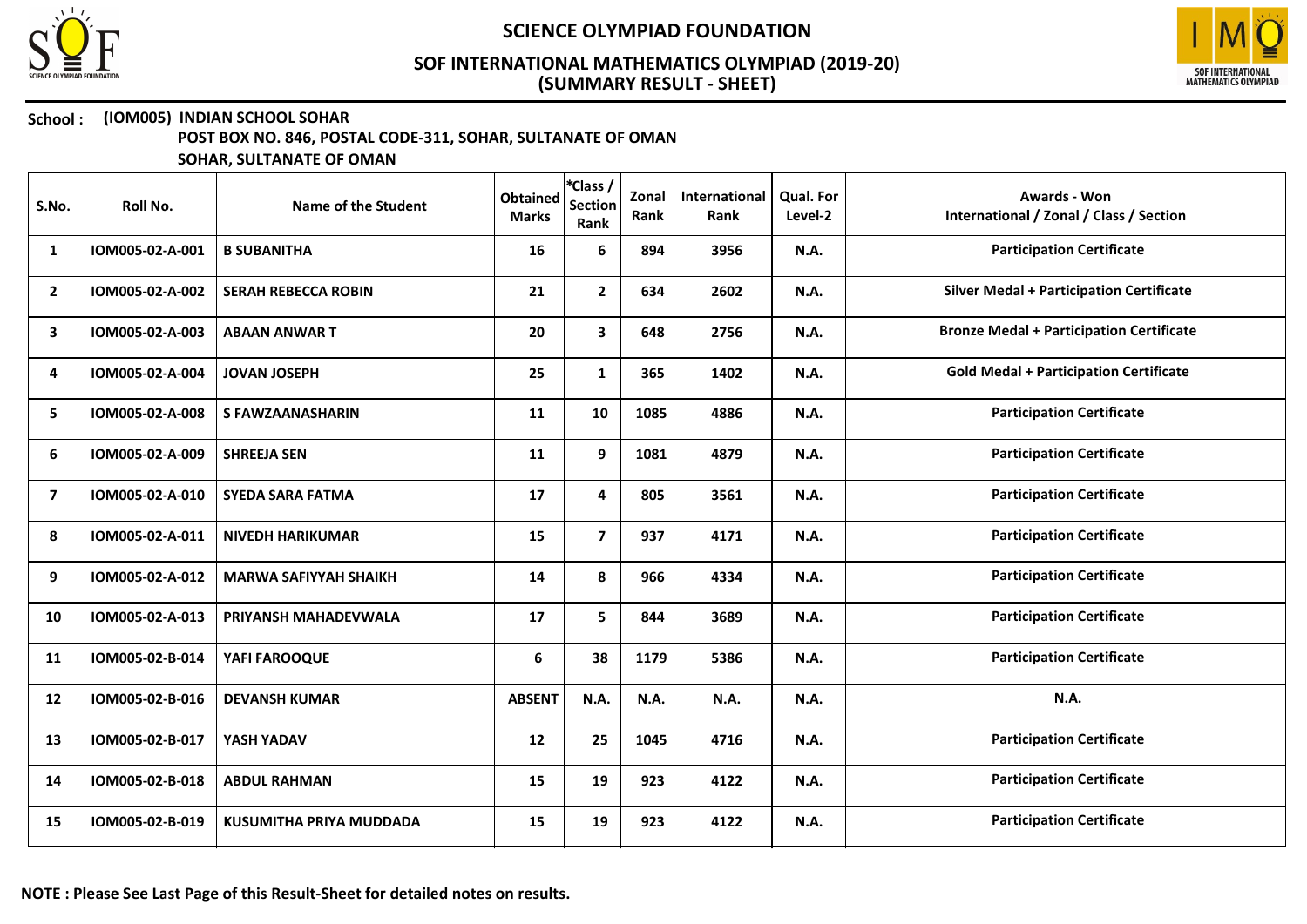



### School : (IOM005) INDIAN SCHOOL SOHAR

POST BOX NO. 846, POSTAL CODE-311, SOHAR, SULTANATE OF OMAN

| S.No. | Roll No.        | Name of the Student            | <b>Obtained</b><br><b>Marks</b> | *Class /<br><b>Section</b><br>Rank | Zonal<br>Rank | International<br>Rank | <b>Qual. For</b><br>Level-2 | <b>Awards - Won</b><br>International / Zonal / Class / Section |
|-------|-----------------|--------------------------------|---------------------------------|------------------------------------|---------------|-----------------------|-----------------------------|----------------------------------------------------------------|
| 16    | IOM005-02-B-020 | <b>TAIBA SHAIKH</b>            | 14                              | 20                                 | 976           | 4383                  | <b>N.A.</b>                 | <b>Participation Certificate</b>                               |
| 17    | IOM005-02-B-025 | SREEHARI RATHEESH KUMAR ASHA   | <b>ABSENT</b>                   | N.A.                               | N.A.          | N.A.                  | <b>N.A.</b>                 | <b>N.A.</b>                                                    |
| 18    | IOM005-02-B-027 | <b>BHADRA BALCHANDRAN</b>      | 12                              | 23                                 | 1035          | 4663                  | <b>N.A.</b>                 | <b>Participation Certificate</b>                               |
| 19    | IOM005-02-C-028 | <b>SYED HADI HASAN</b>         | <b>ABSENT</b>                   | N.A.                               | N.A.          | N.A.                  | <b>N.A.</b>                 | N.A.                                                           |
| 20    | IOM005-02-C-030 | <b>SHRIJITA PAL</b>            | 25                              | 4                                  | 396           | 1483                  | <b>N.A.</b>                 | <b>Participation Certificate</b>                               |
| 21    | IOM005-02-C-032 | <b>HARSHIL HARISHA SHETTY</b>  | 13                              | 22                                 | 1021          | 4587                  | <b>N.A.</b>                 | <b>Participation Certificate</b>                               |
| 22    | IOM005-02-C-033 | <b>SAMIA BABA SALEEM MALIK</b> | 13                              | 21                                 | 994           | 4478                  | <b>N.A.</b>                 | <b>Participation Certificate</b>                               |
| 23    | IOM005-02-C-035 | <b>MISHAL PHOEBE</b>           | 15                              | 18                                 | 918           | 4108                  | <b>N.A.</b>                 | <b>Participation Certificate</b>                               |
| 24    | IOM005-02-D-037 | <b>HRIDYA S NAIR</b>           | <b>ABSENT</b>                   | N.A.                               | N.A.          | N.A.                  | <b>N.A.</b>                 | N.A.                                                           |
| 25    | IOM005-02-D-038 | <b>P PRAVEEN</b>               | 10                              | 33                                 | 1111          | 5018                  | <b>N.A.</b>                 | <b>Participation Certificate</b>                               |
| 26    | IOM005-02-D-039 | <b>PRAJJUAL P</b>              | 12                              | 24                                 | 1044          | 4715                  | <b>N.A.</b>                 | <b>Participation Certificate</b>                               |
| 27    | IOM005-02-D-040 | <b>SAYAN SANDHESH</b>          | 19                              | ${\bf 12}$                         | 710           | 3084                  | N.A.                        | <b>Participation Certificate</b>                               |
| 28    | IOM005-02-D-042 | <b>HAMDA HANAAN</b>            | 25                              | 3                                  | 367           | 1407                  | <b>N.A.</b>                 | <b>Bronze Medal + Participation Certificate</b>                |
| 29    | IOM005-02-D-043 | A LAUREETTA SIYO               | 19                              | 10                                 | 698           | 3019                  | <b>N.A.</b>                 | <b>Participation Certificate</b>                               |
| 30    | IOM005-02-D-044 | <b>SENNA M STEPHEN</b>         | 17                              | 15                                 | 827           | 3631                  | <b>N.A.</b>                 | <b>Participation Certificate</b>                               |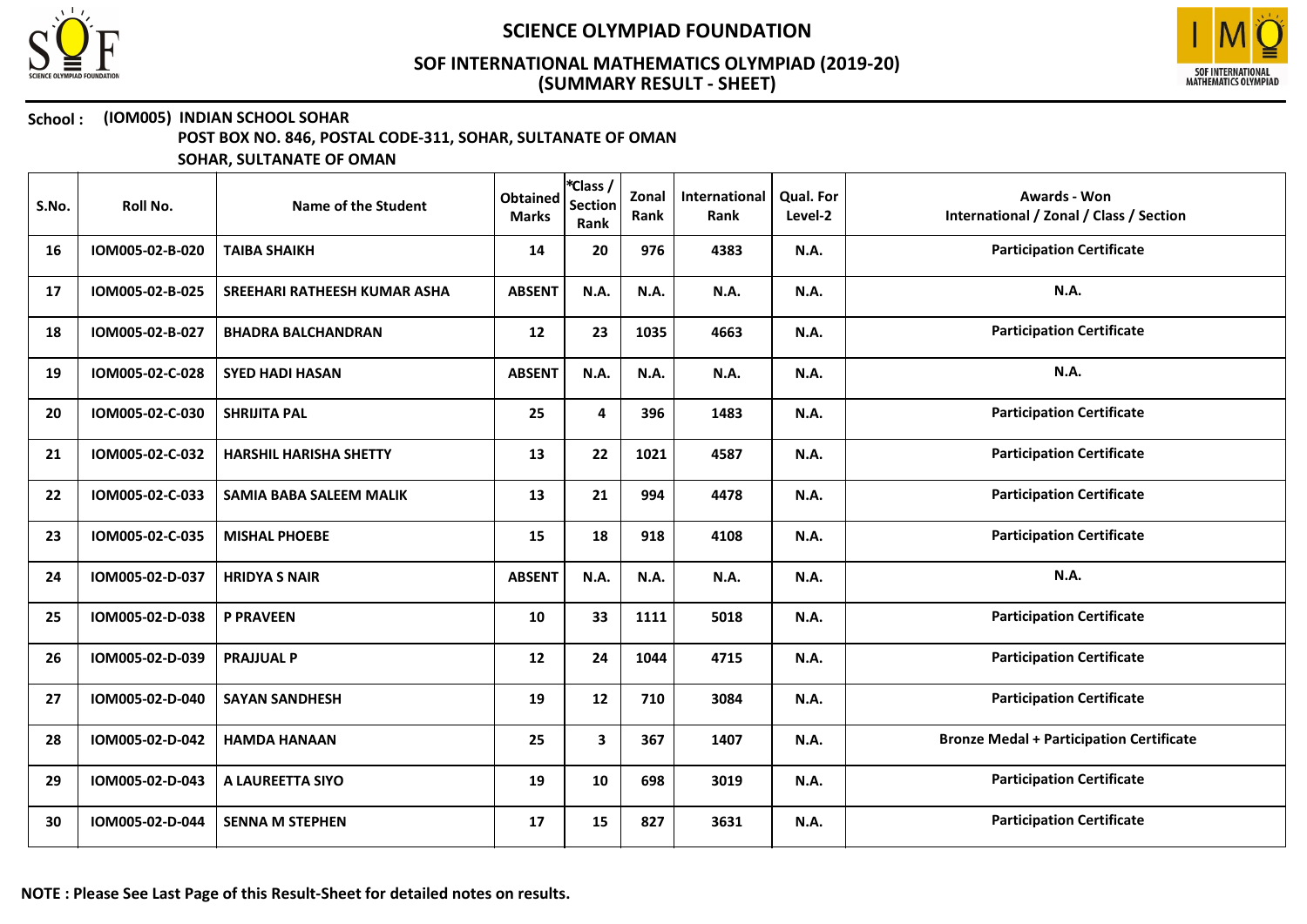



### School : (IOM005) INDIAN SCHOOL SOHAR

POST BOX NO. 846, POSTAL CODE-311, SOHAR, SULTANATE OF OMAN

| S.No. | Roll No.        | Name of the Student           | <b>Obtained</b><br><b>Marks</b> | *Class /<br><b>Section</b><br>Rank | Zonal<br>Rank | International<br>Rank | Qual. For<br>Level-2 | <b>Awards - Won</b><br>International / Zonal / Class / Section |
|-------|-----------------|-------------------------------|---------------------------------|------------------------------------|---------------|-----------------------|----------------------|----------------------------------------------------------------|
| 31    | IOM005-02-D-045 | <b>ABHINAV K V</b>            | <b>ABSENT</b>                   | N.A.                               | N.A.          | N.A.                  | N.A.                 | <b>N.A.</b>                                                    |
| 32    | IOM005-02-D-046 | <b>ESHITA NAIR</b>            | <b>ABSENT</b>                   | N.A.                               | N.A.          | N.A.                  | N.A.                 | <b>N.A.</b>                                                    |
| 33    | IOM005-02-D-048 | <b>INIYASHRI</b>              | 9                               | 34                                 | 1146          | 5165                  | N.A.                 | <b>Participation Certificate</b>                               |
| 34    | IOM005-02-D-050 | <b>SOURAV R</b>               | 6                               | 37                                 | 1175          | 5365                  | <b>N.A.</b>          | <b>Participation Certificate</b>                               |
| 35    | IOM005-02-D-052 | <b>ZAKI MAZHAR ZAHUR</b>      | 19                              | 13                                 | 716           | 3100                  | N.A.                 | <b>Participation Certificate</b>                               |
| 36    | IOM005-02-E-053 | <b>NISHIKA AMAR SHAH</b>      | <b>ABSENT</b>                   | N.A.                               | N.A.          | N.A.                  | N.A.                 | N.A.                                                           |
| 37    | IOM005-02-E-054 | SHUBHRA PRASHANT BURANPUR     | 9                               | 13                                 | 1141          | 5146                  | N.A.                 | <b>Participation Certificate</b>                               |
| 38    | IOM005-02-E-055 | <b>VANSHIKA BHATT</b>         | 10                              | 12                                 | 1131          | 5074                  | N.A.                 | <b>Participation Certificate</b>                               |
| 39    | IOM005-02-E-056 | <b>SHREYA HIREMATH</b>        | 28                              | $\mathbf{2}$                       | 247           | 829                   | N.A.                 | <b>Silver Medal + Participation Certificate</b>                |
| 40    | IOM005-02-E-057 | <b>VED RAHUL SHIRSAT</b>      | 11                              | $\overline{\mathbf{z}}$            | 1076          | 4871                  | N.A.                 | <b>Participation Certificate</b>                               |
| 41    | IOM005-02-E-058 | <b>DIVYAM MOHANTY</b>         | 33                              | $\mathbf{1}$                       | 88            | 176                   | <b>N.A.</b>          | <b>Gold Medal + Participation Certificate</b>                  |
| 42    | IOM005-02-E-060 | <b>SHANAYA FATIMA</b>         | 9                               | 14                                 | 1142          | 5147                  | <b>N.A.</b>          | <b>Participation Certificate</b>                               |
| 43    | IOM005-02-E-061 | <b>EMY MARIA BIJO</b>         | 8                               | 15                                 | 1165          | 5278                  | N.A.                 | <b>Participation Certificate</b>                               |
| 44    | IOM005-02-E-062 | <b>AYESHA RIZWAN TAJ</b>      | 11                              | 8                                  | 1077          | 4872                  | N.A.                 | <b>Participation Certificate</b>                               |
| 45    | IOM005-02-E-063 | <b>GIRIJA AMITKUMAR PATEL</b> | 17                              | 3                                  | 847           | 3702                  | N.A.                 | <b>Bronze Medal + Participation Certificate</b>                |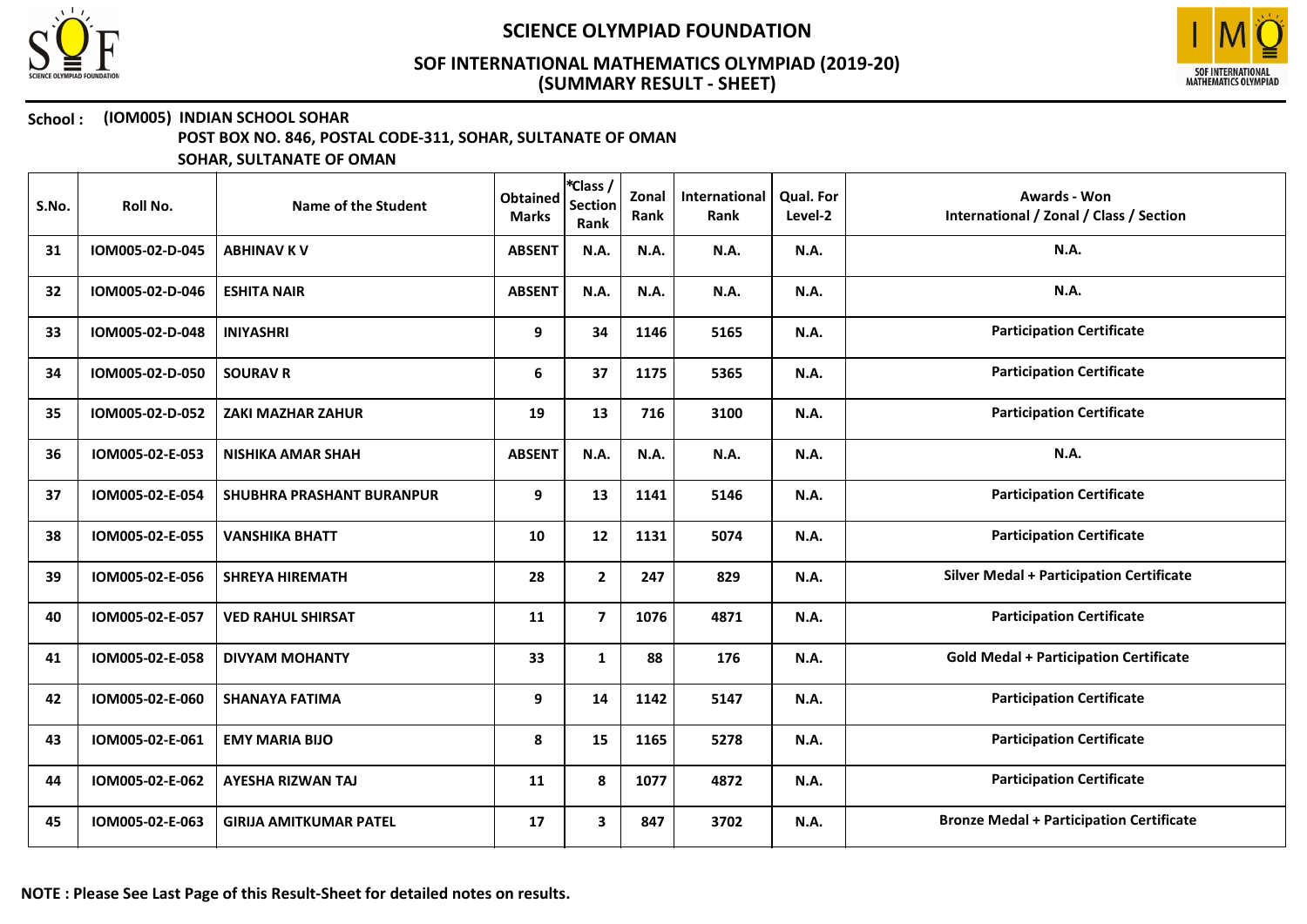



# School : (IOM005) INDIAN SCHOOL SOHAR

POST BOX NO. 846, POSTAL CODE-311, SOHAR, SULTANATE OF OMAN

| S.No. | Roll No.        | Name of the Student          | <b>Obtained</b><br><b>Marks</b> | *Class /<br><b>Section</b><br>Rank | Zonal<br>Rank | International<br>Rank | Qual. For<br>Level-2 | <b>Awards - Won</b><br>International / Zonal / Class / Section |
|-------|-----------------|------------------------------|---------------------------------|------------------------------------|---------------|-----------------------|----------------------|----------------------------------------------------------------|
| 46    | IOM005-02-E-065 | <b>SIMONI BALLAL</b>         | 10                              | 10                                 | 1114          | 5025                  | <b>N.A.</b>          | <b>Participation Certificate</b>                               |
| 47    | IOM005-02-E-066 | <b>AISWARYA SUNI</b>         | 15                              | 6                                  | 905           | 4066                  | <b>N.A.</b>          | <b>Participation Certificate</b>                               |
| 48    | IOM005-02-E-067 | <b>AKSHAYA SUNI</b>          | 11                              | 9                                  | 1079          | 4877                  | <b>N.A.</b>          | <b>Participation Certificate</b>                               |
| 49    | IOM005-02-E-068 | <b>HUZAIFA NABEEL BEHLIM</b> | 15                              | 5                                  | 904           | 4064                  | <b>N.A.</b>          | <b>Participation Certificate</b>                               |
| 50    | IOM005-02-E-069 | <b>INDRANEEL NAIR</b>        | 16                              | 4                                  | 856           | 3815                  | <b>N.A.</b>          | <b>Participation Certificate</b>                               |
| 51    | IOM005-02-E-071 | <b>LIYA JOHN</b>             | 10                              | 11                                 | 1128          | 5067                  | <b>N.A.</b>          | <b>Participation Certificate</b>                               |
| 52    | IOM005-02-F-073 | <b>VIDIT GIRDHAR</b>         | <b>ABSENT</b>                   | N.A.                               | N.A.          | <b>N.A.</b>           | <b>N.A.</b>          | N.A.                                                           |
| 53    | IOM005-02-F-074 | <b>THOMAS KURIOTTU JOHN</b>  | 17                              | 16                                 | 830           | 3639                  | N.A.                 | <b>Participation Certificate</b>                               |
| 54    | IOM005-02-F-075 | <b>C NAGASRI HARINI</b>      | <b>ABSENT</b>                   | N.A.                               | N.A.          | N.A.                  | N.A.                 | N.A.                                                           |
| 55    | IOM005-02-F-076 | <b>AYONA SINU</b>            | 10                              | 31                                 | 1104          | 4980                  | <b>N.A.</b>          | <b>Participation Certificate</b>                               |
| 56    | IOM005-02-F-077 | <b>MOHAMMAD HUSSAIN</b>      | <b>ABSENT</b>                   | N.A.                               | N.A.          | N.A.                  | <b>N.A.</b>          | <b>N.A.</b>                                                    |
| 57    | IOM005-02-F-079 | <b>SANVI ANAND KHOTARE</b>   | 19                              | 11                                 | 709           | 3083                  | <b>N.A.</b>          | <b>Participation Certificate</b>                               |
| 58    | IOM005-02-F-080 | <b>MUWA KARTHIK</b>          | 8                               | 36                                 | 1154          | 5227                  | <b>N.A.</b>          | <b>Participation Certificate</b>                               |
| 59    | IOM005-02-F-081 | <b>ABHINAV AJITH</b>         | 9                               | 35                                 | 1151          | 5178                  | <b>N.A.</b>          | <b>Participation Certificate</b>                               |
| 60    | IOM005-02-F-083 | <b>BHAGYALAKSHMI</b>         | 11                              | 29                                 | 1094          | 4923                  | <b>N.A.</b>          | <b>Participation Certificate</b>                               |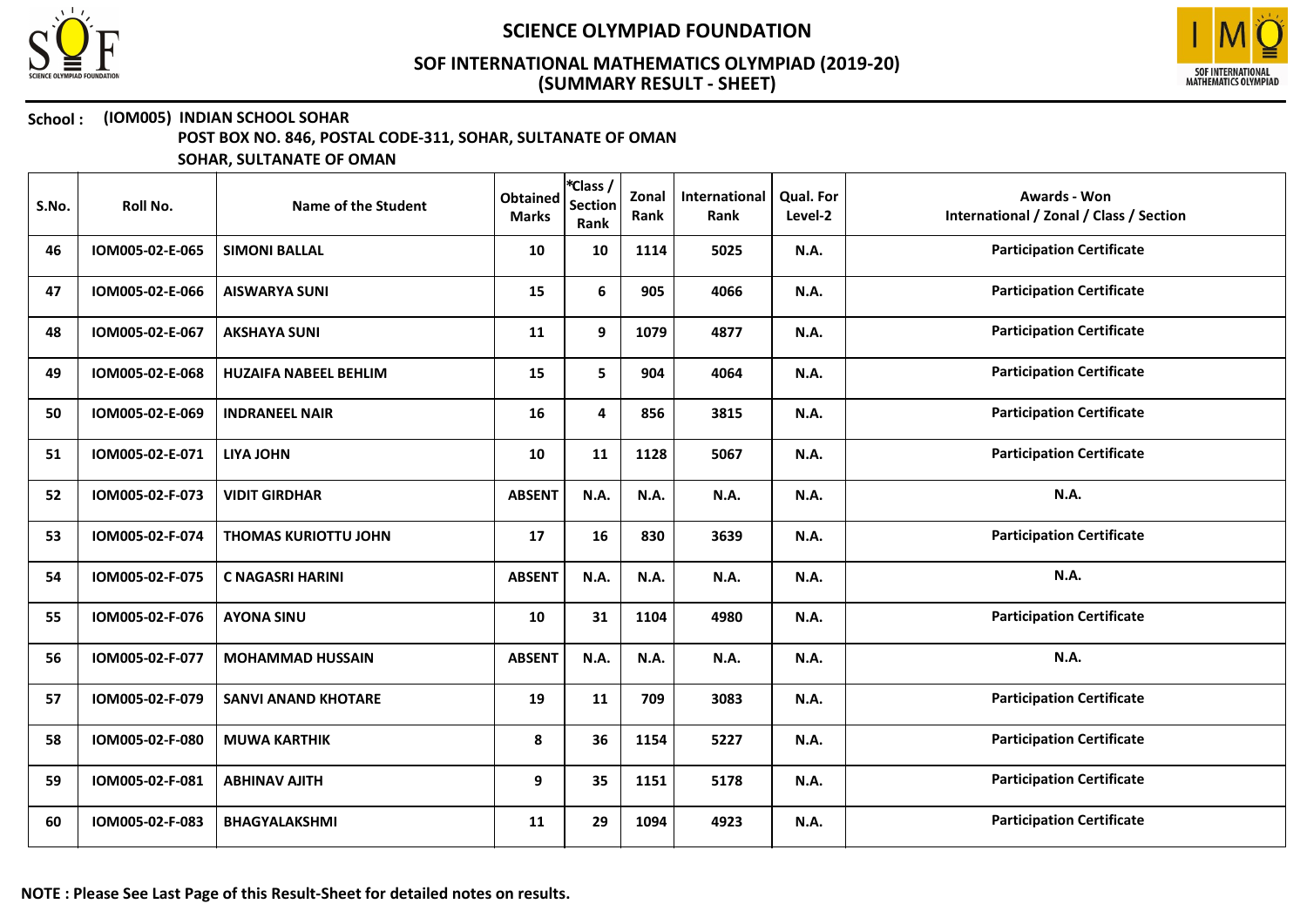



## School : (IOM005) INDIAN SCHOOL SOHAR

POST BOX NO. 846, POSTAL CODE-311, SOHAR, SULTANATE OF OMAN

| S.No. | <b>Roll No.</b> | <b>Name of the Student</b>       | <b>Obtained</b><br><b>Marks</b> | *Class /<br><b>Section</b><br>Rank | Zonal<br>Rank | International<br>Rank | Qual. For<br>Level-2 | <b>Awards - Won</b><br>International / Zonal / Class / Section                                       |
|-------|-----------------|----------------------------------|---------------------------------|------------------------------------|---------------|-----------------------|----------------------|------------------------------------------------------------------------------------------------------|
| 61    | IOM005-02-G-085 | <b>RITVIK AGARWAL</b>            | 11                              | 30                                 | 1096          | 4928                  | N.A.                 | <b>Participation Certificate</b>                                                                     |
| 62    | IOM005-02-G-086 | <b>STAVYA RAHUL KALAMKAR</b>     | <b>ABSENT</b>                   | N.A.                               | N.A.          | N.A.                  | <b>N.A.</b>          | N.A.                                                                                                 |
| 63    | IOM005-02-G-087 | <b>BURHANUDDIN MURTAZA JOHER</b> | 15                              | 19                                 | 923           | 4122                  | N.A.                 | <b>Participation Certificate</b>                                                                     |
| 64    | IOM005-02-G-088 | <b>AADIDEV KORAMBETH</b>         | 26                              | $\mathbf{2}$                       | 308           | 1167                  | N.A.                 | <b>Silver Medal + Participation Certificate</b>                                                      |
| 65    | IOM005-02-G-089 | <b>SAANVI KUSHWAHA</b>           | $12 \overline{ }$               | 26                                 | 1059          | 4766                  | N.A.                 | <b>Participation Certificate</b>                                                                     |
| 66    | IOM005-02-G-091 | DIYA REMYA KRISHNA NAIR          | 21                              | $\overline{7}$                     | 624           | 2560                  | N.A.                 | <b>Participation Certificate</b>                                                                     |
| 67    | IOM005-02-G-092 | <b>CIBI VARGHESE EPPAN</b>       | 11                              | 27                                 | 1071          | 4837                  | N.A.                 | <b>Participation Certificate</b>                                                                     |
| 68    | IOM005-02-G-093 | <b>DEVATHARSHAN THIYAGARAJAN</b> | 16                              | 17                                 | 848           | 3725                  | N.A.                 | <b>Participation Certificate</b>                                                                     |
| 69    | IOM005-02-G-094 | PRISHA AJMERA                    | 21                              | 8                                  | 630           | 2596                  | N.A.                 | <b>Participation Certificate</b>                                                                     |
| 70    | IOM005-02-H-095 | <b>DEVIKA SHAN</b>               | 16                              | 8                                  | 850           | 3781                  | N.A.                 | <b>Participation Certificate</b>                                                                     |
| 71    | IOM005-02-H-096 | <b>KANISHKA DHANASEKARAN</b>     | 20                              | 4                                  | 652           | 2764                  | N.A.                 | <b>Bronze Medal + Participation Certificate</b>                                                      |
| 72    | IOM005-02-H-097 | <b>ALSTON D SOUZA</b>            | 40                              | $\mathbf{1}$                       | $\mathbf{1}$  | $\mathbf{1}$          | N.A.                 | Gifts Worth Rs. 1000/- + International Gold Medal + Certificate of<br><b>Outstanding Performance</b> |
| 73    | IOM005-02-H-098 | <b>SAMAIRA FATIMA</b>            | 15                              | 10                                 | 927           | 4130                  | N.A.                 | <b>Participation Certificate</b>                                                                     |
| 74    | IOM005-02-H-099 | <b>GURBIR SINGH</b>              | 25                              | $\mathbf{2}$                       | 377           | 1451                  | N.A.                 | <b>Gold Medal + Participation Certificate</b>                                                        |
| 75    | IOM005-02-H-100 | <b>VARUN BALAKRISHNAN</b>        | 18                              | 6                                  | 770           | 3375                  | N.A.                 | <b>Participation Certificate</b>                                                                     |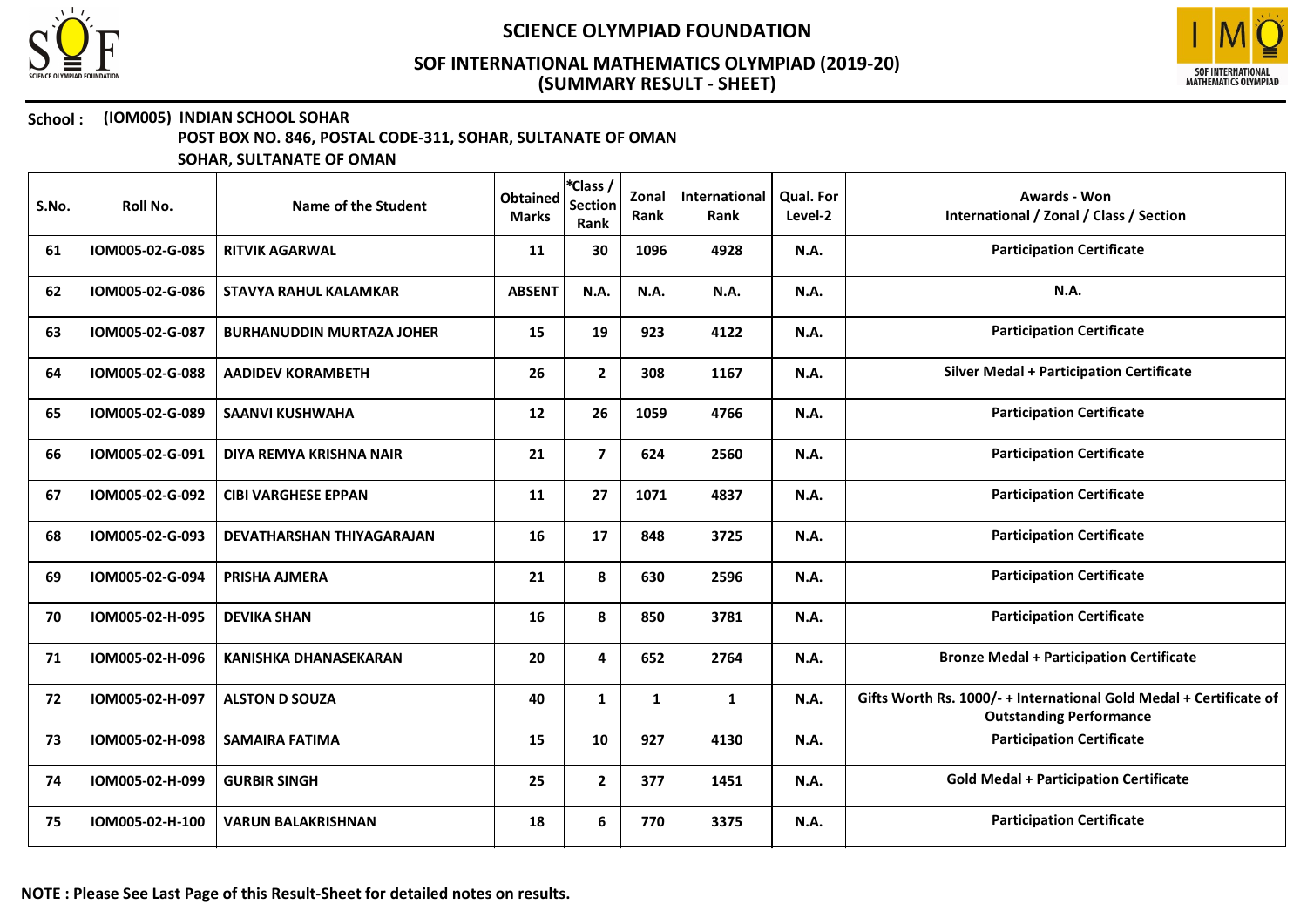



## School : (IOM005) INDIAN SCHOOL SOHAR

POST BOX NO. 846, POSTAL CODE-311, SOHAR, SULTANATE OF OMAN

| S.No. | Roll No.        | Name of the Student        | <b>Obtained</b><br><b>Marks</b> | *Class /<br><b>Section</b><br>Rank | Zonal<br>Rank | International<br>Rank | <b>Qual. For</b><br>Level-2 | <b>Awards - Won</b><br>International / Zonal / Class / Section |
|-------|-----------------|----------------------------|---------------------------------|------------------------------------|---------------|-----------------------|-----------------------------|----------------------------------------------------------------|
| 76    | IOM005-02-H-101 | <b>HARON CHERIAN BINU</b>  | 14                              | 11                                 | 978           | 4388                  | <b>N.A.</b>                 | <b>Participation Certificate</b>                               |
| 77    | IOM005-02-H-102 | <b>VALLOIS SEBY DIAS</b>   | <b>ABSENT</b>                   | N.A.                               | N.A.          | N.A.                  | <b>N.A.</b>                 | N.A.                                                           |
| 78    | IOM005-02-H-103 | <b>SHRESTHA CHATTERJEE</b> | 24                              | 3                                  | 453           | 1744                  | <b>N.A.</b>                 | <b>Silver Medal + Participation Certificate</b>                |
| 79    | IOM005-02-H-104 | <b>SREEHARI AKHIL</b>      | 6                               | 12                                 | 1174          | 5364                  | <b>N.A.</b>                 | <b>Participation Certificate</b>                               |
| 80    | IOM005-02-H-105 | <b>MEGHA VOLETI</b>        | 17                              | $\overline{7}$                     | 829           | 3637                  | <b>N.A.</b>                 | <b>Participation Certificate</b>                               |
| 81    | IOM005-02-H-106 | <b>JUAN JOHNSON</b>        | 16                              | 9                                  | 868           | 3864                  | N.A.                        | <b>Participation Certificate</b>                               |
| 82    | IOM005-02-H-107 | <b>JOHAN TITTY</b>         | 20                              | 5                                  | 666           | 2822                  | <b>N.A.</b>                 | <b>Participation Certificate</b>                               |
| 83    | IOM005-02-I-108 | <b>PRIYANSHI P</b>         | 10                              | 32                                 | 1108          | 5012                  | N.A.                        | <b>Participation Certificate</b>                               |
| 84    | IOM005-02-I-109 | <b>SHLOKA AJAY INGLE</b>   | <b>ABSENT</b>                   | N.A.                               | N.A.          | N.A.                  | <b>N.A.</b>                 | N.A.                                                           |
| 85    | IOM005-02-I-110 | <b>KUSH T PATEL</b>        | 31                              | $\mathbf{1}$                       | 151           | 384                   | <b>N.A.</b>                 | <b>Gold Medal + Participation Certificate</b>                  |
| 86    | IOM005-02-I-111 | <b>HANNAH ELDHOSE</b>      | 24                              | 5                                  | 436           | 1702                  | <b>N.A.</b>                 | <b>Participation Certificate</b>                               |
| 87    | IOM005-02-I-113 | <b>SPARSH SOMANKAR</b>     | 11                              | 28                                 | 1080          | 4878                  | <b>N.A.</b>                 | <b>Participation Certificate</b>                               |
| 88    | IOM005-02-I-114 | <b>KASHISH TIWARI</b>      | 18                              | 14                                 | 766           | 3368                  | <b>N.A.</b>                 | <b>Participation Certificate</b>                               |
| 89    | IOM005-02-I-115 | <b>CHESHTA PATEL</b>       | 21                              | 6                                  | 603           | 2496                  | <b>N.A.</b>                 | <b>Participation Certificate</b>                               |
| 90    | IOM005-02-I-116 | <b>ALEX DISON</b>          | 19                              | 9                                  | 691           | 2976                  | <b>N.A.</b>                 | <b>Participation Certificate</b>                               |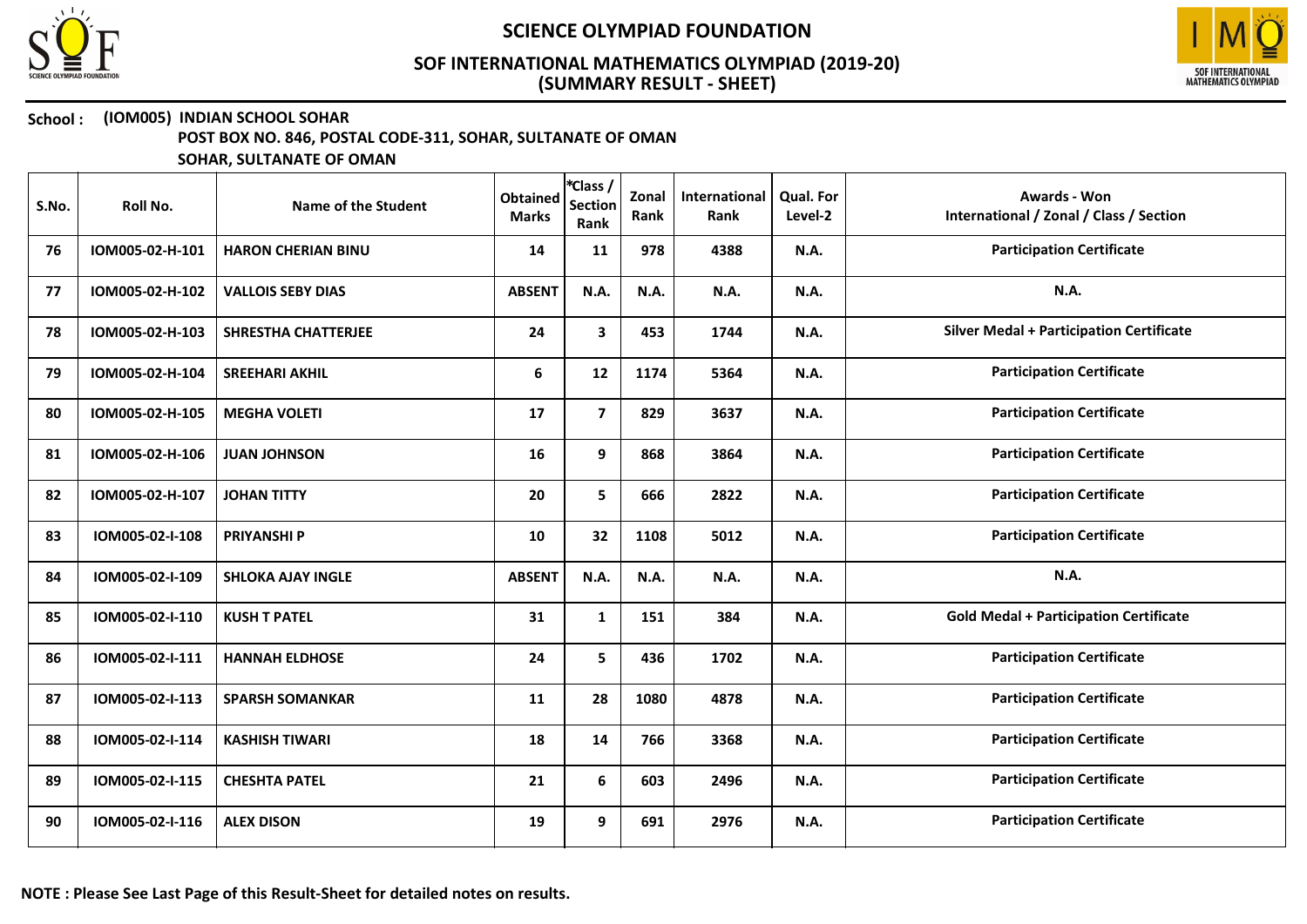

# SCIENCE OLYMPIAD FOUNDATION

#### (SUMMARY RESULT - SHEET) SOF INTERNATIONAL MATHEMATICS OLYMPIAD (2019-20)



#### School : (IOM005) INDIAN SCHOOL SOHAR

POST BOX NO. 846, POSTAL CODE-311, SOHAR, SULTANATE OF OMAN

SOHAR, SULTANATE OF OMAN

| S.No. | Roll No. | Name of the Student | Obtained   c<br><b>Marks</b> | <sup>*</sup> Class,<br><b>Section</b><br>Rank | Zonal<br>Rank | lnternational<br>Rank | <b>Qual. For</b><br>Level-2 | <b>Awards - Won</b><br>' / Class / Section<br>International / Zonal |
|-------|----------|---------------------|------------------------------|-----------------------------------------------|---------------|-----------------------|-----------------------------|---------------------------------------------------------------------|
|-------|----------|---------------------|------------------------------|-----------------------------------------------|---------------|-----------------------|-----------------------------|---------------------------------------------------------------------|

NOTE :

- 1. 2nd level exam will not be held for class one & two students and the above results are the final result.
- 2. Students' Performance Reports, Participation Certificates, Class/Section Topper Medals, Medals of Distinction, Certificates of Distinction, as applicable, and School Performance Report will be sent to your school by March 2020.
- 3. International Awards & Zonal Awards will be send to schools by July 2020.
- 4. For Criteria for ranking students, Please visit http://www.sofworld.org/rankings-2nd-level-qualification
- 5. For details of Awards & Additional information, Please visit http://www.sofworld.org/awards
- 6. For name correction/any other query, Please write to us at info@sofworld.org
- 7. To receive updates on Olympiad, Please like our page on Facebook at https://facebook.com/sofworld

#### \* Class/Section Medals have been awarded on following criteria

- Where 10 or more students from one class (including all sections) wrote the exam \*gold, silver and bronze medals have been awarded to top 3 rank holders.
- Where between 5 to 9 students from a class (including all sections) wrote the exam \*gold medal has been awarded to the top rank holder.
- $\bullet$  In Addition to above, if section wise registrations were received and a section had 10 or more participants, top 3 rank holding students from each such section have been awarded gold, silver and bronze medals.
- All students whose sections are not indicated will be allocated section 'X' by default.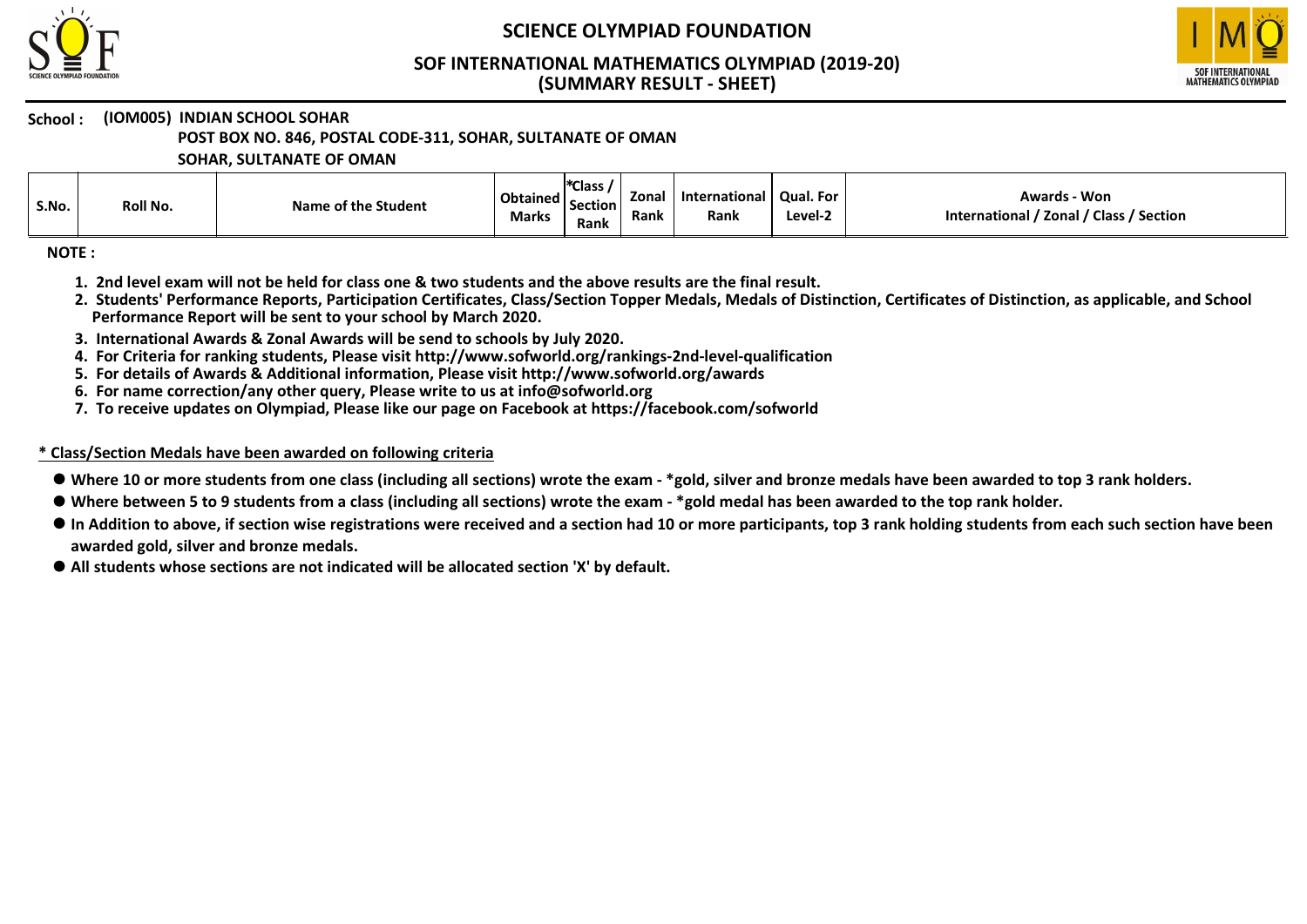



## School : (IOM005) INDIAN SCHOOL SOHAR

POST BOX NO. 846, POSTAL CODE-311, SOHAR, SULTANATE OF OMAN

| S.No.          | Roll No.        | Name of the Student         | <b>Obtained</b><br><b>Marks</b> | <sup>*</sup> Class /<br><b>Section</b><br>Rank | Zonal<br>Rank | International<br>Rank | <b>Qual. For</b><br>Level-2 | <b>Awards - Won</b><br>International / Zonal / Class / Section |
|----------------|-----------------|-----------------------------|---------------------------------|------------------------------------------------|---------------|-----------------------|-----------------------------|----------------------------------------------------------------|
| 1              | IOM005-03-A-001 | <b>ANURAAG BALAKRISHNAN</b> | 12                              | $\overline{7}$                                 | 1015          | 4697                  | <b>NO</b>                   | <b>Participation Certificate</b>                               |
| $\mathbf{2}$   | IOM005-03-A-003 | <b>SUHANA SUCHITHRAN</b>    | 39                              | $\mathbf{1}$                                   | 4             | 4                     | <b>YES</b>                  | <b>Medal of Distinction + Certificate of Distinction</b>       |
| 3              | IOM005-03-A-004 | <b>RUDRA HADFADKAR</b>      | 16                              | 6                                              | 861           | 3837                  | <b>NO</b>                   | <b>Participation Certificate</b>                               |
| 4              | IOM005-03-A-006 | <b>ARMAAN MIRCHANDANI</b>   | 9                               | 9                                              | 1088          | 5134                  | <b>NO</b>                   | <b>Participation Certificate</b>                               |
| 5              | IOM005-03-A-007 | <b>HEMANYA DATWANI</b>      | 11                              | 8                                              | 1051          | 4893                  | <b>NO</b>                   | <b>Participation Certificate</b>                               |
| 6              | IOM005-03-A-008 | <b>R JOEL CHRISTON</b>      | 19                              | 4                                              | 708           | 2939                  | <b>NO</b>                   | <b>Bronze Medal + Participation Certificate</b>                |
| $\overline{ }$ | IOM005-03-A-011 | <b>CHRISTIENE BINNY</b>     | 26                              | 3                                              | 381           | 1181                  | <b>NO</b>                   | <b>Silver Medal + Participation Certificate</b>                |
| 8              | IOM005-03-A-012 | <b>SANIKA SOHANI</b>        | 29                              | $\mathbf{2}$                                   | 212           | 530                   | <b>NO</b>                   | <b>Gold Medal + Participation Certificate</b>                  |
| 9              | IOM005-03-A-014 | <b>ROMEY FLORRISHA</b>      | 18                              | 5                                              | 782           | 3331                  | <b>NO</b>                   | <b>Participation Certificate</b>                               |
| 10             | IOM005-03-A-016 | <b>JUVAN JACOB</b>          | 8                               | 10                                             | 1104          | 5213                  | <b>NO</b>                   | <b>Participation Certificate</b>                               |
| 11             | IOM005-03-B-018 | <b>ASHISH VENUGOPAL</b>     | 8                               | 27                                             | 1099          | 5204                  | <b>NO</b>                   | <b>Participation Certificate</b>                               |
| 12             | IOM005-03-B-020 | <b>SWAYAMSHREE MEHER</b>    | 16                              | 16                                             | 864           | 3849                  | <b>NO</b>                   | <b>Participation Certificate</b>                               |
| 13             | IOM005-03-B-021 | <b>SIMAR AMEER SAHEB</b>    | 24                              | 8                                              | 466           | 1622                  | <b>NO</b>                   | <b>Participation Certificate</b>                               |
| 14             | IOM005-03-B-022 | <b>ANSAR HUSSAIN</b>        | 9                               | 25                                             | 1085          | 5106                  | <b>NO</b>                   | <b>Participation Certificate</b>                               |
| 15             | IOM005-03-B-024 | <b>ABHIRUP BOSE</b>         | 17                              | 13                                             | 804           | 3486                  | <b>NO</b>                   | <b>Participation Certificate</b>                               |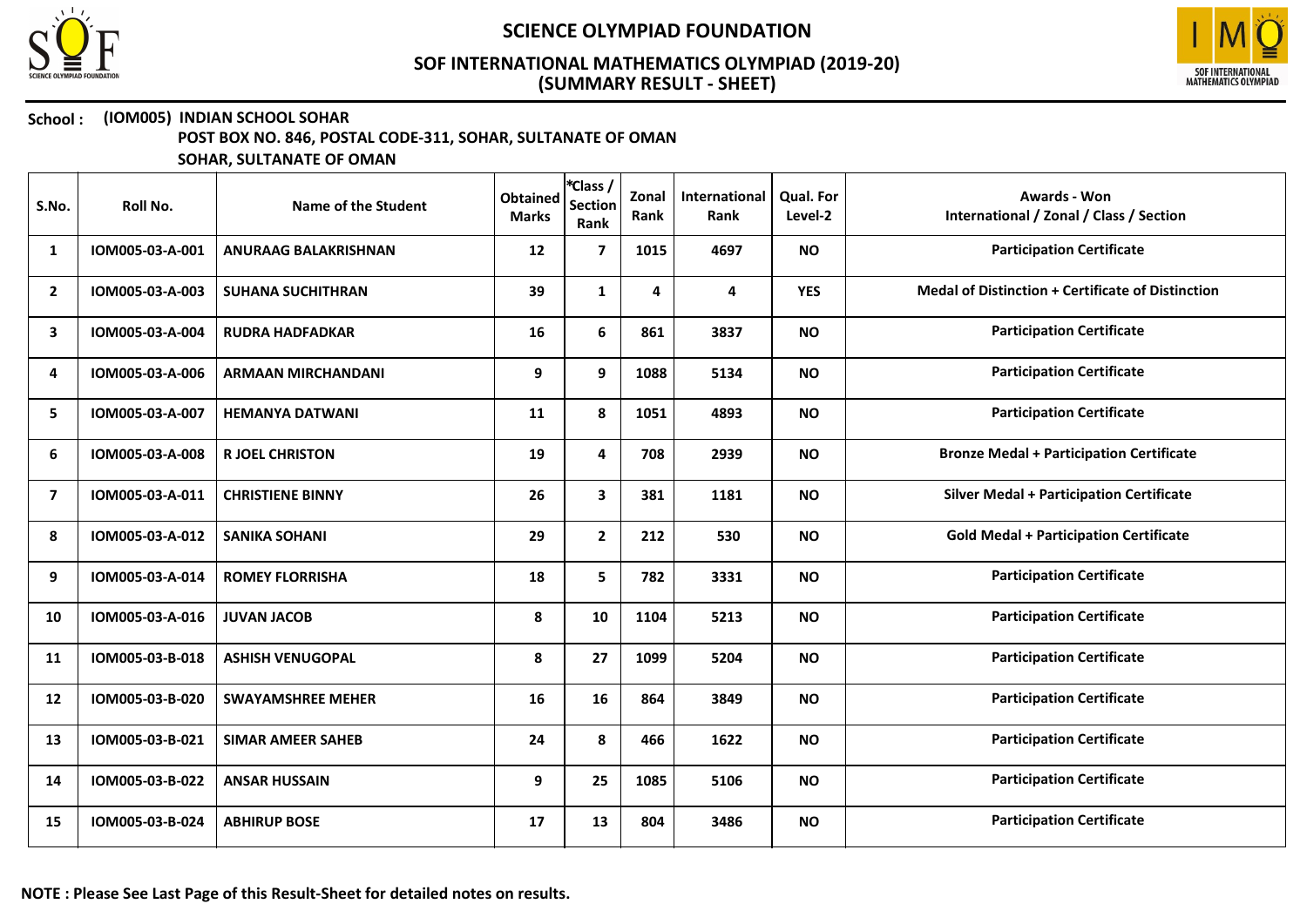



## School : (IOM005) INDIAN SCHOOL SOHAR

POST BOX NO. 846, POSTAL CODE-311, SOHAR, SULTANATE OF OMAN

| S.No. | Roll No.        | Name of the Student        | <b>Obtained</b><br><b>Marks</b> | *Class /<br><b>Section</b><br>Rank | Zonal<br>Rank | International<br>Rank | Qual. For<br>Level-2 | Awards - Won<br>International / Zonal / Class / Section  |
|-------|-----------------|----------------------------|---------------------------------|------------------------------------|---------------|-----------------------|----------------------|----------------------------------------------------------|
| 16    | IOM005-03-B-025 | <b>AUSTIN JOHN STEEV</b>   | 21                              | 11                                 | 650           | 2553                  | <b>NO</b>            | <b>Participation Certificate</b>                         |
| 17    | IOM005-03-B-027 | <b>FATHIMA DILSHANA</b>    | 14                              | 21                                 | 934           | 4252                  | <b>NO</b>            | <b>Participation Certificate</b>                         |
| 18    | IOM005-03-B-028 | <b>M DIVYA SHARAYU</b>     | 26                              | 6                                  | 354           | 1109                  | <b>NO</b>            | <b>Participation Certificate</b>                         |
| 19    | IOM005-03-C-030 | <b>RUSHDA FATHIMA</b>      | 16                              | 11                                 | 854           | 3799                  | <b>NO</b>            | <b>Participation Certificate</b>                         |
| 20    | IOM005-03-C-031 | <b>DHRITI BASU</b>         | 34                              | 4                                  | 61            | 90                    | <b>YES</b>           | <b>Silver Medal + Participation Certificate</b>          |
| 21    | IOM005-03-C-032 | <b>AGNES LIZA EMMANUEL</b> | 25                              | 6                                  | 430           | 1414                  | <b>NO</b>            | <b>Participation Certificate</b>                         |
| 22    | IOM005-03-C-033 | MANGALPRABHU MANDIRAMURTHI | 30                              | 5                                  | 197           | 476                   | <b>NO</b>            | <b>Bronze Medal + Participation Certificate</b>          |
| 23    | IOM005-03-C-034 | <b>NAIARA ANTHONY</b>      | <b>ABSENT</b>                   | N.A.                               | <b>N.A.</b>   | N.A.                  | <b>NO</b>            | N.A.                                                     |
| 24    | IOM005-03-C-035 | <b>THEERAJ MURUGAN</b>     | 35                              | $\mathbf{3}$                       | 49            | 69                    | <b>YES</b>           | <b>Gold Medal + Participation Certificate</b>            |
| 25    | IOM005-03-C-039 | <b>SOUGANDHIKA KHOSLA</b>  | 18                              | 9                                  | 761           | 3256                  | <b>NO</b>            | <b>Participation Certificate</b>                         |
| 26    | IOM005-03-C-040 | <b>KAUSHIKA V</b>          | 40                              | $\mathbf{1}$                       | $\mathbf{1}$  | $\mathbf{1}$          | <b>YES</b>           | <b>Medal of Distinction + Certificate of Distinction</b> |
| 27    | IOM005-03-C-042 | <b>PAVIKSHA</b>            | 23                              | $\overline{\mathbf{z}}$            | 511           | 1874                  | <b>NO</b>            | <b>Participation Certificate</b>                         |
| 28    | IOM005-03-C-043 | ADITHYA MANIMARAN AMBIKA   | 39                              | $\mathbf{2}$                       | 3             | $\mathbf{3}$          | <b>YES</b>           | <b>Medal of Distinction + Certificate of Distinction</b> |
| 29    | IOM005-03-C-045 | <b>S SUHAIR BASHA</b>      | 22                              | 8                                  | 558           | 2128                  | <b>NO</b>            | <b>Participation Certificate</b>                         |
| 30    | IOM005-03-C-047 | <b>ZIYA SHABEER</b>        | 17                              | 10                                 | 802           | 3479                  | <b>NO</b>            | <b>Participation Certificate</b>                         |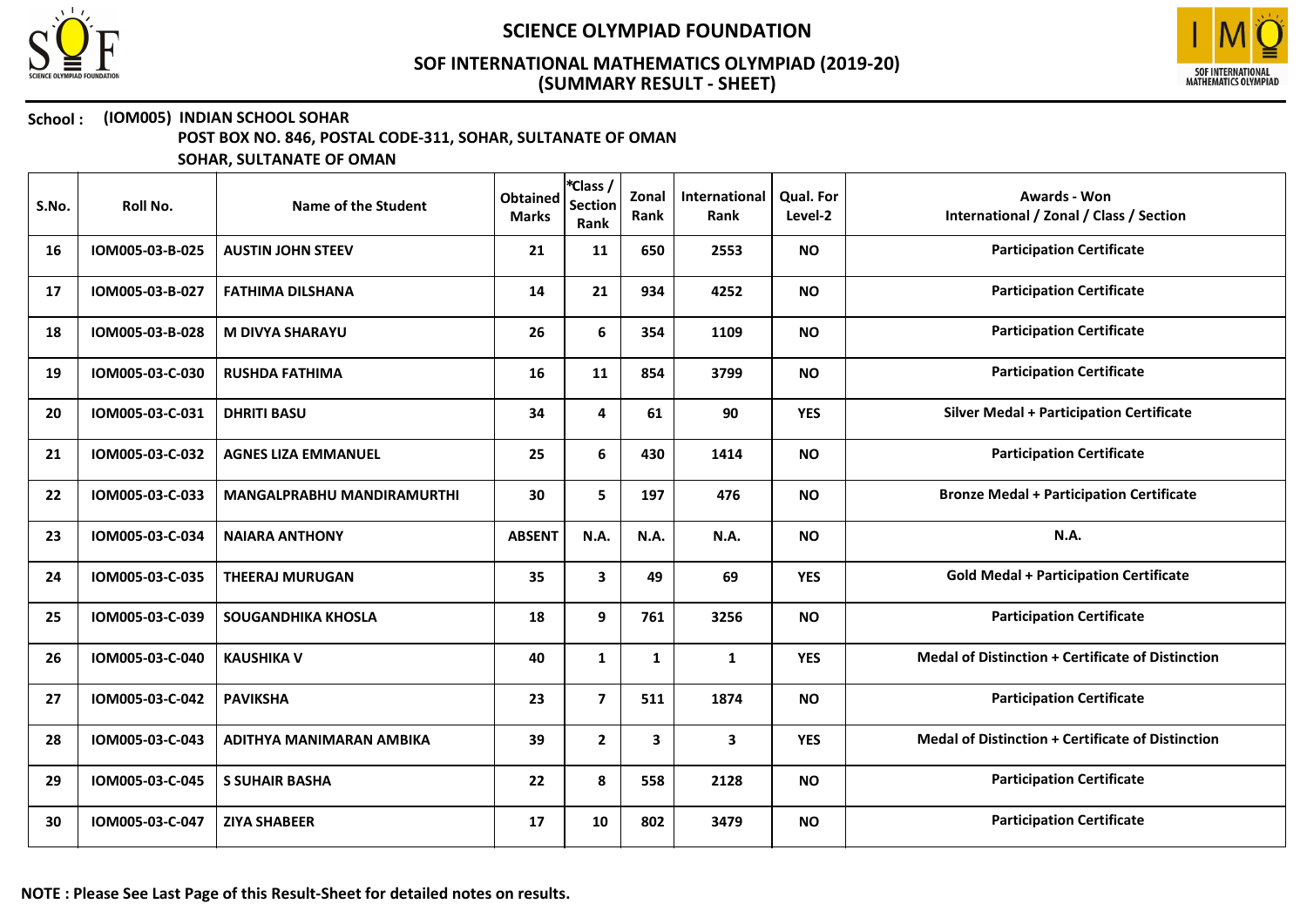



### School : (IOM005) INDIAN SCHOOL SOHAR

POST BOX NO. 846, POSTAL CODE-311, SOHAR, SULTANATE OF OMAN

| S.No. | <b>Roll No.</b> | <b>Name of the Student</b> | <b>Obtained</b><br><b>Marks</b> | *Class /<br><b>Section</b><br>Rank | Zonal<br>Rank | International<br>Rank | Qual. For<br>Level-2 | Awards - Won<br>International / Zonal / Class / Section |
|-------|-----------------|----------------------------|---------------------------------|------------------------------------|---------------|-----------------------|----------------------|---------------------------------------------------------|
| 31    | IOM005-03-D-048 | <b>MD OZAIR EKRAM</b>      | 31                              | $\mathbf{3}$                       | 149           | 329                   | <b>NO</b>            | <b>Silver Medal + Participation Certificate</b>         |
| 32    | IOM005-03-D-052 | <b>R YOKESH</b>            | 14                              | 24                                 | 958           | 4368                  | <b>NO</b>            | <b>Participation Certificate</b>                        |
| 33    | IOM005-03-D-054 | <b>MOHAMMAD ZAYAN</b>      | 15                              | 19                                 | 913           | 4098                  | <b>NO</b>            | <b>Participation Certificate</b>                        |
| 34    | IOM005-03-D-055 | <b>NIVEDITA HIREMATH</b>   | 14                              | 22                                 | 944           | 4303                  | <b>NO</b>            | <b>Participation Certificate</b>                        |
| 35    | IOM005-03-D-058 | <b>ATISH NANDA GOSWAMI</b> | 39                              | 1                                  | 3             | 3                     | <b>YES</b>           | Medal of Distinction + Certificate of Distinction       |
| 36    | IOM005-03-D-061 | <b>VED H DHOLA</b>         | 32                              | $\mathbf{2}$                       | 110           | 197                   | <b>NO</b>            | <b>Gold Medal + Participation Certificate</b>           |
| 37    | IOM005-03-E-062 | <b>SYED TAHA HASAN</b>     | <b>ABSENT</b>                   | N.A.                               | N.A.          | N.A.                  | <b>NO</b>            | <b>N.A.</b>                                             |
| 38    | IOM005-03-E-063 | <b>ABHISHEK KUMAR</b>      | 13                              | 9                                  | 979           | 4496                  | <b>NO</b>            | <b>Participation Certificate</b>                        |
| 39    | IOM005-03-E-064 | <b>JOSITH JEEVAN K</b>     | 14                              | $\overline{7}$                     | 945           | 4304                  | <b>NO</b>            | <b>Participation Certificate</b>                        |
| 40    | IOM005-03-E-065 | <b>B KUSHAL</b>            | 13                              | 10                                 | 993           | 4568                  | <b>NO</b>            | <b>Participation Certificate</b>                        |
| 41    | IOM005-03-E-066 | <b>AADISH KADAM</b>        | 14                              | 8                                  | 947           | 4306                  | <b>NO</b>            | <b>Participation Certificate</b>                        |
| 42    | IOM005-03-E-067 | <b>PRATIBHAPS</b>          | 18                              | 4                                  | 773           | 3290                  | <b>NO</b>            | <b>Participation Certificate</b>                        |
| 43    | IOM005-03-E-068 | <b>RISHABH R</b>           | 21                              | $\mathbf{2}$                       | 625           | 2455                  | <b>NO</b>            | <b>Silver Medal + Participation Certificate</b>         |
| 44    | IOM005-03-E-069 | <b>HARSHIKA MISHRA</b>     | 11                              | 11                                 | 1042          | 4853                  | <b>NO</b>            | <b>Participation Certificate</b>                        |
| 45    | IOM005-03-E-070 | <b>GUNASREE DUMPA</b>      | 14                              | 6                                  | 943           | 4302                  | <b>NO</b>            | <b>Participation Certificate</b>                        |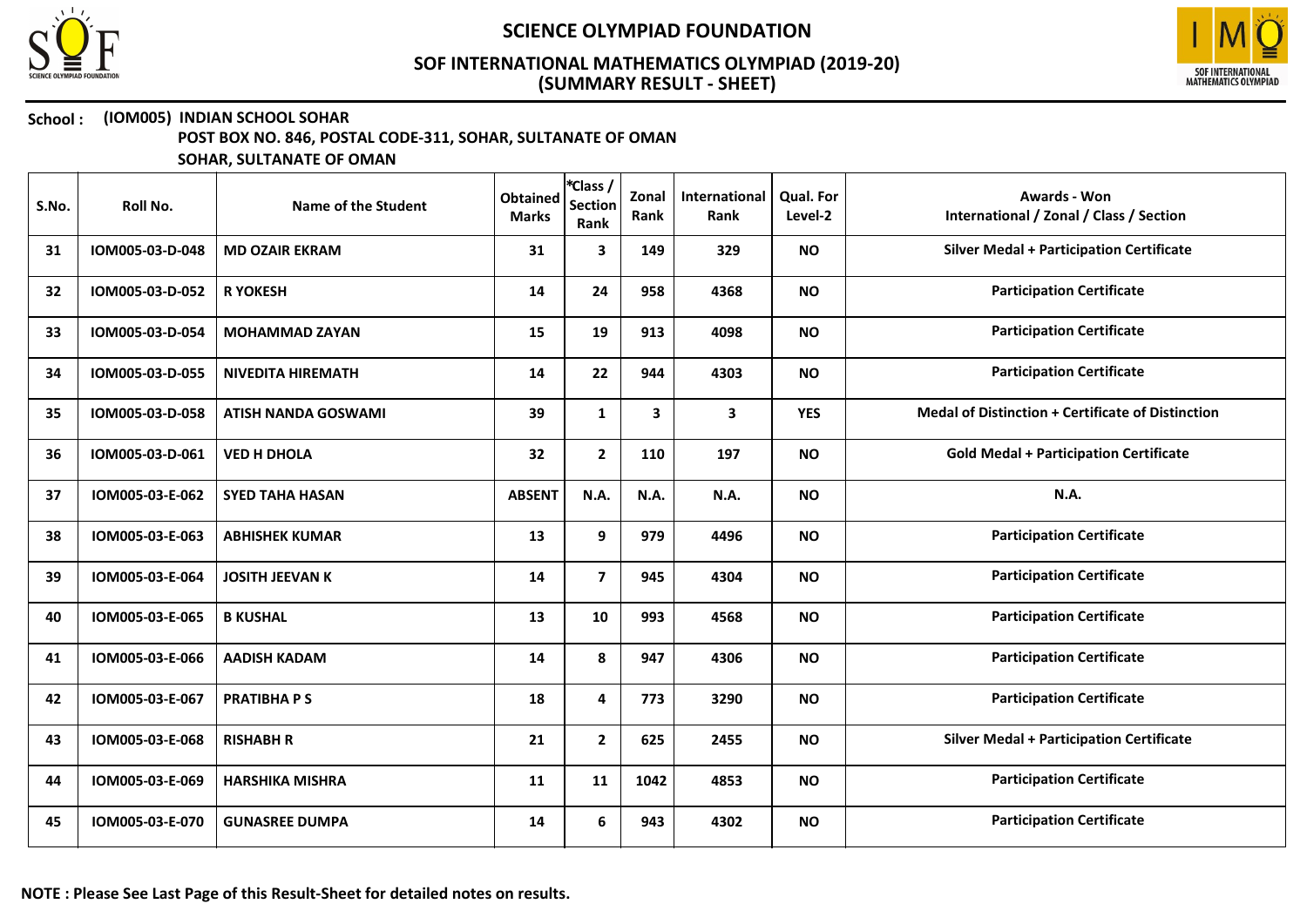



### School : (IOM005) INDIAN SCHOOL SOHAR

POST BOX NO. 846, POSTAL CODE-311, SOHAR, SULTANATE OF OMAN

| S.No. | Roll No.        | Name of the Student              | <b>Obtained</b><br><b>Marks</b> | *Class /<br><b>Section</b><br>Rank | Zonal<br>Rank | International<br>Rank | Qual. For<br>Level-2 | <b>Awards - Won</b><br>International / Zonal / Class / Section |
|-------|-----------------|----------------------------------|---------------------------------|------------------------------------|---------------|-----------------------|----------------------|----------------------------------------------------------------|
| 46    | IOM005-03-E-071 | <b>M SUVAN</b>                   | 15                              | 5                                  | 888           | 3993                  | <b>NO</b>            | <b>Participation Certificate</b>                               |
| 47    | IOM005-03-E-072 | <b>MARIA ELSA EAPEN</b>          | 24                              | $\mathbf{1}$                       | 465           | 1621                  | <b>NO</b>            | <b>Gold Medal + Participation Certificate</b>                  |
| 48    | IOM005-03-E-073 | <b>BREHATH BRESHNEV</b>          | <b>ABSENT</b>                   | N.A.                               | N.A.          | N.A.                  | <b>NO</b>            | N.A.                                                           |
| 49    | IOM005-03-E-075 | <b>S HARSHIKA</b>                | <b>ABSENT</b>                   | N.A.                               | <b>N.A.</b>   | <b>N.A.</b>           | <b>NO</b>            | N.A.                                                           |
| 50    | IOM005-03-E-076 | <b>DHYAN SAJILESH</b>            | 20                              | 3                                  | 673           | 2722                  | <b>NO</b>            | <b>Bronze Medal + Participation Certificate</b>                |
| 51    | IOM005-03-F-077 | <b>LAKSHANA KARTHIKEYAN</b>      | 28                              | 6                                  | 291           | 784                   | <b>NO</b>            | <b>Bronze Medal + Participation Certificate</b>                |
| 52    | IOM005-03-F-078 | L S DEEPESH LAKSHMANAN           | 18                              | 16                                 | 781           | 3330                  | <b>NO</b>            | <b>Participation Certificate</b>                               |
| 53    | IOM005-03-F-079 | <b>TANVI MILIND KANNAV</b>       | 21                              | 13                                 | 617           | 2437                  | <b>NO</b>            | <b>Participation Certificate</b>                               |
| 54    | IOM005-03-F-080 | <b>AVANTHIKA SENTHIL</b>         | 37                              | $\mathbf{2}$                       | 15            | 16                    | <b>YES</b>           | <b>Medal of Distinction + Certificate of Distinction</b>       |
| 55    | IOM005-03-F-081 | <b>HAREEM FATIMA PERWEZ</b>      | 14                              | 19                                 | 938           | 4292                  | <b>NO</b>            | <b>Participation Certificate</b>                               |
| 56    | IOM005-03-F-082 | <b>AARTHAV KUMAR AMB</b>         | 23                              | 10                                 | 524           | 1927                  | <b>NO</b>            | <b>Participation Certificate</b>                               |
| 57    | IOM005-03-F-083 | <b>LOHENDRA SAI KUMAR A N</b>    | 17                              | 17                                 | 812           | 3534                  | <b>NO</b>            | <b>Participation Certificate</b>                               |
| 58    | IOM005-03-F-084 | <b>SHREYANSHI BISWAL</b>         | 11                              | 21                                 | 1062          | 4920                  | <b>NO</b>            | <b>Participation Certificate</b>                               |
| 59    | IOM005-03-F-085 | <b>SWARA UDAY PATIL</b>          | 21                              | 14                                 | 619           | 2443                  | <b>NO</b>            | <b>Participation Certificate</b>                               |
| 60    | IOM005-03-F-086 | <b>CHENNURU ESWARVARA PRASAD</b> | 31                              | 4                                  | 170           | 368                   | <b>NO</b>            | <b>Gold Medal + Participation Certificate</b>                  |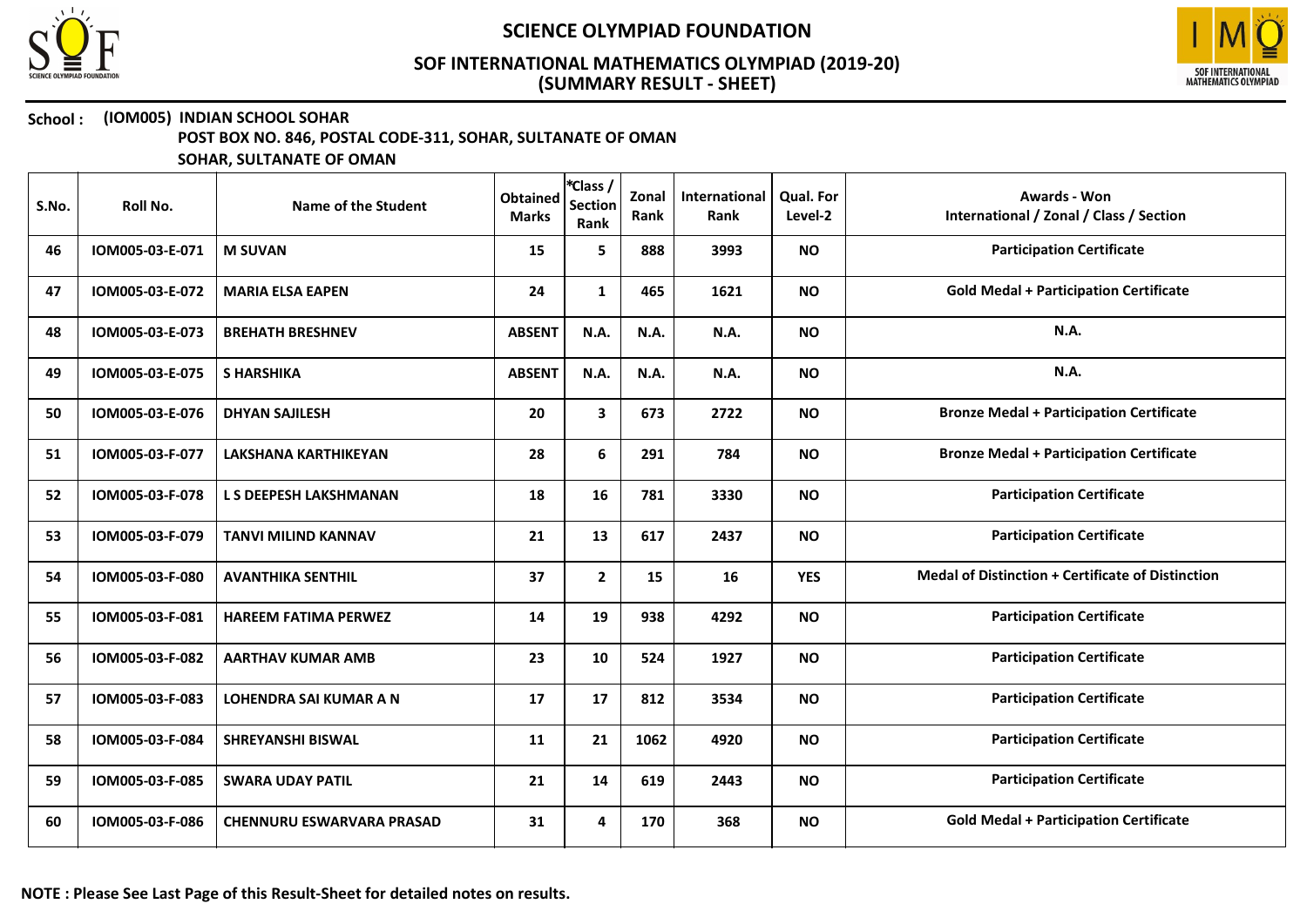



### School : (IOM005) INDIAN SCHOOL SOHAR

POST BOX NO. 846, POSTAL CODE-311, SOHAR, SULTANATE OF OMAN

| S.No. | Roll No.        | Name of the Student          | <b>Obtained</b><br><b>Marks</b> | *Class /<br><b>Section</b><br>Rank | Zonal<br>Rank | International<br>Rank | <b>Qual. For</b><br>Level-2 | <b>Awards - Won</b><br>International / Zonal / Class / Section |
|-------|-----------------|------------------------------|---------------------------------|------------------------------------|---------------|-----------------------|-----------------------------|----------------------------------------------------------------|
| 61    | IOM005-03-F-087 | <b>AGNAK</b>                 | 23                              | 9                                  | 517           | 1889                  | <b>NO</b>                   | <b>Participation Certificate</b>                               |
| 62    | IOM005-03-F-088 | <b>SAMUEL BINU</b>           | 24                              | 8                                  | 480           | 1684                  | <b>NO</b>                   | <b>Participation Certificate</b>                               |
| 63    | IOM005-03-F-089 | <b>SARANYA R</b>             | 22                              | 11                                 | 562           | 2138                  | <b>NO</b>                   | <b>Participation Certificate</b>                               |
| 64    | IOM005-03-F-091 | <b>SHAKUNTH S</b>            | 19                              | 15                                 | 727           | 3019                  | <b>NO</b>                   | <b>Participation Certificate</b>                               |
| 65    | IOM005-03-F-092 | YASHSVI JADON                | 14                              | 20                                 | 955           | 4360                  | <b>NO</b>                   | <b>Participation Certificate</b>                               |
| 66    | IOM005-03-F-093 | <b>ADITHYAN PRADEEP</b>      | 24                              | $\overline{7}$                     | 479           | 1680                  | <b>NO</b>                   | <b>Participation Certificate</b>                               |
| 67    | IOM005-03-F-094 | <b>ABHINAV JITHISH</b>       | 38                              | $\mathbf{1}$                       | 10            | 10                    | <b>YES</b>                  | <b>Medal of Distinction + Certificate of Distinction</b>       |
| 68    | IOM005-03-F-096 | <b>MUHAMMED HAMDAN KHAN</b>  | 22                              | 12                                 | 586           | 2216                  | <b>NO</b>                   | <b>Participation Certificate</b>                               |
| 69    | IOM005-03-F-097 | <b>ANNLIZ PAUL</b>           | 37                              | $\mathbf{3}$                       | 22            | 24                    | <b>YES</b>                  | <b>Medal of Distinction + Certificate of Distinction</b>       |
| 70    | IOM005-03-F-099 | <b>AYSHA MINHAJ</b>          | 30                              | 5                                  | 177           | 398                   | <b>NO</b>                   | <b>Silver Medal + Participation Certificate</b>                |
| 71    | IOM005-03-F-100 | <b>ANISH SAMPATHU</b>        | 14                              | 18                                 | 933           | 4245                  | <b>NO</b>                   | <b>Participation Certificate</b>                               |
| 72    | IOM005-03-G-101 | <b>STEVE JOHN</b>            | 16                              | 17                                 | 868           | 3857                  | <b>NO</b>                   | <b>Participation Certificate</b>                               |
| 73    | IOM005-03-G-102 | <b>JOHAN BINU JOSEPH</b>     | 24                              | 9                                  | 482           | 1686                  | <b>NO</b>                   | <b>Participation Certificate</b>                               |
| 74    | IOM005-03-G-104 | <b>NAVANEETHA KRISHNAN R</b> | 15                              | 18                                 | 903           | 4075                  | <b>NO</b>                   | <b>Participation Certificate</b>                               |
| 75    | IOM005-03-G-107 | <b>AYUSHMAN DASH</b>         | 14                              | 20                                 | 931           | 4240                  | <b>NO</b>                   | <b>Participation Certificate</b>                               |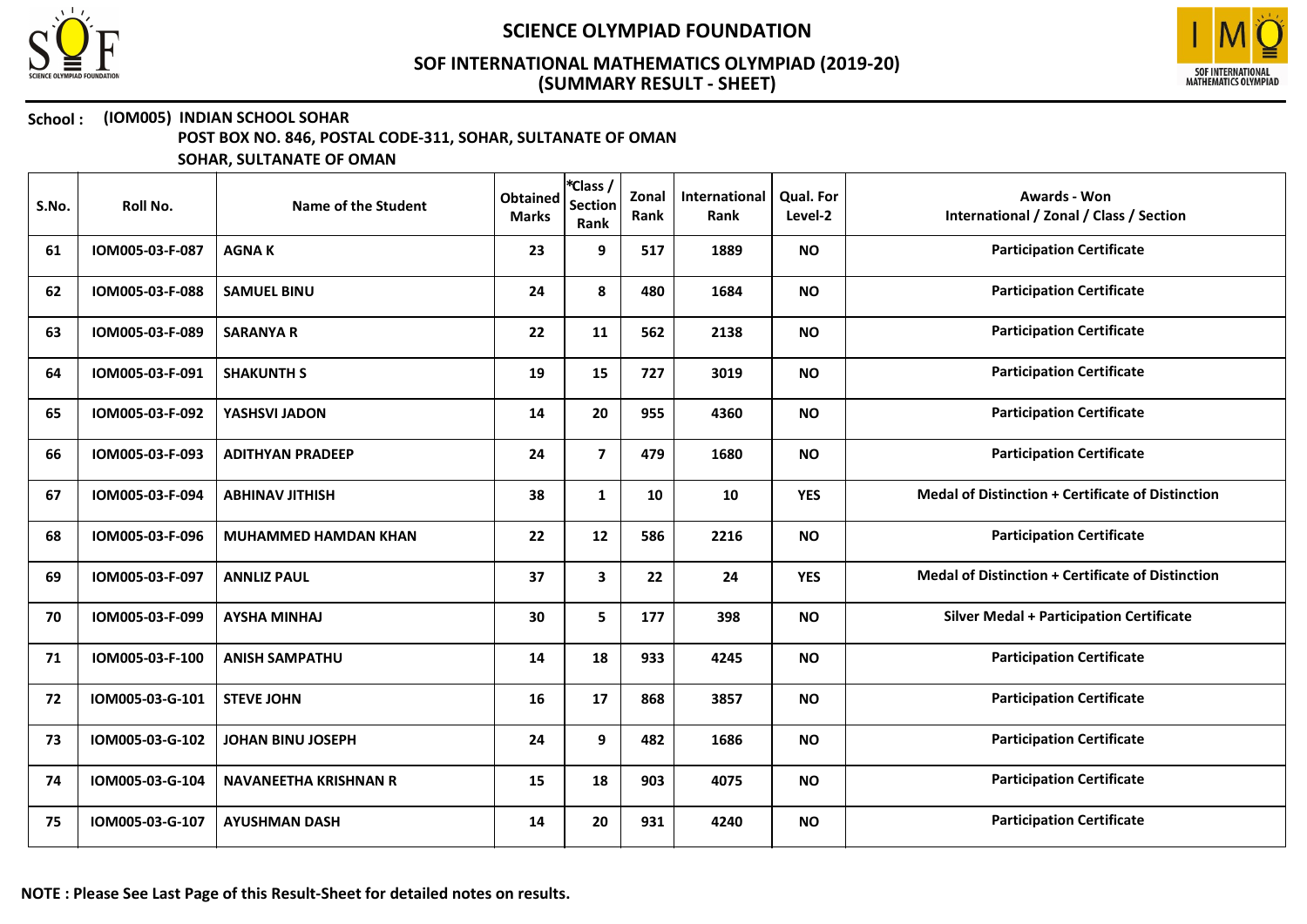



### School : (IOM005) INDIAN SCHOOL SOHAR

POST BOX NO. 846, POSTAL CODE-311, SOHAR, SULTANATE OF OMAN

| S.No. | Roll No.        | Name of the Student          | <b>Obtained</b><br><b>Marks</b> | *Class /<br><b>Section</b><br>Rank | Zonal<br>Rank | International<br>Rank | Qual. For<br>Level-2 | <b>Awards - Won</b><br>International / Zonal / Class / Section |
|-------|-----------------|------------------------------|---------------------------------|------------------------------------|---------------|-----------------------|----------------------|----------------------------------------------------------------|
| 76    | IOM005-03-G-110 | <b>ANNAJOBY VARGHESE</b>     | 16                              | 15                                 | 844           | 3746                  | <b>NO</b>            | <b>Participation Certificate</b>                               |
| 77    | IOM005-03-H-111 | <b>AADHYA SUJITH</b>         | 25                              | $\overline{7}$                     | 419           | 1390                  | <b>NO</b>            | <b>Participation Certificate</b>                               |
| 78    | IOM005-03-H-112 | <b>KUSHAL SHASTRI</b>        | 29                              | 5                                  | 243           | 624                   | <b>NO</b>            | <b>Participation Certificate</b>                               |
| 79    | IOM005-03-H-114 | SATHYA PRASAD V K            | 29                              | 4                                  | 240           | 619                   | <b>NO</b>            | <b>Bronze Medal + Participation Certificate</b>                |
| 80    | IOM005-03-H-115 | <b>GARGI SWAPNIL THORAVE</b> | 9                               | 26                                 | 1093          | 5155                  | <b>NO</b>            | <b>Participation Certificate</b>                               |
| 81    | IOM005-03-H-118 | <b>MADHIVADHANA H</b>        | 20                              | 12                                 | 672           | 2721                  | <b>NO</b>            | <b>Participation Certificate</b>                               |
| 82    | IOM005-03-H-119 | <b>FARHAN ZAHIR</b>          | 17                              | 14                                 | 812           | 3534                  | <b>NO</b>            | <b>Participation Certificate</b>                               |
| 83    | IOM005-03-H-120 | <b>LOHITHRAJ N</b>           | 23                              | 10                                 | 538           | 1971                  | <b>NO</b>            | <b>Participation Certificate</b>                               |
| 84    | IOM005-03-H-121 | <b>VRUNDA S GANDHI</b>       | 14                              | 23                                 | 946           | 4305                  | <b>NO</b>            | <b>Participation Certificate</b>                               |
| 85    | IOM005-03-I-123 | <b>ISHIKA MATHUR</b>         | 26                              | 5                                  | 372           | 1162                  | <b>NO</b>            | <b>Participation Certificate</b>                               |
| 86    | IOM005-03-I-124 | <b>NITISH REDDY</b>          | 13                              | 12                                 | 973           | 4466                  | <b>NO</b>            | <b>Participation Certificate</b>                               |
| 87    | IOM005-03-I-125 | <b>SWARALEE GHUSHE</b>       | 21                              | 6                                  | 626           | 2456                  | <b>NO</b>            | <b>Participation Certificate</b>                               |
| 88    | IOM005-03-I-127 | <b>ABU GHAZI</b>             | 32                              | $\mathbf{2}$                       | 122           | 238                   | <b>NO</b>            | <b>Silver Medal + Participation Certificate</b>                |
| 89    | IOM005-03-I-128 | <b>MAITRY D</b>              | 33                              | $\mathbf{1}$                       | 97            | 169                   | <b>NO</b>            | <b>Gold Medal + Participation Certificate</b>                  |
| 90    | IOM005-03-I-129 | <b>ANANT THAYRANI</b>        | 29                              | 4                                  | 231           | 588                   | <b>NO</b>            | <b>Participation Certificate</b>                               |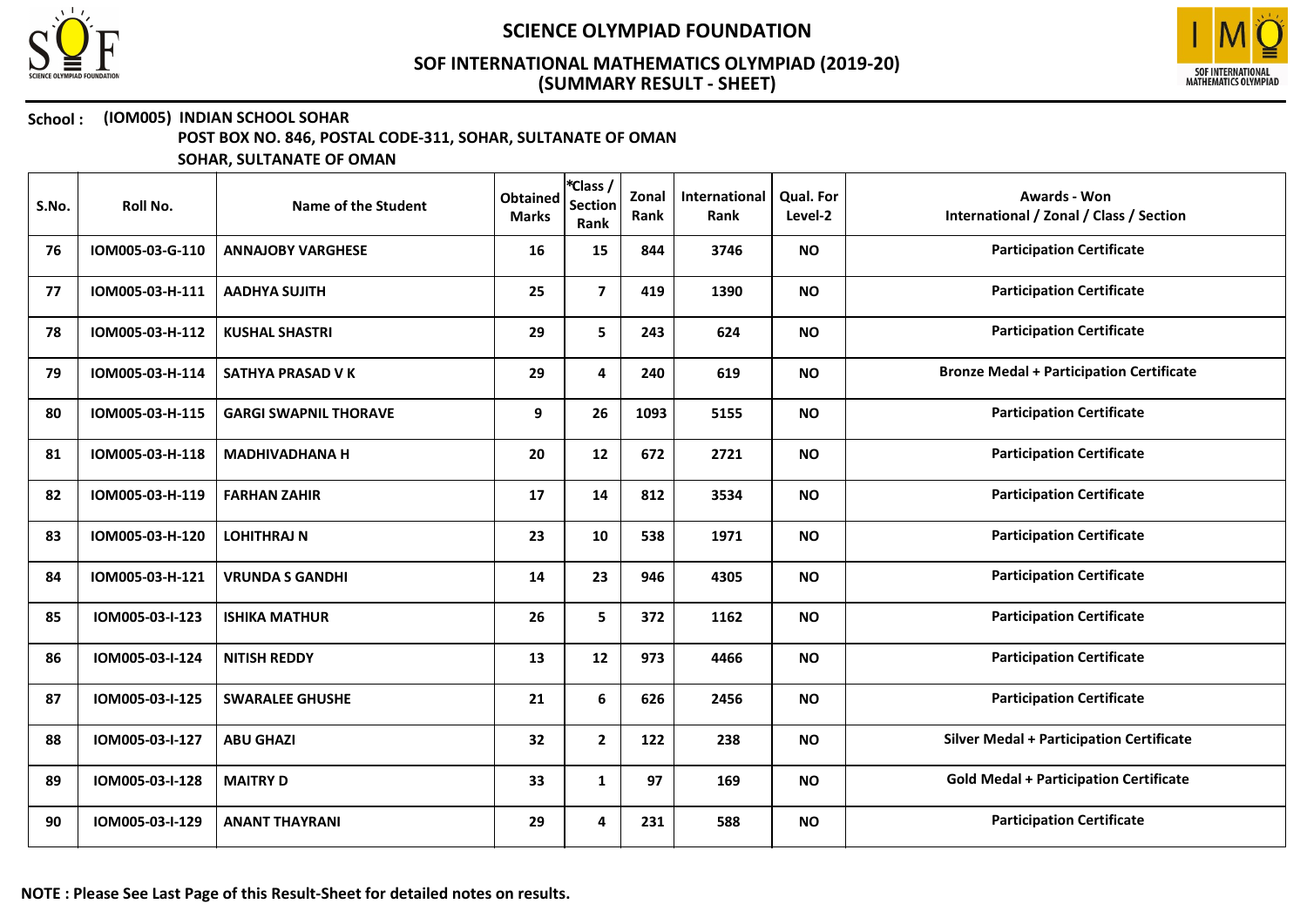



### School : (IOM005) INDIAN SCHOOL SOHAR

POST BOX NO. 846, POSTAL CODE-311, SOHAR, SULTANATE OF OMAN

| S.No.          | Roll No.        | Name of the Student         | <b>Obtained</b><br><b>Marks</b> | *Class /<br><b>Section</b><br>Rank | Zonal<br>Rank | International<br>Rank | <b>Qual. For</b><br>Level-2 | <b>Awards - Won</b><br>International / Zonal / Class / Section |
|----------------|-----------------|-----------------------------|---------------------------------|------------------------------------|---------------|-----------------------|-----------------------------|----------------------------------------------------------------|
| 91             | IOM005-03-I-130 | <b>ANAMITRA</b>             | 17                              | 8                                  | 812           | 3534                  | <b>NO</b>                   | <b>Participation Certificate</b>                               |
| 92             | IOM005-03-I-131 | <b>ANIKET SHARMA</b>        | 30                              | 3                                  | 194           | 471                   | <b>NO</b>                   | <b>Bronze Medal + Participation Certificate</b>                |
| 93             | IOM005-03-I-132 | <b>RAJVI GANDHI</b>         | 18                              | $\overline{7}$                     | 755           | 3218                  | <b>NO</b>                   | <b>Participation Certificate</b>                               |
| 94             | IOM005-03-I-133 | <b>SHIVANSH TRIPATHI</b>    | 13                              | 13                                 | 985           | 4514                  | <b>NO</b>                   | <b>Participation Certificate</b>                               |
| 95             | IOM005-03-I-135 | <b>ADVAIT YASHWANTRAO</b>   | 14                              | 10                                 | 946           | 4305                  | <b>NO</b>                   | <b>Participation Certificate</b>                               |
| 96             | IOM005-03-I-136 | <b>NIRANJANA E B</b>        | 16                              | 9                                  | 849           | 3785                  | <b>NO</b>                   | <b>Participation Certificate</b>                               |
| 97             | IOM005-03-I-139 | <b>RIYA RUBEESH</b>         | 14                              | 11                                 | 949           | 4312                  | <b>NO</b>                   | <b>Participation Certificate</b>                               |
| 1              | IOM005-04-A-001 | <b>INSPREET SINGH</b>       | 32                              | $\mathbf{2}$                       | 90            | 243                   | <b>NO</b>                   | <b>Gold Medal + Participation Certificate</b>                  |
| $\overline{2}$ | IOM005-04-A-006 | <b>GANE AYUSH</b>           | 15                              | 20                                 | 868           | 3621                  | <b>NO</b>                   | <b>Participation Certificate</b>                               |
| 3              | IOM005-04-A-007 | <b>JUHANA FATHIMA</b>       | 12                              | 31                                 | 1017          | 4360                  | <b>NO</b>                   | <b>Participation Certificate</b>                               |
| 4              | IOM005-04-A-009 | <b>SIDHARTH SUNIL KURUP</b> | 17                              | 19                                 | 766           | 3155                  | <b>NO</b>                   | <b>Participation Certificate</b>                               |
| 5              | IOM005-04-A-010 | R THAMIZH THALAVAM          | 22                              | 15                                 | 515           | 2003                  | <b>NO</b>                   | <b>Participation Certificate</b>                               |
| 6              | IOM005-04-A-011 | <b>POORVISAH</b>            | 11                              | 36                                 | 1071          | 4563                  | <b>NO</b>                   | <b>Participation Certificate</b>                               |
| $\overline{7}$ | IOM005-04-A-014 | RITHIKSHA VENKATESH         | 20                              | 18                                 | 617           | 2486                  | <b>NO</b>                   | <b>Participation Certificate</b>                               |
| 8              | IOM005-04-A-015 | <b>BHAVYA JAYARAJ</b>       | 13                              | 28                                 | 982           | 4181                  | <b>NO</b>                   | <b>Participation Certificate</b>                               |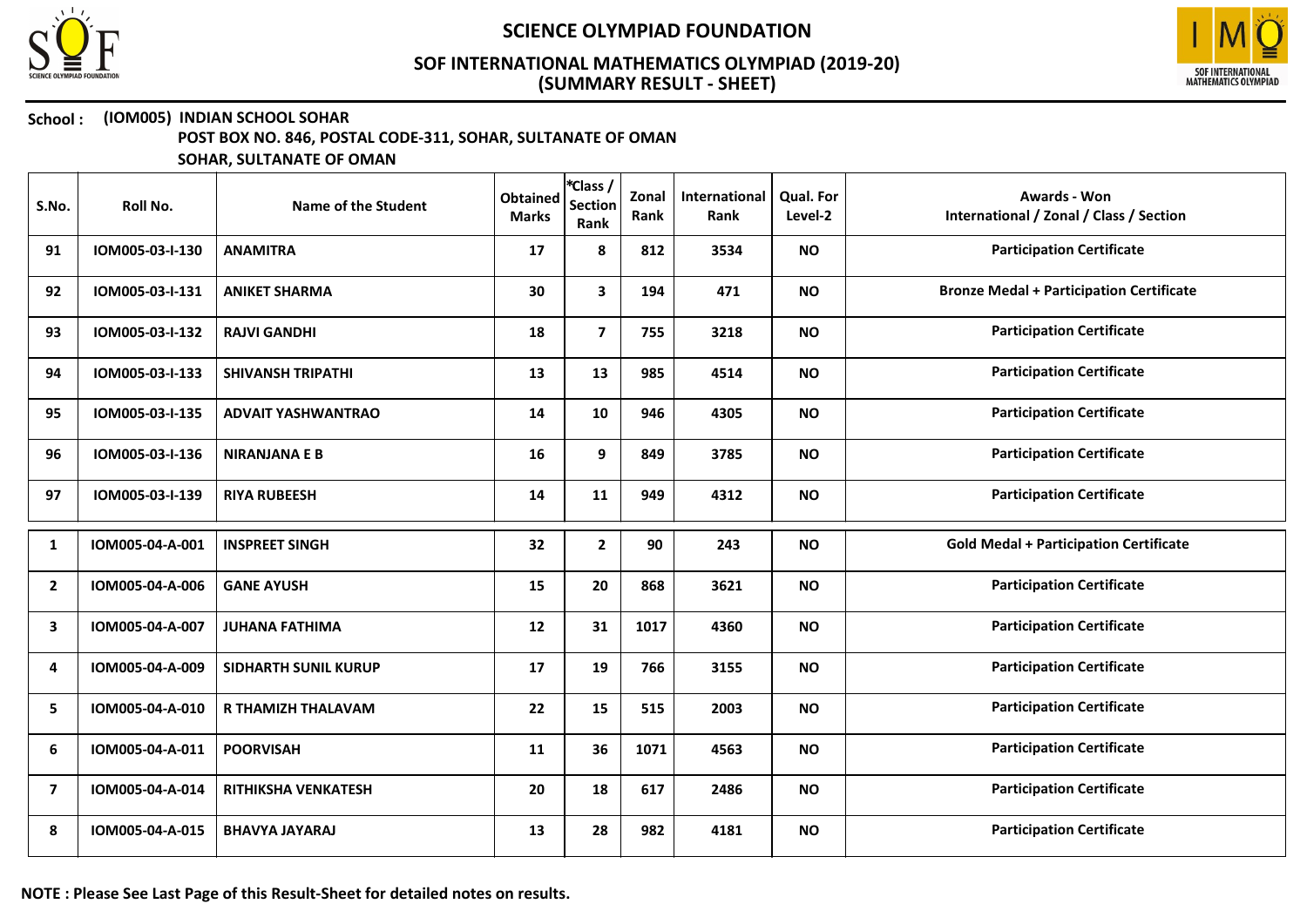



### School : (IOM005) INDIAN SCHOOL SOHAR

POST BOX NO. 846, POSTAL CODE-311, SOHAR, SULTANATE OF OMAN

| S.No. | Roll No.        | Name of the Student       | <b>Obtained</b><br><b>Marks</b> | *Class /<br><b>Section</b><br>Rank | Zonal<br>Rank | International<br>Rank | <b>Qual. For</b><br>Level-2 | <b>Awards - Won</b><br>International / Zonal / Class / Section |
|-------|-----------------|---------------------------|---------------------------------|------------------------------------|---------------|-----------------------|-----------------------------|----------------------------------------------------------------|
| 9     | IOM005-04-B-017 | <b>RAKENDU K</b>          | 27                              | $\overline{\mathbf{z}}$            | 267           | 889                   | <b>NO</b>                   | <b>Participation Certificate</b>                               |
| 10    | IOM005-04-B-019 | <b>AMINA FATIMA</b>       | 30                              | $\overline{\mathbf{4}}$            | 150           | 431                   | <b>NO</b>                   | <b>Bronze Medal + Participation Certificate</b>                |
| 11    | IOM005-04-B-020 | <b>KABYANJALI MOHANTA</b> | 12                              | 33                                 | 1040          | 4421                  | <b>NO</b>                   | <b>Participation Certificate</b>                               |
| 12    | IOM005-04-B-022 | <b>AAYUSH GARUDAR</b>     | <b>ABSENT</b>                   | N.A.                               | N.A.          | N.A.                  | <b>NO</b>                   | N.A.                                                           |
| 13    | IOM005-04-B-024 | <b>ANKIT PATIL</b>        | 12                              | 33                                 | 1040          | 4421                  | <b>NO</b>                   | <b>Participation Certificate</b>                               |
| 14    | IOM005-04-B-026 | P VISHVA                  | 27                              | 6                                  | 250           | 853                   | <b>NO</b>                   | <b>Participation Certificate</b>                               |
| 15    | IOM005-04-B-028 | <b>NISHAN ASIF</b>        | 25                              | 10                                 | 367           | 1328                  | <b>NO</b>                   | <b>Participation Certificate</b>                               |
| 16    | IOM005-04-B-030 | <b>B PARISHAA</b>         | 14                              | 24                                 | 920           | 3893                  | <b>NO</b>                   | <b>Participation Certificate</b>                               |
| 17    | IOM005-04-B-031 | <b>PARAMESWARAN</b>       | 14                              | 27                                 | 946           | 3973                  | <b>NO</b>                   | <b>Participation Certificate</b>                               |
| 18    | IOM005-04-B-032 | <b>MANASI MADHU</b>       | 4                               | 40                                 | 1151          | 5057                  | <b>NO</b>                   | <b>Participation Certificate</b>                               |
| 19    | IOM005-04-C-036 | <b>AMALNATH ARUNKUMAR</b> | <b>ABSENT</b>                   | <b>N.A.</b>                        | <b>N.A.</b>   | N.A.                  | <b>NO</b>                   | N.A.                                                           |
| 20    | IOM005-04-C-038 | <b>ANURAG MOHANTY</b>     | 11                              | 34                                 | 1061          | 4517                  | <b>NO</b>                   | <b>Participation Certificate</b>                               |
| 21    | IOM005-04-C-039 | <b>AALIYAH AMEEN</b>      | 21                              | 16                                 | 553           | 2202                  | <b>NO</b>                   | <b>Participation Certificate</b>                               |
| 22    | IOM005-04-C-040 | YOGITH N                  | 22                              | 14                                 | 502           | 1955                  | <b>NO</b>                   | <b>Participation Certificate</b>                               |
| 23    | IOM005-04-C-041 | <b>K RAMKANTH</b>         | 15                              | 21                                 | 888           | 3722                  | <b>NO</b>                   | <b>Participation Certificate</b>                               |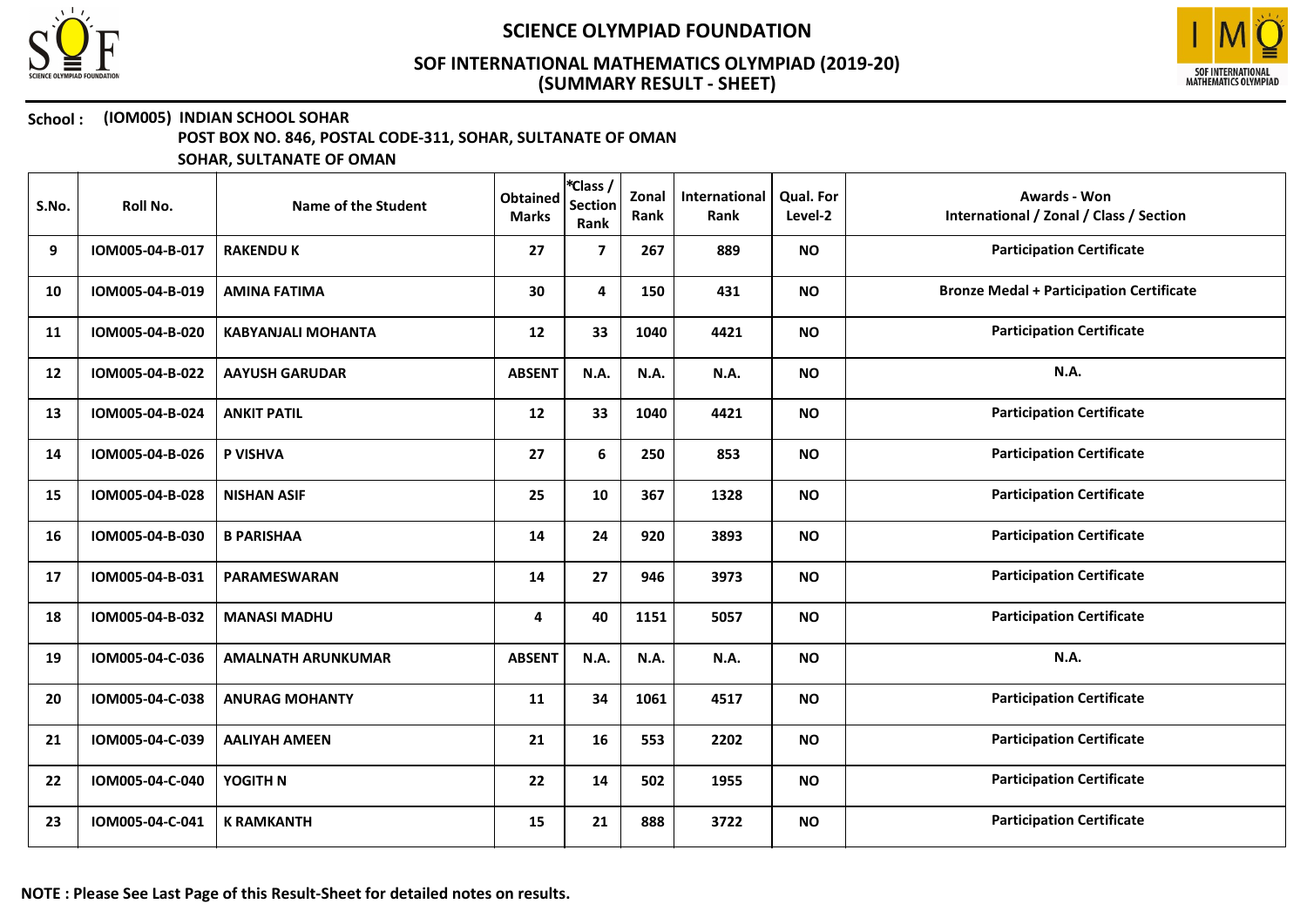



## School : (IOM005) INDIAN SCHOOL SOHAR

POST BOX NO. 846, POSTAL CODE-311, SOHAR, SULTANATE OF OMAN

| S.No. | Roll No.        | Name of the Student         | <b>Obtained</b><br><b>Marks</b> | *Class /<br><b>Section</b><br>Rank | Zonal<br>Rank | International<br>Rank | <b>Qual. For</b><br>Level-2 | <b>Awards - Won</b><br>International / Zonal / Class / Section |
|-------|-----------------|-----------------------------|---------------------------------|------------------------------------|---------------|-----------------------|-----------------------------|----------------------------------------------------------------|
| 24    | IOM005-04-D-043 | <b>NIVETHITHA BALAJI</b>    | <b>ABSENT</b>                   | N.A.                               | N.A.          | N.A.                  | <b>NO</b>                   | <b>N.A.</b>                                                    |
| 25    | IOM005-04-D-044 | <b>AASEMA IRFAN PATHAN</b>  | <b>ABSENT</b>                   | N.A.                               | N.A.          | N.A.                  | <b>NO</b>                   | N.A.                                                           |
| 26    | IOM005-04-D-046 | <b>NADIYA RUKSAR</b>        | 14                              | 25                                 | 938           | 3956                  | <b>NO</b>                   | <b>Participation Certificate</b>                               |
| 27    | IOM005-04-D-047 | <b>RONAL AJI GEORGE</b>     | 22                              | 13                                 | 488           | 1895                  | <b>NO</b>                   | <b>Participation Certificate</b>                               |
| 28    | IOM005-04-D-050 | <b>BILHAMOL BINU</b>        | 15                              | 22                                 | 893           | 3730                  | <b>NO</b>                   | <b>Participation Certificate</b>                               |
| 29    | IOM005-04-D-052 | <b>ABEL ROBIN</b>           | 31                              | $\mathbf{3}$                       | 98            | 273                   | <b>NO</b>                   | <b>Silver Medal + Participation Certificate</b>                |
| 30    | IOM005-04-D-055 | <b>MANITH MANJUNATH RAO</b> | 20                              | 17                                 | 590           | 2373                  | <b>NO</b>                   | <b>Participation Certificate</b>                               |
| 31    | IOM005-04-D-057 | <b>AKSHAY SHARMA</b>        | 15                              | 23                                 | 903           | 3754                  | <b>NO</b>                   | <b>Participation Certificate</b>                               |
| 32    | IOM005-04-D-058 | SREENATH SRINIVASA GOPALAN  | 24                              | 11                                 | 387           | 1442                  | <b>NO</b>                   | <b>Participation Certificate</b>                               |
| 33    | IOM005-04-E-061 | <b>SIDDIQUE AFRAZ</b>       | 10                              | 9                                  | 1080          | 4635                  | <b>NO</b>                   | <b>Participation Certificate</b>                               |
| 34    | IOM005-04-E-062 | <b>DIVYAJYOT NIGAM</b>      | <b>ABSENT</b>                   | N.A.                               | N.A.          | N.A.                  | <b>NO</b>                   | N.A.                                                           |
| 35    | IOM005-04-E-064 | <b>SHARVARI A SONNIS</b>    | 10                              | 10                                 | 1093          | 4654                  | <b>NO</b>                   | <b>Participation Certificate</b>                               |
| 36    | IOM005-04-E-066 | <b>JUNAIRA FATHIMA</b>      | 19                              | 3                                  | 669           | 2706                  | <b>NO</b>                   | <b>Bronze Medal + Participation Certificate</b>                |
| 37    | IOM005-04-E-067 | <b>KAMYA N MEHTA</b>        | 16                              | 6                                  | 861           | 3563                  | <b>NO</b>                   | <b>Participation Certificate</b>                               |
| 38    | IOM005-04-E-069 | <b>MOHAMMED ABRAR</b>       | <b>ABSENT</b>                   | N.A.                               | N.A.          | N.A.                  | <b>NO</b>                   | N.A.                                                           |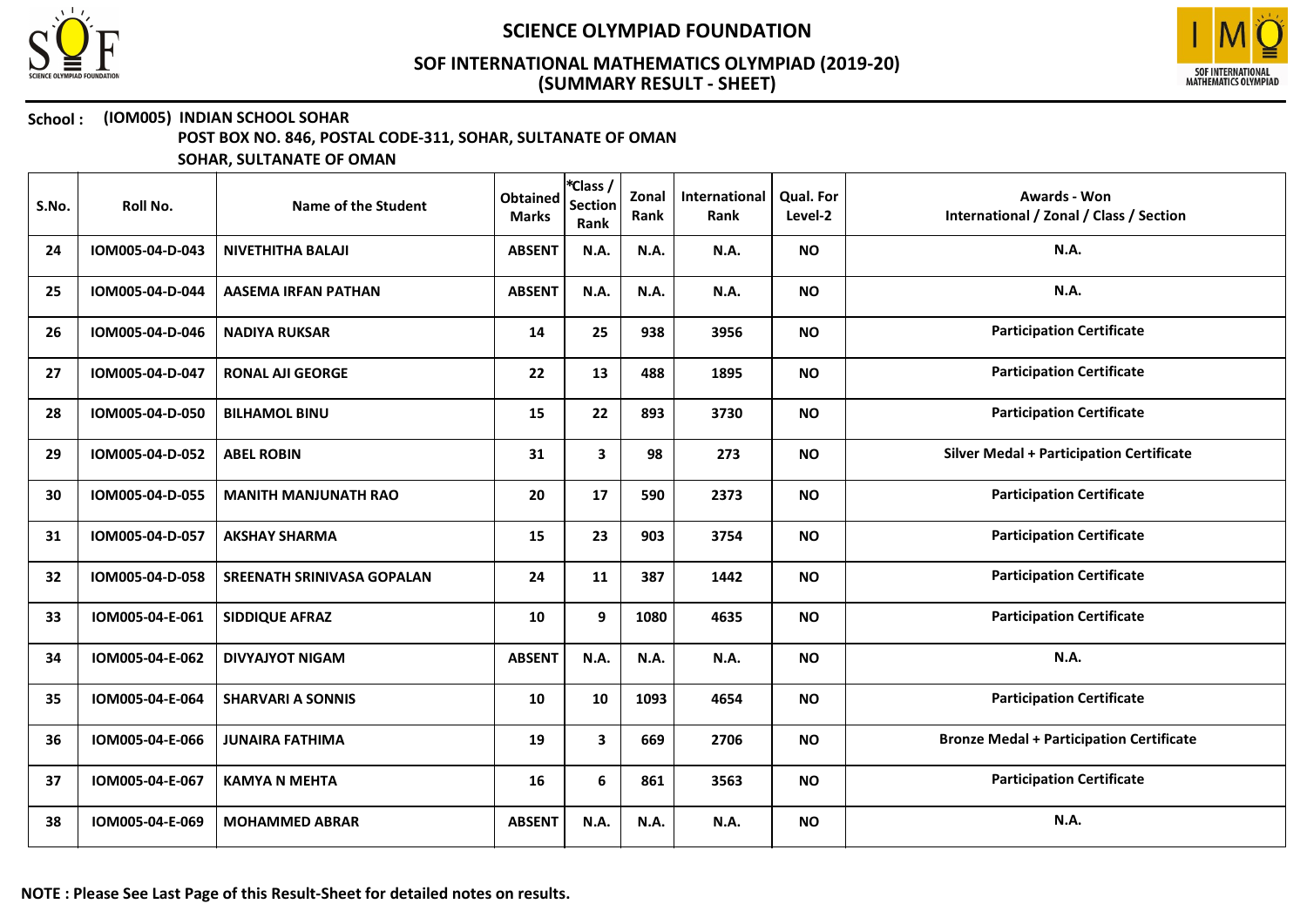



### School : (IOM005) INDIAN SCHOOL SOHAR

POST BOX NO. 846, POSTAL CODE-311, SOHAR, SULTANATE OF OMAN

| S.No. | Roll No.        | Name of the Student            | <b>Obtained</b><br><b>Marks</b> | *Class /<br><b>Section</b><br>Rank | Zonal<br>Rank | International<br>Rank | <b>Qual. For</b><br>Level-2 | <b>Awards - Won</b><br>International / Zonal / Class / Section |
|-------|-----------------|--------------------------------|---------------------------------|------------------------------------|---------------|-----------------------|-----------------------------|----------------------------------------------------------------|
| 39    | IOM005-04-E-070 | <b>ANSH RAJ SINGH</b>          | 15                              | $\overline{7}$                     | 900           | 3746                  | <b>NO</b>                   | <b>Participation Certificate</b>                               |
| 40    | IOM005-04-E-072 | <b>UJJWAL NIKESH</b>           | 18                              | 4                                  | 725           | 2959                  | <b>NO</b>                   | <b>Participation Certificate</b>                               |
| 41    | IOM005-04-E-073 | <b>FATMA SARWAR</b>            | 16                              | 5                                  | 848           | 3509                  | <b>NO</b>                   | <b>Participation Certificate</b>                               |
| 42    | IOM005-04-E-075 | <b>ADVIKA RAY</b>              | 24                              | $\mathbf{2}$                       | 417           | 1536                  | <b>NO</b>                   | <b>Silver Medal + Participation Certificate</b>                |
| 43    | IOM005-04-E-077 | <b>TANMAY MISHRA</b>           | 13                              | 8                                  | 981           | 4176                  | <b>NO</b>                   | <b>Participation Certificate</b>                               |
| 44    | IOM005-04-E-079 | <b>ANIKET NAIR</b>             | 24                              | $\mathbf{1}$                       | 378           | 1427                  | <b>NO</b>                   | <b>Gold Medal + Participation Certificate</b>                  |
| 45    | IOM005-04-F-080 | <b>EHAN FAIJAS</b>             | 27                              | $\mathbf{2}$                       | 245           | 843                   | <b>NO</b>                   | <b>Gold Medal + Participation Certificate</b>                  |
| 46    | IOM005-04-F-082 | <b>LEONA ANNA JIPSON</b>       | 13                              | 10                                 | 967           | 4134                  | <b>NO</b>                   | <b>Participation Certificate</b>                               |
| 47    | IOM005-04-F-085 | <b>NIVRUTHE P</b>              | 21                              | 5                                  | 545           | 2185                  | <b>NO</b>                   | <b>Participation Certificate</b>                               |
| 48    | IOM005-04-F-086 | <b>SAMRIDDHI MILAN DOSHI</b>   | 24                              | 3                                  | 399           | 1484                  | <b>NO</b>                   | <b>Silver Medal + Participation Certificate</b>                |
| 49    | IOM005-04-F-087 | <b>TEJASVINI KULDEEP SINGH</b> | 19                              | $\overline{7}$                     | 665           | 2697                  | <b>NO</b>                   | <b>Participation Certificate</b>                               |
| 50    | IOM005-04-F-088 | V BHUVANA CHANDRA              | 14                              | 8                                  | 924           | 3900                  | <b>NO</b>                   | <b>Participation Certificate</b>                               |
| 51    | IOM005-04-F-089 | <b>SAI PRANAVI</b>             | <b>ABSENT</b>                   | N.A.                               | N.A.          | N.A.                  | <b>NO</b>                   | N.A.                                                           |
| 52    | IOM005-04-F-090 | <b>MAHI SUNIL PATIL</b>        | 20                              | 6                                  | 608           | 2449                  | <b>NO</b>                   | <b>Participation Certificate</b>                               |
| 53    | IOM005-04-F-092 | <b>RIDDHIMA FALODIA</b>        | 14                              | 9                                  | 942           | 3964                  | <b>NO</b>                   | <b>Participation Certificate</b>                               |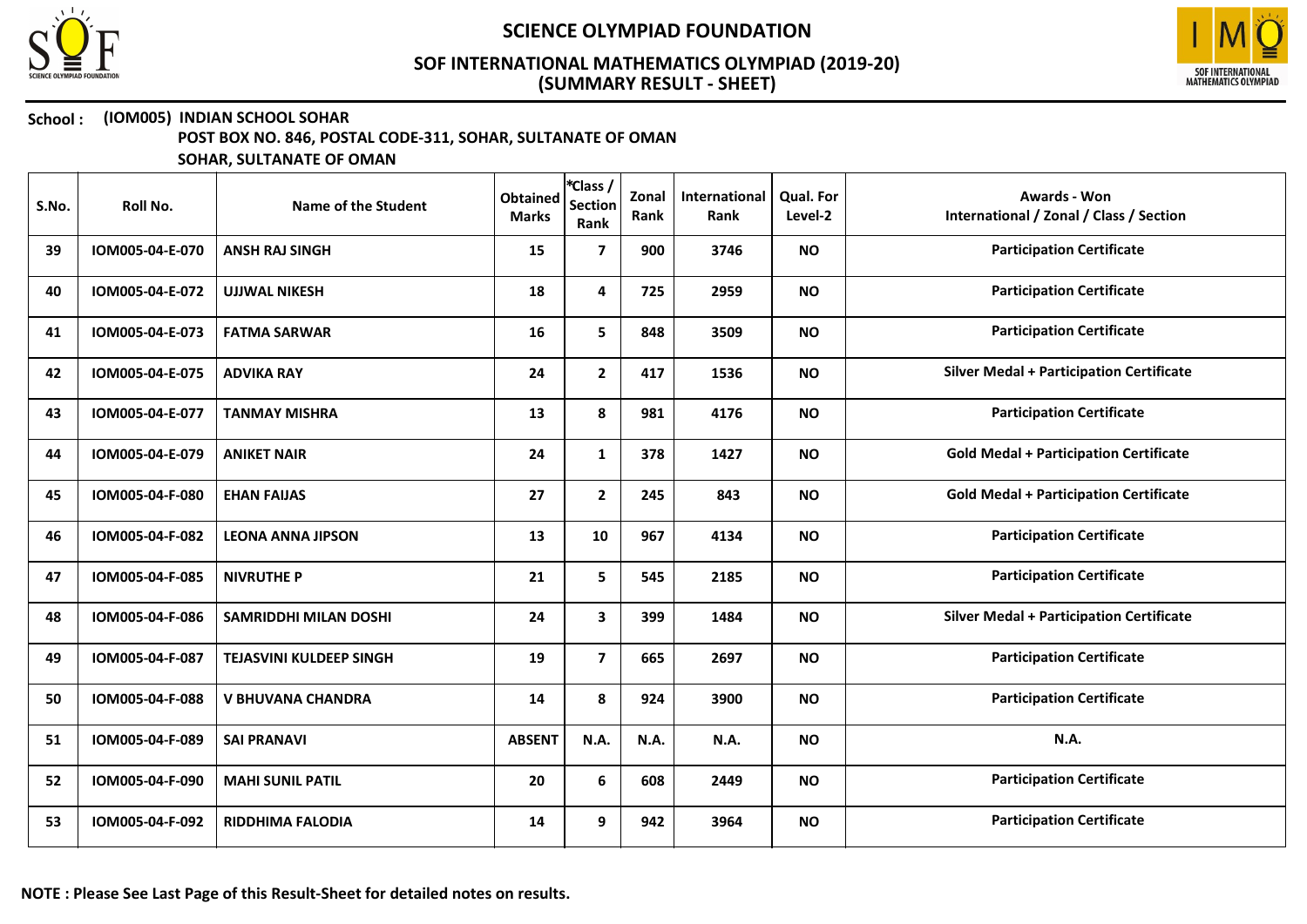



## School : (IOM005) INDIAN SCHOOL SOHAR

POST BOX NO. 846, POSTAL CODE-311, SOHAR, SULTANATE OF OMAN

| S.No. | Roll No.        | Name of the Student             | <b>Obtained</b><br><b>Marks</b> | *Class /<br><b>Section</b><br>Rank | Zonal<br>Rank | International<br>Rank | Qual. For<br>Level-2 | <b>Awards - Won</b><br>International / Zonal / Class / Section |
|-------|-----------------|---------------------------------|---------------------------------|------------------------------------|---------------|-----------------------|----------------------|----------------------------------------------------------------|
| 54    | IOM005-04-F-093 | <b>SHARON SHAJI PHILIP</b>      | <b>ABSENT</b>                   | N.A.                               | <b>N.A.</b>   | N.A.                  | <b>NO</b>            | N.A.                                                           |
| 55    | IOM005-04-F-094 | <b>ASTHA PATEL</b>              | 21                              | 4                                  | 541           | 2160                  | <b>NO</b>            | <b>Bronze Medal + Participation Certificate</b>                |
| 56    | IOM005-04-F-095 | <b>SWARNAVO BANERJEE</b>        | 39                              | $\mathbf{1}$                       | $\mathbf{2}$  | $\overline{2}$        | <b>YES</b>           | <b>Medal of Distinction + Certificate of Distinction</b>       |
| 57    | IOM005-04-G-097 | <b>UJJAWAL KHANNA</b>           | <b>ABSENT</b>                   | N.A.                               | N.A.          | N.A.                  | <b>NO</b>            | N.A.                                                           |
| 58    | IOM005-04-G-098 | <b>JOANNA MARY JIMSON</b>       | 11                              | 36                                 | 1071          | 4563                  | <b>NO</b>            | <b>Participation Certificate</b>                               |
| 59    | IOM005-04-G-101 | <b>ACELIN JOHN JACOB</b>        | 10                              | 37                                 | 1076          | 4612                  | <b>NO</b>            | <b>Participation Certificate</b>                               |
| 60    | IOM005-04-G-103 | <b>SYED SHIHAB</b>              | 13                              | 29                                 | 996           | 4233                  | <b>NO</b>            | <b>Participation Certificate</b>                               |
| 61    | IOM005-04-G-105 | <b>C VIGNESH</b>                | 25                              | 9                                  | 333           | 1218                  | <b>NO</b>            | <b>Participation Certificate</b>                               |
| 62    | IOM005-04-G-107 | <b>MUNDUKUR CHAITANYA</b>       | 9                               | 38                                 | 1113          | 4755                  | <b>NO</b>            | <b>Participation Certificate</b>                               |
| 63    | IOM005-04-G-108 | <b>JENIS ANNA GEORGE</b>        | 11                              | 35                                 | 1062          | 4518                  | <b>NO</b>            | <b>Participation Certificate</b>                               |
| 64    | IOM005-04-H-112 | <b>HARSHINI GUDDETI</b>         | 26                              | 8                                  | 281           | 974                   | <b>NO</b>            | <b>Participation Certificate</b>                               |
| 65    | IOM005-04-H-114 | <b>AVANEESH SUDARSHAN GUPTA</b> | 24                              | 12                                 | 397           | 1482                  | <b>NO</b>            | <b>Participation Certificate</b>                               |
| 66    | IOM005-04-H-115 | <b>MARIA SHAIKH</b>             | 36                              | $\mathbf{1}$                       | 16            | 33                    | <b>YES</b>           | Medal of Distinction + Certificate of Distinction              |
| 67    | IOM005-04-H-117 | <b>MOHAMMAD ANZIL</b>           | 8                               | 39                                 | 1133          | 4884                  | <b>NO</b>            | <b>Participation Certificate</b>                               |
| 68    | IOM005-04-H-118 | PRANAV VUNDEMODALU              | 29                              | 5                                  | 163           | 521                   | <b>NO</b>            | <b>Participation Certificate</b>                               |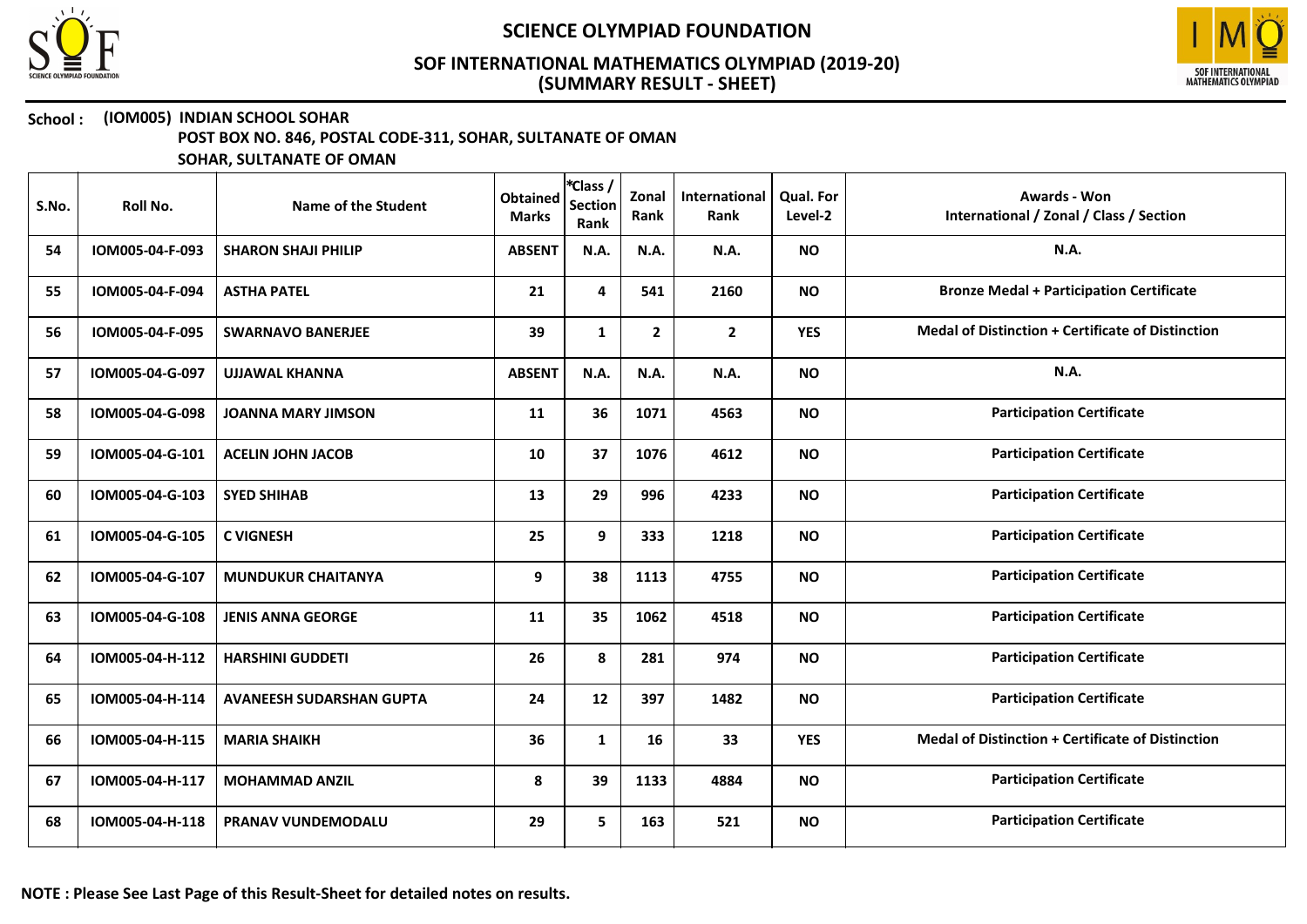



# School : (IOM005) INDIAN SCHOOL SOHAR

POST BOX NO. 846, POSTAL CODE-311, SOHAR, SULTANATE OF OMAN

| S.No. | Roll No.        | Name of the Student              | <b>Obtained</b><br><b>Marks</b> | *Class /<br><b>Section</b><br>Rank | Zonal<br>Rank | International<br>Rank | Qual. For<br>Level-2 | <b>Awards - Won</b><br>International / Zonal / Class / Section |
|-------|-----------------|----------------------------------|---------------------------------|------------------------------------|---------------|-----------------------|----------------------|----------------------------------------------------------------|
| 69    | IOM005-04-H-122 | <b>AKSHARA S WADKAR</b>          | 13                              | 30                                 | 998           | 4239                  | <b>NO</b>            | <b>Participation Certificate</b>                               |
| 70    | IOM005-04-H-123 | <b>DHWANI AJAI</b>               | 0                               | N.A.                               | N.A.          | N.A.                  | <b>NO</b>            | <b>Participation Certificate</b>                               |
| 71    | IOM005-04-H-125 | <b>JENNIFER ELIZABETH NITIN</b>  | 12                              | 32                                 | 1022          | 4367                  | <b>NO</b>            | <b>Participation Certificate</b>                               |
| 72    | IOM005-04-H-127 | <b>ARABHY MAGHESH</b>            | 14                              | 26                                 | 941           | 3963                  | <b>NO</b>            | <b>Participation Certificate</b>                               |
| 73    | IOM005-04-I-128 | <b>PARTH JAISWAL</b>             | 16                              | 8                                  | 842           | 3498                  | <b>NO</b>            | <b>Participation Certificate</b>                               |
| 74    | IOM005-04-I-129 | <b>MOHETHA BASKAR</b>            | 24                              | 4                                  | 404           | 1495                  | <b>NO</b>            | <b>Participation Certificate</b>                               |
| 75    | IOM005-04-I-131 | <b>ANIKA SUDHEER NAIR</b>        | 17                              | $\overline{7}$                     | 813           | 3329                  | <b>NO</b>            | <b>Participation Certificate</b>                               |
| 76    | IOM005-04-I-133 | <b>VISHARAD KHARE</b>            | 24                              | 3                                  | 402           | 1493                  | <b>NO</b>            | <b>Bronze Medal + Participation Certificate</b>                |
| 77    | IOM005-04-I-134 | <b>VENYA KHARE</b>               | 16                              | 9                                  | 850           | 3516                  | <b>NO</b>            | <b>Participation Certificate</b>                               |
| 78    | IOM005-04-I-135 | <b>DHARMIK KUMAR</b>             | 22                              | 5                                  | 496           | 1941                  | <b>NO</b>            | <b>Participation Certificate</b>                               |
| 79    | IOM005-04-I-136 | <b>ABHINAV HAREESH</b>           | <b>ABSENT</b>                   | N.A.                               | <b>N.A.</b>   | N.A.                  | <b>NO</b>            | <b>N.A.</b>                                                    |
| 80    | IOM005-04-I-137 | <b>ANAMIKA HAREESH</b>           | <b>ABSENT</b>                   | <b>N.A.</b>                        | N.A.          | N.A.                  | <b>NO</b>            | <b>N.A.</b>                                                    |
| 81    | IOM005-04-I-138 | <b>VISHWAJITH RAJ CUPPUSWAMY</b> | 12                              | 12                                 | 1028          | 4395                  | <b>NO</b>            | <b>Participation Certificate</b>                               |
| 82    | IOM005-04-I-139 | <b>SHAIKH MOHAMMAD ALI</b>       | 24                              | $\overline{2}$                     | 374           | 1397                  | <b>NO</b>            | <b>Silver Medal + Participation Certificate</b>                |
| 83    | IOM005-04-I-141 | <b>S DHILSHATH</b>               | 15                              | 10                                 | 899           | 3745                  | <b>NO</b>            | <b>Participation Certificate</b>                               |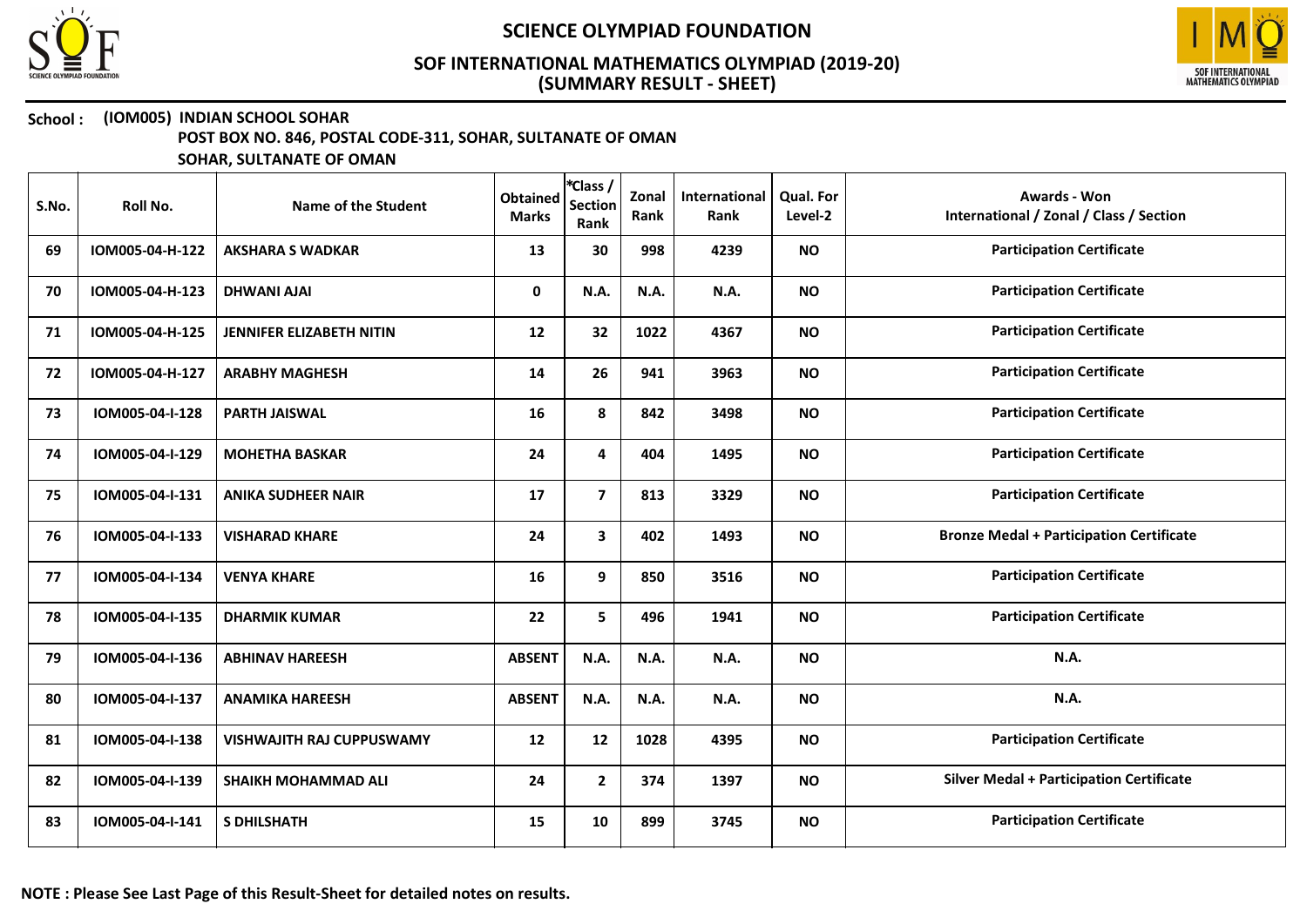



### School : (IOM005) INDIAN SCHOOL SOHAR

POST BOX NO. 846, POSTAL CODE-311, SOHAR, SULTANATE OF OMAN

| S.No.          | Roll No.        | Name of the Student                 | <b>Obtained</b><br><b>Marks</b> | *Class /<br><b>Section</b><br>Rank | Zonal<br>Rank | International<br>Rank | <b>Qual. For</b><br>Level-2 | Awards - Won<br>International / Zonal / Class / Section |
|----------------|-----------------|-------------------------------------|---------------------------------|------------------------------------|---------------|-----------------------|-----------------------------|---------------------------------------------------------|
| 84             | IOM005-04-I-142 | <b>PRANEIL TALWAR</b>               | 12                              | 11                                 | 1015          | 4353                  | <b>NO</b>                   | <b>Participation Certificate</b>                        |
| 85             | IOM005-04-I-143 | <b>KOVID PANT</b>                   | 26                              | $\mathbf{1}$                       | 309           | 1060                  | <b>NO</b>                   | <b>Gold Medal + Participation Certificate</b>           |
| 86             | IOM005-04-I-144 | <b>FATHIMATHU SHEZA SHABEER</b>     | <b>ABSENT</b>                   | N.A.                               | N.A.          | <b>N.A.</b>           | <b>NO</b>                   | <b>N.A.</b>                                             |
| 87             | IOM005-04-I-145 | <b>AKSHIT KUMAR</b>                 | 22                              | 6                                  | 524           | 2038                  | <b>NO</b>                   | <b>Participation Certificate</b>                        |
| 1              | IOM005-05-A-001 | YASHAS P                            | 18                              | 5                                  | 1084          | 8210                  | <b>NO</b>                   | <b>Participation Certificate</b>                        |
| $\overline{2}$ | IOM005-05-A-004 | <b>OM SANTOSH SWAMI</b>             | 25                              | $\mathbf{2}$                       | 689           | 6119                  | <b>NO</b>                   | <b>Silver Medal + Participation Certificate</b>         |
| 3              | IOM005-05-A-005 | <b>IRFAN AHMED S</b>                | 17                              | $\overline{\mathbf{z}}$            | 1132          | 8505                  | <b>NO</b>                   | <b>Participation Certificate</b>                        |
| 4              | IOM005-05-A-006 | <b>ZAINTA VARUGHESE</b>             | 17                              | 8                                  | 1140          | 8522                  | <b>NO</b>                   | <b>Participation Certificate</b>                        |
| 5              | IOM005-05-A-007 | <b>NAINIKA NAYAK</b>                | 19                              | 4                                  | 1051          | 8021                  | <b>NO</b>                   | <b>Participation Certificate</b>                        |
| 6              | IOM005-05-A-008 | <b>KARTHIYARATH VIGNESH PRAVEEN</b> | 18                              | 6                                  | 1118          | 8363                  | <b>NO</b>                   | <b>Participation Certificate</b>                        |
| $\overline{7}$ | IOM005-05-A-009 | <b>ARUNACHALAM SARAVANAN</b>        | 30                              | $\mathbf{1}$                       | 452           | 4410                  | <b>NO</b>                   | <b>Gold Medal + Participation Certificate</b>           |
| 8              | IOM005-05-A-010 | <b>AFRAH NESRIN</b>                 | 9                               | 10                                 | 1375          | 9732                  | <b>NO</b>                   | <b>Participation Certificate</b>                        |
| 9              | IOM005-05-A-011 | <b>SHRABASTI SEN</b>                | 24                              | 3                                  | 765           | 6528                  | <b>NO</b>                   | <b>Bronze Medal + Participation Certificate</b>         |
| 10             | IOM005-05-A-012 | <b>MUDDADA PRAVEEN</b>              | 7                               | 11                                 | 1390          | 9838                  | <b>NO</b>                   | <b>Participation Certificate</b>                        |
| 11             | IOM005-05-A-014 | <b>AISHWARYA B</b>                  | 13                              | 9                                  | 1312          | 9338                  | <b>NO</b>                   | <b>Participation Certificate</b>                        |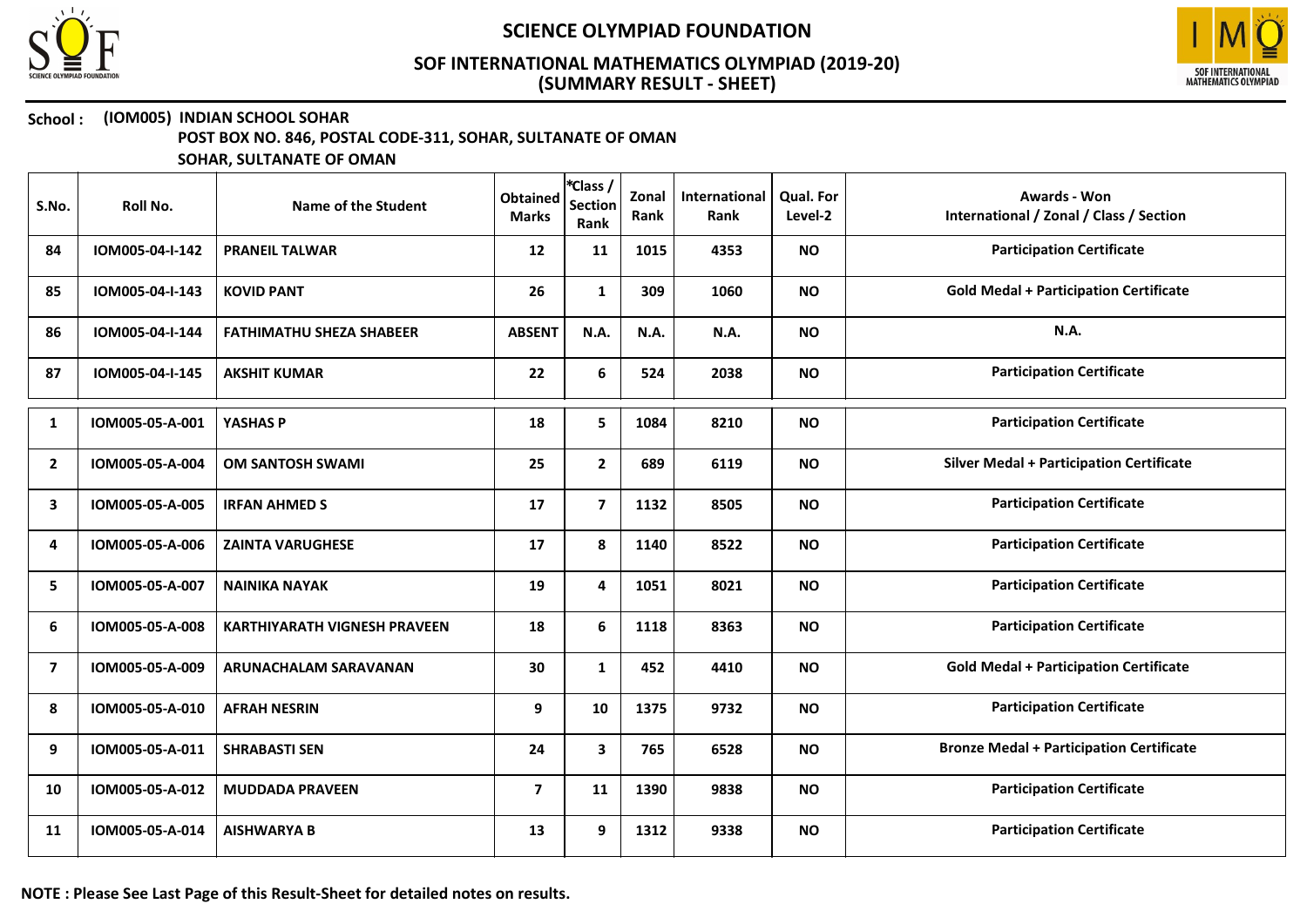



### School : (IOM005) INDIAN SCHOOL SOHAR

POST BOX NO. 846, POSTAL CODE-311, SOHAR, SULTANATE OF OMAN

| S.No. | Roll No.        | Name of the Student            | <b>Obtained</b><br><b>Marks</b> | *Class /<br><b>Section</b><br>Rank | Zonal<br>Rank | International<br>Rank | Qual. For<br>Level-2 | <b>Awards - Won</b><br>International / Zonal / Class / Section |
|-------|-----------------|--------------------------------|---------------------------------|------------------------------------|---------------|-----------------------|----------------------|----------------------------------------------------------------|
| 12    | IOM005-05-B-016 | <b>KV SINDHUJA</b>             | 13                              | 32                                 | 1307          | 9324                  | <b>NO</b>            | <b>Participation Certificate</b>                               |
| 13    | IOM005-05-B-018 | <b>SAZIYA BANO</b>             | 17                              | 28                                 | 1141          | 8523                  | <b>NO</b>            | <b>Participation Certificate</b>                               |
| 14    | IOM005-05-B-019 | <b>DEVADARSAN RIJU</b>         | <b>ABSENT</b>                   | N.A.                               | <b>N.A.</b>   | N.A.                  | <b>NO</b>            | N.A.                                                           |
| 15    | IOM005-05-B-023 | <b>KU AKSHAY</b>               | <b>ABSENT</b>                   | N.A.                               | N.A.          | N.A.                  | <b>NO</b>            | N.A.                                                           |
| 16    | IOM005-05-B-024 | <b>SUREPALLY TEJUS</b>         | 34                              | 5                                  | 290           | 3057                  | <b>NO</b>            | <b>Participation Certificate</b>                               |
| 17    | IOM005-05-C-026 | ANUGRAHA MURAL EDHARAN         | 21                              | 18                                 | 918           | 7384                  | <b>NO</b>            | <b>Participation Certificate</b>                               |
| 18    | IOM005-05-C-027 | <b>B ESAKKI AMMAL</b>          | 25                              | 14                                 | 711           | 6213                  | <b>NO</b>            | <b>Participation Certificate</b>                               |
| 19    | IOM005-05-C-028 | <b>VAIKHA MONISH</b>           | 18                              | 23                                 | 1104          | 8291                  | <b>NO</b>            | <b>Participation Certificate</b>                               |
| 20    | IOM005-05-C-029 | <b>S SRINIVAS</b>              | 27                              | 10                                 | 610           | 5527                  | <b>NO</b>            | <b>Participation Certificate</b>                               |
| 21    | IOM005-05-C-030 | <b>ANUSHREE POLAI</b>          | 17                              | 27                                 | 1140          | 8522                  | <b>NO</b>            | <b>Participation Certificate</b>                               |
| 22    | IOM005-05-C-031 | <b>RACHIT A PANDYA</b>         | 41                              | $\mathbf{2}$                       | 144           | 1395                  | <b>YES</b>           | <b>Silver Medal + Participation Certificate</b>                |
| 23    | IOM005-05-C-032 | <b>RAIWIN FERNANDEZ</b>        | 18                              | 22                                 | 1094          | 8266                  | <b>NO</b>            | <b>Participation Certificate</b>                               |
| 24    | IOM005-05-C-033 | <b>ABHIMAN RAMESH DEWANGAN</b> | 30                              | 9                                  | 466           | 4524                  | <b>NO</b>            | <b>Participation Certificate</b>                               |
| 25    | IOM005-05-D-034 | <b>BHAAVIK SAIBHUVIS</b>       | 38                              | 4                                  | 188           | 1887                  | <b>NO</b>            | <b>Participation Certificate</b>                               |
| 26    | IOM005-05-D-035 | <b>NABIL BISWAS</b>            | 32                              | $\overline{\mathbf{z}}$            | 393           | 3854                  | <b>NO</b>            | <b>Participation Certificate</b>                               |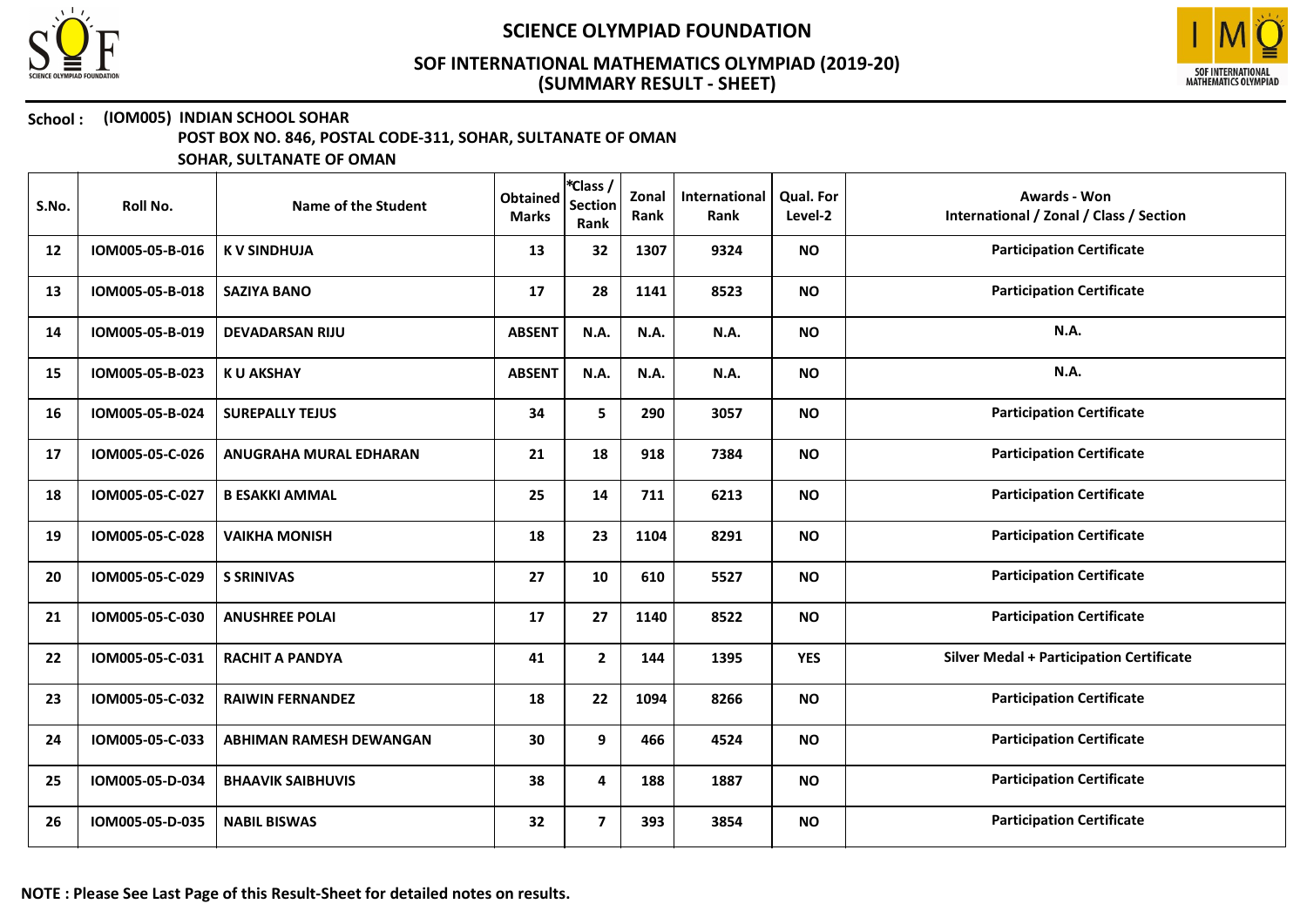



## School : (IOM005) INDIAN SCHOOL SOHAR

POST BOX NO. 846, POSTAL CODE-311, SOHAR, SULTANATE OF OMAN

| S.No. | Roll No.        | Name of the Student              | <b>Obtained</b><br><b>Marks</b> | *Class /<br><b>Section</b><br>Rank | Zonal<br>Rank | International<br>Rank | <b>Qual. For</b><br>Level-2 | <b>Awards - Won</b><br>International / Zonal / Class / Section |
|-------|-----------------|----------------------------------|---------------------------------|------------------------------------|---------------|-----------------------|-----------------------------|----------------------------------------------------------------|
| 27    | IOM005-05-D-038 | <b>ARIANA LIZ JACOB</b>          | 23                              | 16                                 | 817           | 6799                  | <b>NO</b>                   | <b>Participation Certificate</b>                               |
| 28    | IOM005-05-D-039 | <b>KUNJAL PALADUGU</b>           | 16                              | 30                                 | 1195          | 8749                  | <b>NO</b>                   | <b>Participation Certificate</b>                               |
| 29    | IOM005-05-D-040 | <b>SHASTHA SHIRISH NARSAPUR</b>  | 27                              | 11                                 | 614           | 5572                  | <b>NO</b>                   | <b>Participation Certificate</b>                               |
| 30    | IOM005-05-D-041 | <b>FARIHA GHAZALA SIDDIQUE</b>   | 15                              | 31                                 | 1215          | 8871                  | <b>NO</b>                   | <b>Participation Certificate</b>                               |
| 31    | IOM005-05-D-042 | <b>SAHITHI LAXMI</b>             | 10                              | 33                                 | 1356          | 9618                  | <b>NO</b>                   | <b>Participation Certificate</b>                               |
| 32    | IOM005-05-E-045 | <b>MOHAMMED WAJID ALI</b>        | 31                              | $\mathbf{2}$                       | 421           | 4141                  | <b>NO</b>                   | <b>Silver Medal + Participation Certificate</b>                |
| 33    | IOM005-05-E-047 | <b>SREEHARI RAJESH NAIR</b>      | 16                              | $\overline{7}$                     | 1185          | 8733                  | <b>NO</b>                   | <b>Participation Certificate</b>                               |
| 34    | IOM005-05-E-049 | <b>DHRITIK R POOJARI</b>         | 17                              | 5                                  | 1143          | 8530                  | <b>NO</b>                   | <b>Participation Certificate</b>                               |
| 35    | IOM005-05-E-050 | <b>ABHIJITH PODUVATH MANOJ</b>   | 19                              | 3                                  | 1047          | 8014                  | <b>NO</b>                   | <b>Bronze Medal + Participation Certificate</b>                |
| 36    | IOM005-05-E-051 | <b>AADI SANKAR</b>               | 14                              | 8                                  | 1261          | 9112                  | <b>NO</b>                   | <b>Participation Certificate</b>                               |
| 37    | IOM005-05-E-052 | <b>SNEH PARESH BHAI TAPANIYA</b> | 12                              | 9                                  | 1331          | 9459                  | <b>NO</b>                   | <b>Participation Certificate</b>                               |
| 38    | IOM005-05-E-053 | NAVANEETH SAJEEV NADUVALAPPIL    | 16                              | 6                                  | 1181          | 8724                  | <b>NO</b>                   | <b>Participation Certificate</b>                               |
| 39    | IOM005-05-E-054 | PRAGGNYA VELMANI                 | 31                              | $\mathbf{1}$                       | 396           | 3912                  | <b>NO</b>                   | <b>Gold Medal + Participation Certificate</b>                  |
| 40    | IOM005-05-E-055 | <b>ABINAV KRISHNAN SURESH</b>    | <b>ABSENT</b>                   | N.A.                               | <b>N.A.</b>   | N.A.                  | <b>NO</b>                   | N.A.                                                           |
| 41    | IOM005-05-E-056 | <b>NAMAN BHATTACHARYA</b>        | <b>ABSENT</b>                   | N.A.                               | N.A.          | N.A.                  | <b>NO</b>                   | N.A.                                                           |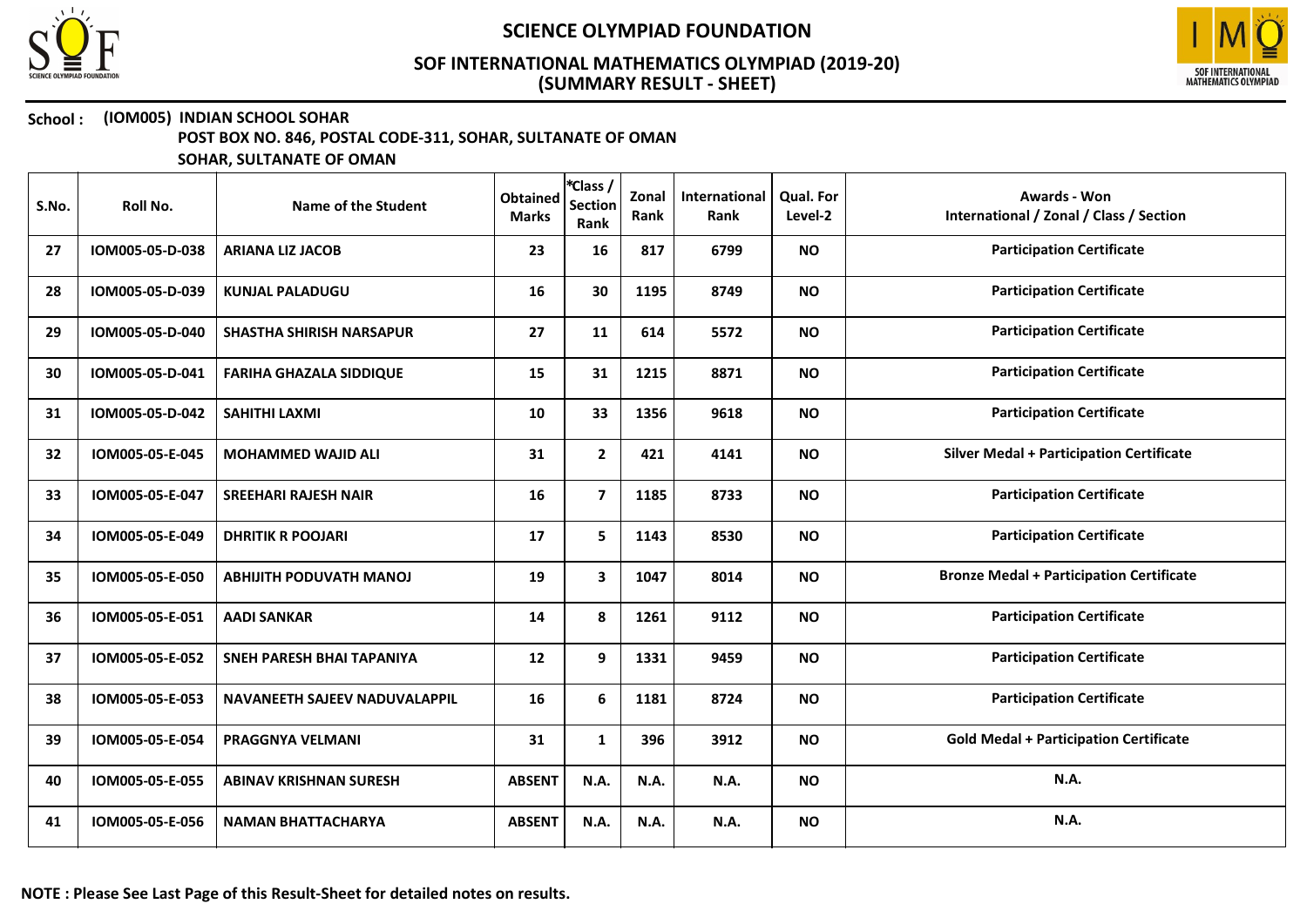



### School : (IOM005) INDIAN SCHOOL SOHAR

POST BOX NO. 846, POSTAL CODE-311, SOHAR, SULTANATE OF OMAN

| S.No. | Roll No.        | Name of the Student            | <b>Obtained</b><br><b>Marks</b> | *Class /<br><b>Section</b><br>Rank | Zonal<br>Rank | International<br>Rank | <b>Qual. For</b><br>Level-2 | <b>Awards - Won</b><br>International / Zonal / Class / Section |
|-------|-----------------|--------------------------------|---------------------------------|------------------------------------|---------------|-----------------------|-----------------------------|----------------------------------------------------------------|
| 42    | IOM005-05-E-057 | <b>THRISHA RAJENDRA ANCHAN</b> | <b>ABSENT</b>                   | N.A.                               | N.A.          | N.A.                  | <b>NO</b>                   | <b>N.A.</b>                                                    |
| 43    | IOM005-05-E-058 | <b>ANUSHKA ANIL BHALERAO</b>   | 18                              | 4                                  | 1104          | 8291                  | <b>NO</b>                   | <b>Participation Certificate</b>                               |
| 44    | IOM005-05-E-062 | <b>DIYA ADAIKALA RAJ</b>       | 8                               | 10                                 | 1380          | 9781                  | <b>NO</b>                   | <b>Participation Certificate</b>                               |
| 45    | IOM005-05-F-065 | <b>LAKSHYA BIYANI</b>          | 14                              | 8                                  | 1275          | 9163                  | <b>NO</b>                   | <b>Participation Certificate</b>                               |
| 46    | IOM005-05-F-067 | <b>NALINI BABURAJ</b>          | 28                              | $\mathbf{1}$                       | 525           | 5018                  | <b>NO</b>                   | <b>Gold Medal + Participation Certificate</b>                  |
| 47    | IOM005-05-F-068 | <b>SARISHA GUPTA</b>           | 26                              | $\mathbf{2}$                       | 618           | 5691                  | <b>NO</b>                   | <b>Silver Medal + Participation Certificate</b>                |
| 48    | IOM005-05-F-069 | <b>AISHA AKHTAR</b>            | 16                              | $\overline{7}$                     | 1196          | 8750                  | <b>NO</b>                   | <b>Participation Certificate</b>                               |
| 49    | IOM005-05-F-071 | <b>MUSTAFA IBRAHIM SAYYED</b>  | 11                              | 10                                 | 1342          | 9548                  | <b>NO</b>                   | <b>Participation Certificate</b>                               |
| 50    | IOM005-05-F-072 | <b>SHRESTHIK VENKATESH</b>     | 12                              | 9                                  | 1323          | 9447                  | <b>NO</b>                   | <b>Participation Certificate</b>                               |
| 51    | IOM005-05-F-073 | <b>M AZAHEER ESSAR</b>         | 17                              | 6                                  | 1138          | 8520                  | <b>NO</b>                   | <b>Participation Certificate</b>                               |
| 52    | IOM005-05-F-074 | <b>AISHWARYA RENJIT</b>        | 21                              | 4                                  | 931           | 7447                  | <b>NO</b>                   | <b>Participation Certificate</b>                               |
| 53    | IOM005-05-F-075 | <b>SERAH LIZNA VARGHESE</b>    | 25                              | 3                                  | 671           | 5993                  | <b>NO</b>                   | <b>Bronze Medal + Participation Certificate</b>                |
| 54    | IOM005-05-F-076 | P ROSHINI                      | 18                              | 5                                  | 1120          | 8368                  | <b>NO</b>                   | <b>Participation Certificate</b>                               |
| 55    | IOM005-05-G-078 | <b>SHASHWAT UPADHYAY</b>       | 18                              | 24                                 | 1120          | 8368                  | <b>NO</b>                   | <b>Participation Certificate</b>                               |
| 56    | IOM005-05-G-080 | <b>SHARADA DATTA K</b>         | 20                              | 20                                 | 1000          | 7760                  | <b>NO</b>                   | <b>Participation Certificate</b>                               |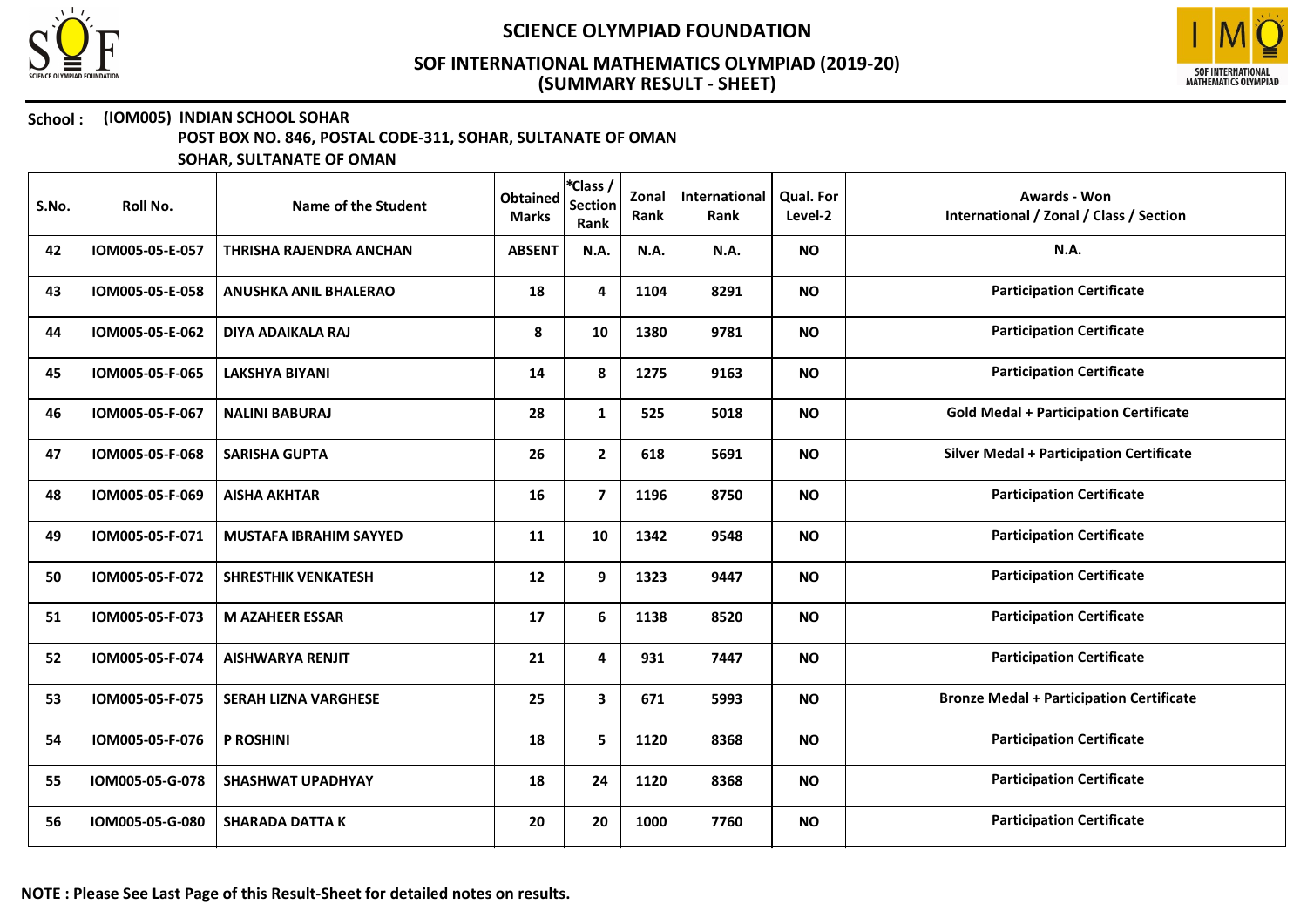



### School : (IOM005) INDIAN SCHOOL SOHAR

POST BOX NO. 846, POSTAL CODE-311, SOHAR, SULTANATE OF OMAN

| S.No. | Roll No.        | Name of the Student           | <b>Obtained</b><br><b>Marks</b> | *Class /<br><b>Section</b><br>Rank | Zonal<br>Rank | International<br>Rank | Qual. For<br>Level-2 | Awards - Won<br>International / Zonal / Class / Section |
|-------|-----------------|-------------------------------|---------------------------------|------------------------------------|---------------|-----------------------|----------------------|---------------------------------------------------------|
| 57    | IOM005-05-G-082 | <b>CHRISTA MERIN BINU</b>     | <b>ABSENT</b>                   | N.A.                               | N.A.          | N.A.                  | <b>NO</b>            | N.A.                                                    |
| 58    | IOM005-05-G-083 | <b>SAAVARIYA S</b>            | 17                              | 25                                 | 1123          | 8438                  | <b>NO</b>            | <b>Participation Certificate</b>                        |
| 59    | IOM005-05-G-084 | <b>ASWATH R</b>               | 23                              | 17                                 | 826           | 6841                  | <b>NO</b>            | <b>Participation Certificate</b>                        |
| 60    | IOM005-05-G-085 | <b>NEBOLIN M</b>              | <b>ABSENT</b>                   | N.A.                               | N.A.          | N.A.                  | <b>NO</b>            | N.A.                                                    |
| 61    | IOM005-05-G-086 | <b>M KANNYA</b>               | 19                              | 21                                 | 1062          | 8081                  | <b>NO</b>            | <b>Participation Certificate</b>                        |
| 62    | IOM005-05-G-087 | <b>ADWITYA PUROHIT</b>        | 33                              | 6                                  | 322           | 3352                  | <b>NO</b>            | <b>Participation Certificate</b>                        |
| 63    | IOM005-05-G-090 | <b>MEGHANA K</b>              | 17                              | 27                                 | 1140          | 8522                  | <b>NO</b>            | <b>Participation Certificate</b>                        |
| 64    | IOM005-05-G-091 | <b>SRI SAJANI S</b>           | 6                               | 34                                 | 1392          | 9862                  | <b>NO</b>            | <b>Participation Certificate</b>                        |
| 65    | IOM005-05-G-094 | <b>RAJADURAI HARSHIDHA</b>    | 25                              | 13                                 | 675           | 6041                  | <b>NO</b>            | <b>Participation Certificate</b>                        |
| 66    | IOM005-05-H-095 | DHRUVANSH ARUN SAWANT         | 20                              | 6                                  | 1013          | 7820                  | <b>NO</b>            | <b>Participation Certificate</b>                        |
| 67    | IOM005-05-H-096 | <b>SAYAN PAL</b>              | 20                              | 5                                  | 973           | 7671                  | <b>NO</b>            | <b>Participation Certificate</b>                        |
| 68    | IOM005-05-H-097 | <b>SAMANNYA KOLA</b>          | 33                              | $\mathbf{2}$                       | 327           | 3409                  | <b>NO</b>            | <b>Silver Medal + Participation Certificate</b>         |
| 69    | IOM005-05-H-098 | <b>SHAURYA VIR SINGH</b>      | 18                              | $\overline{7}$                     | 1116          | 8352                  | <b>NO</b>            | <b>Participation Certificate</b>                        |
| 70    | IOM005-05-H-099 | <b>ADITYA RAHUL CHAURASIA</b> | 13                              | 11                                 | 1311          | 9337                  | <b>NO</b>            | <b>Participation Certificate</b>                        |
| 71    | IOM005-05-H-101 | <b>HAADIYA SHIYAS</b>         | 15                              | 9                                  | 1229          | 8944                  | <b>NO</b>            | <b>Participation Certificate</b>                        |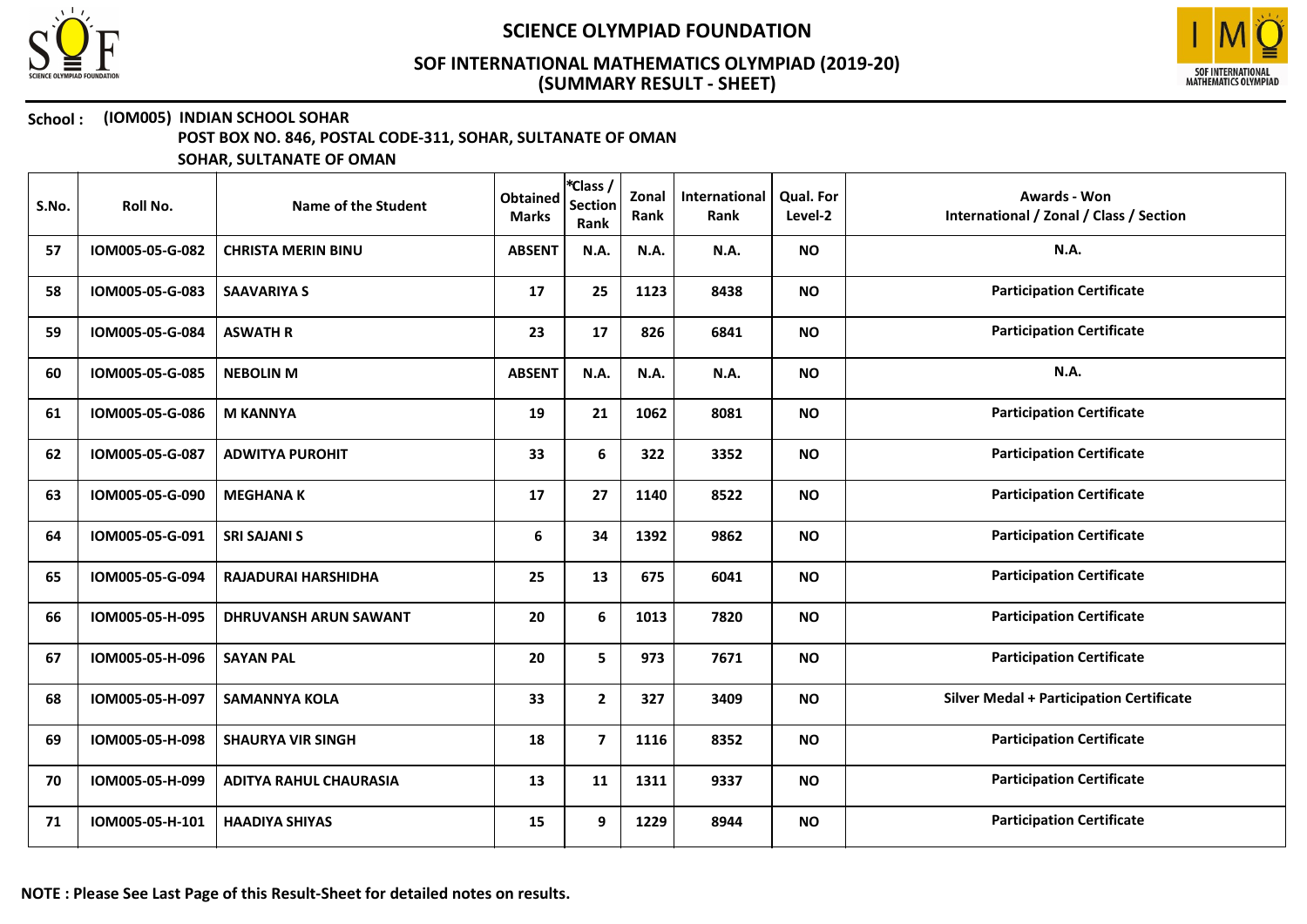



### School : (IOM005) INDIAN SCHOOL SOHAR

POST BOX NO. 846, POSTAL CODE-311, SOHAR, SULTANATE OF OMAN

| S.No. | Roll No.        | Name of the Student          | <b>Obtained</b><br><b>Marks</b> | *Class /<br><b>Section</b><br>Rank | Zonal<br>Rank | International<br>Rank | <b>Qual. For</b><br>Level-2 | <b>Awards - Won</b><br>International / Zonal / Class / Section |
|-------|-----------------|------------------------------|---------------------------------|------------------------------------|---------------|-----------------------|-----------------------------|----------------------------------------------------------------|
| 72    | IOM005-05-H-102 | <b>S NITIN</b>               | 13                              | 10                                 | 1304          | 9315                  | <b>NO</b>                   | <b>Participation Certificate</b>                               |
| 73    | IOM005-05-H-103 | <b>SOHAM MISTRY</b>          | 15                              | 8                                  | 1213          | 8853                  | <b>NO</b>                   | <b>Participation Certificate</b>                               |
| 74    | IOM005-05-H-105 | <b>N SHERWIN ANTONY</b>      | 28                              | 3                                  | 527           | 5051                  | <b>NO</b>                   | <b>Bronze Medal + Participation Certificate</b>                |
| 75    | IOM005-05-H-106 | <b>ANUBHAV BISWAS</b>        | 39                              | $\mathbf{1}$                       | 173           | 1744                  | <b>YES</b>                  | <b>Gold Medal + Participation Certificate</b>                  |
| 76    | IOM005-05-H-107 | <b>PRAVIR KORENGA</b>        | 11                              | 12                                 | 1348          | 9561                  | <b>NO</b>                   | <b>Participation Certificate</b>                               |
| 77    | IOM005-05-H-108 | <b>GEORGE EMMANUEL</b>       | 22                              | 4                                  | 891           | 7187                  | <b>NO</b>                   | <b>Participation Certificate</b>                               |
| 78    | IOM005-05-I-109 | <b>DHRUV PARAG MUKEWAR</b>   | 26                              | 12                                 | 643           | 5839                  | <b>NO</b>                   | <b>Participation Certificate</b>                               |
| 79    | IOM005-05-I-110 | <b>KARUNYASHREE ANAND</b>    | 23                              | 15                                 | 809           | 6773                  | <b>NO</b>                   | <b>Participation Certificate</b>                               |
| 80    | IOM005-05-I-111 | ADWAY BACHCHAN CHAUDHARY     | 39                              | 3                                  | 171           | 1738                  | <b>YES</b>                  | <b>Bronze Medal + Participation Certificate</b>                |
| 81    | IOM005-05-I-112 | <b>TANISHKA MISHRA</b>       | 16                              | 29                                 | 1178          | 8718                  | <b>NO</b>                   | <b>Participation Certificate</b>                               |
| 82    | IOM005-05-I-115 | <b>PRITHIKA KISHORE</b>      | 32                              | 8                                  | 394           | 3856                  | <b>NO</b>                   | <b>Participation Certificate</b>                               |
| 83    | IOM005-05-I-116 | NAGA VENKATA SAI SHANMUGHA S | 17                              | 26                                 | 1139          | 8521                  | <b>NO</b>                   | <b>Participation Certificate</b>                               |
| 84    | IOM005-05-I-117 | <b>PARI RASIK PATEL</b>      | 20                              | 19                                 | 986           | 7734                  | <b>NO</b>                   | <b>Participation Certificate</b>                               |
| 85    | IOM005-05-I-119 | <b>AMAAN JAVED PATEL</b>     | 42                              | $\mathbf{1}$                       | 113           | 1187                  | <b>YES</b>                  | <b>Gold Medal + Participation Certificate</b>                  |
| 1     | IOM005-06-G-002 | <b>RITHVIK GIREESH</b>       | 29                              | 11                                 | 535           | 5052                  | <b>NO</b>                   | <b>Participation Certificate</b>                               |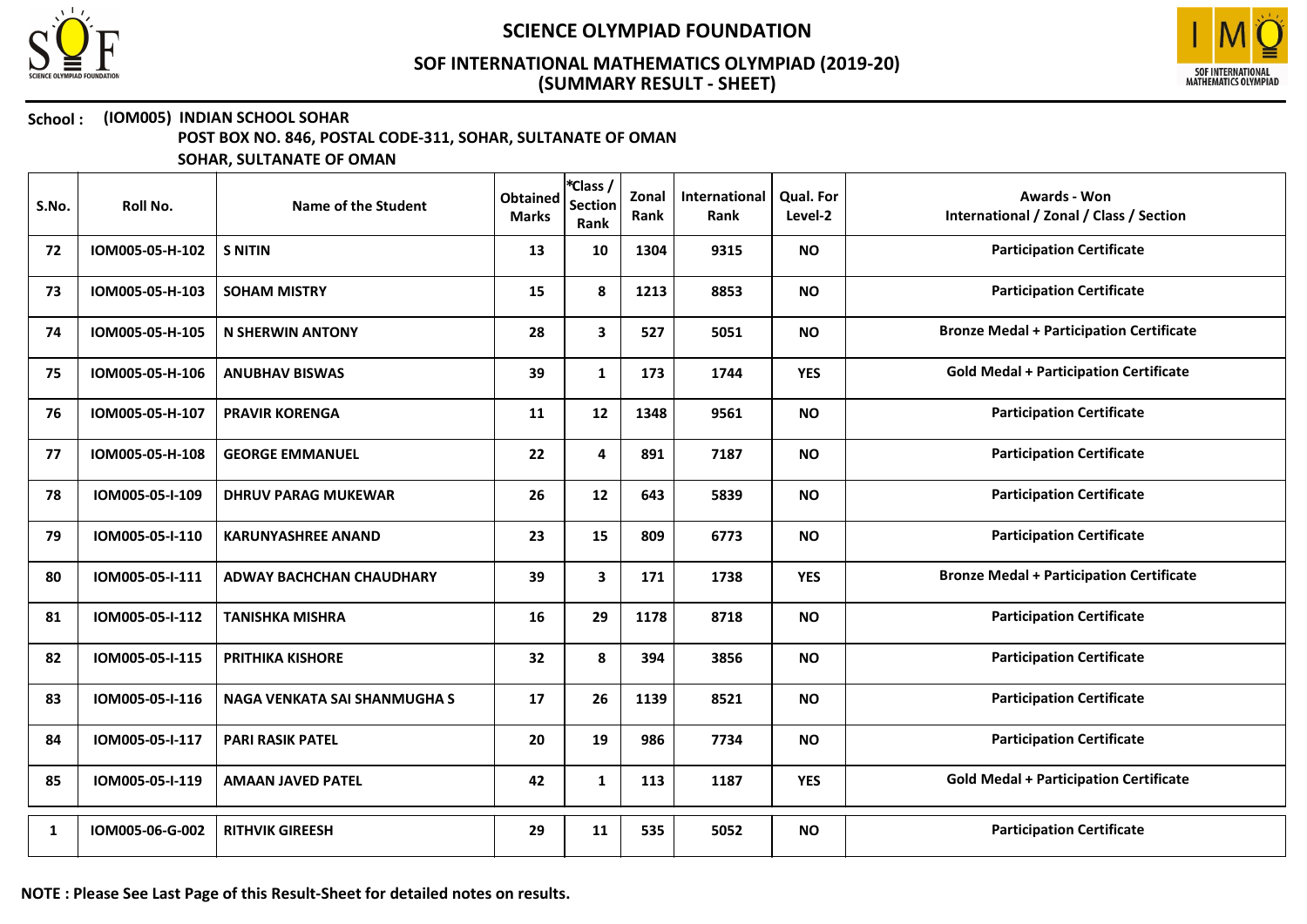



### School : (IOM005) INDIAN SCHOOL SOHAR

POST BOX NO. 846, POSTAL CODE-311, SOHAR, SULTANATE OF OMAN

| S.No.                   | Roll No.        | Name of the Student             | <b>Obtained</b><br><b>Marks</b> | *Class /<br><b>Section</b><br>Rank | Zonal<br>Rank | International<br>Rank | <b>Qual. For</b><br>Level-2 | <b>Awards - Won</b><br>International / Zonal / Class / Section |
|-------------------------|-----------------|---------------------------------|---------------------------------|------------------------------------|---------------|-----------------------|-----------------------------|----------------------------------------------------------------|
| $\mathbf{2}$            | IOM005-06-A-003 | <b>AMNA SOHAIL</b>              | 24                              | 22                                 | 790           | 6803                  | <b>NO</b>                   | <b>Participation Certificate</b>                               |
| 3                       | IOM005-06-A-004 | <b>NIVED ANOOP NAIR</b>         | 41                              | $\mathbf{1}$                       | 154           | 1591                  | <b>NO</b>                   | <b>Gold Medal + Participation Certificate</b>                  |
| 4                       | IOM005-06-G-009 | <b>AAYUSH RAJ KISHORE DUBEY</b> | 27                              | 15                                 | 622           | 5746                  | <b>NO</b>                   | <b>Participation Certificate</b>                               |
| 5                       | IOM005-06-A-010 | <b>VISHNU HARI</b>              | 34                              | 4                                  | 339           | 3359                  | <b>NO</b>                   | <b>Participation Certificate</b>                               |
| 6                       | IOM005-06-A-013 | <b>E SREE JAYARAM</b>           | 25                              | 18                                 | 706           | 6262                  | <b>NO</b>                   | <b>Participation Certificate</b>                               |
| $\overline{\mathbf{z}}$ | IOM005-06-H-014 | LAKSHMI CHETANA MURAHARI RAO    | 22                              | 10                                 | 853           | 7339                  | <b>NO</b>                   | <b>Participation Certificate</b>                               |
| 8                       | IOM005-06-B-018 | <b>SRUTHI HARIKUMAR PILLAI</b>  | 29                              | 12                                 | 541           | 5077                  | <b>NO</b>                   | <b>Participation Certificate</b>                               |
| 9                       | IOM005-06-C-028 | <b>ABDULLAH MINHAJ</b>          | 19                              | 27                                 | 969           | 8171                  | <b>NO</b>                   | <b>Participation Certificate</b>                               |
| 10                      | IOM005-06-C-030 | <b>PULAKITA BEHARA</b>          | 18                              | 28                                 | 1010          | 8472                  | <b>NO</b>                   | <b>Participation Certificate</b>                               |
| 11                      | IOM005-06-C-031 | <b>AYESHA HUMERAH</b>           | 21                              | 26                                 | 906           | 7696                  | <b>NO</b>                   | <b>Participation Certificate</b>                               |
| 12                      | IOM005-06-C-033 | <b>MARYAM</b>                   | 33                              | $\overline{\mathbf{z}}$            | 390           | 3771                  | <b>NO</b>                   | <b>Participation Certificate</b>                               |
| 13                      | IOM005-06-C-034 | <b>STEVE SAM GEORGE</b>         | 26                              | 17                                 | 674           | 6076                  | <b>NO</b>                   | <b>Participation Certificate</b>                               |
| 14                      | IOM005-06-C-035 | <b>VIRAJ SHAMBA RAUT DESAI</b>  | <b>ABSENT</b>                   | N.A.                               | N.A.          | N.A.                  | <b>NO</b>                   | N.A.                                                           |
| 15                      | IOM005-06-C-036 | <b>ERNEST ANTO YAZHINIYAN</b>   | 12                              | 31                                 | 1113          | 9474                  | <b>NO</b>                   | <b>Participation Certificate</b>                               |
| 16                      | IOM005-06-D-038 | <b>SYED SAJJAD HUSSAINI</b>     | 33                              | 6                                  | 384           | 3709                  | <b>NO</b>                   | <b>Participation Certificate</b>                               |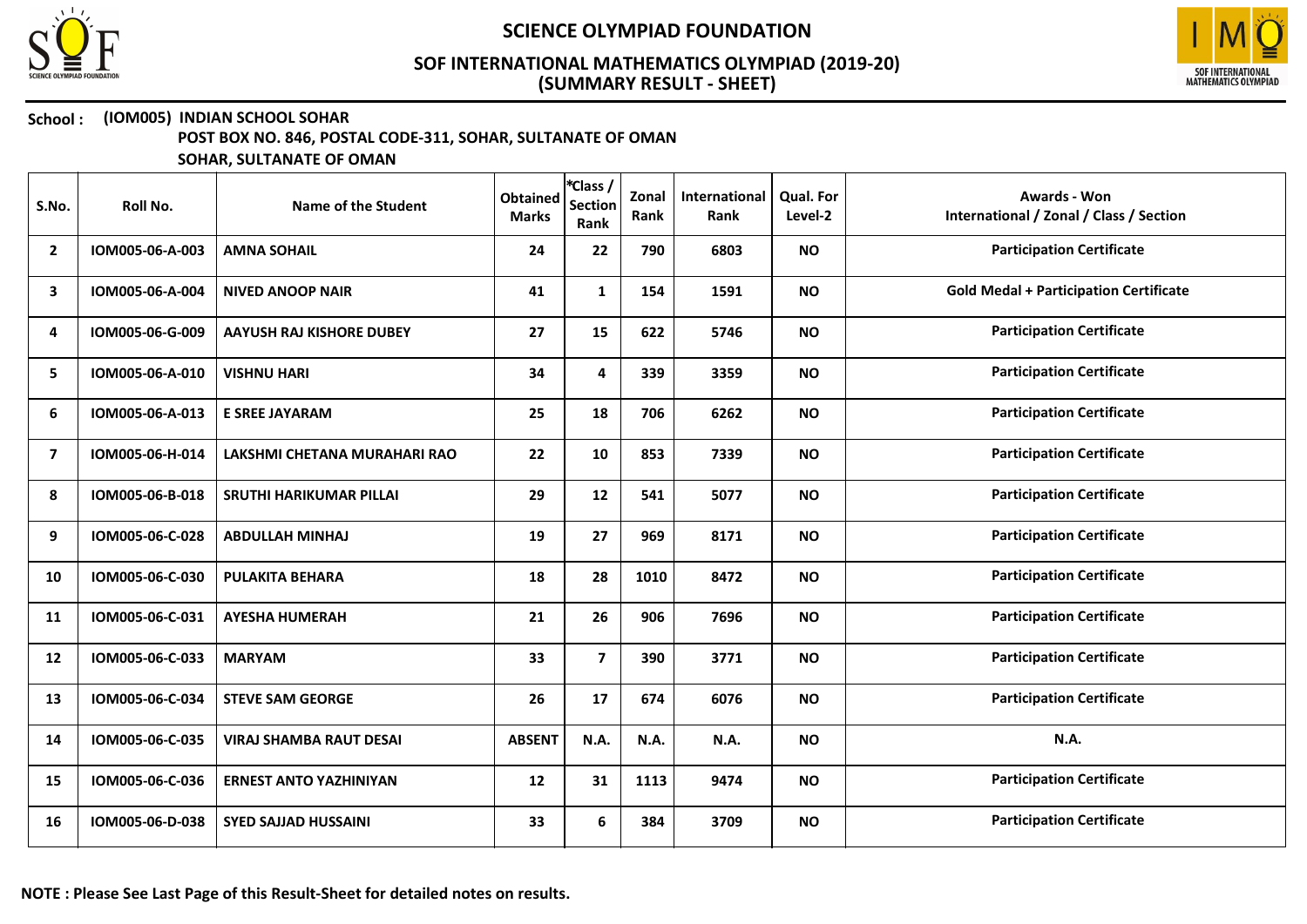



### School : (IOM005) INDIAN SCHOOL SOHAR

POST BOX NO. 846, POSTAL CODE-311, SOHAR, SULTANATE OF OMAN

| S.No. | Roll No.        | Name of the Student          | <b>Obtained</b><br><b>Marks</b> | *Class /<br><b>Section</b><br>Rank | Zonal<br>Rank | International<br>Rank | Qual. For<br>Level-2 | <b>Awards - Won</b><br>International / Zonal / Class / Section |
|-------|-----------------|------------------------------|---------------------------------|------------------------------------|---------------|-----------------------|----------------------|----------------------------------------------------------------|
| 17    | IOM005-06-D-042 | PILLADI LAKSH GANA SHANMUKHA | 29                              | 10                                 | 525           | 4994                  | <b>NO</b>            | <b>Participation Certificate</b>                               |
| 18    | IOM005-06-D-046 | <b>REHAAN ALI</b>            | <b>ABSENT</b>                   | N.A.                               | N.A.          | N.A.                  | <b>NO</b>            | N.A.                                                           |
| 19    | IOM005-06-E-048 | <b>ANUSHKA</b>               | 27                              | 14                                 | 613           | 5675                  | <b>NO</b>            | <b>Participation Certificate</b>                               |
| 20    | IOM005-06-E-050 | <b>NIKHIL KUMAR</b>          | 17                              | 29                                 | 1043          | 8733                  | <b>NO</b>            | <b>Participation Certificate</b>                               |
| 21    | IOM005-06-E-051 | <b>HAMSINI MOHAN</b>         | 34                              | $\mathbf{3}$                       | 331           | 3273                  | <b>NO</b>            | <b>Bronze Medal + Participation Certificate</b>                |
| 22    | IOM005-06-E-052 | <b>ADWAITH PRADEEP</b>       | 25                              | 20                                 | 723           | 6395                  | <b>NO</b>            | <b>Participation Certificate</b>                               |
| 23    | IOM005-06-E-053 | <b>DEEP DHODARE</b>          | 24                              | 21                                 | 761           | 6651                  | <b>NO</b>            | <b>Participation Certificate</b>                               |
| 24    | IOM005-06-E-054 | <b>KARAN SHAH</b>            | <b>ABSENT</b>                   | N.A.                               | N.A.          | <b>N.A.</b>           | <b>NO</b>            | N.A.                                                           |
| 25    | IOM005-06-E-056 | <b>ANERI SHAH</b>            | 23                              | 25                                 | 829           | 7118                  | <b>NO</b>            | <b>Participation Certificate</b>                               |
| 26    | IOM005-06-E-058 | <b>AVINASH JOJI</b>          | 10                              | 32                                 | 1129          | 9714                  | <b>NO</b>            | <b>Participation Certificate</b>                               |
| 27    | IOM005-06-F-059 | <b>VARAD MADKE</b>           | 30                              | 9                                  | 492           | 4663                  | <b>NO</b>            | <b>Participation Certificate</b>                               |
| 28    | IOM005-06-F-060 | <b>DEVANG M SARPOTDAR</b>    | 25                              | 19                                 | 709           | 6329                  | <b>NO</b>            | <b>Participation Certificate</b>                               |
| 29    | IOM005-06-F-061 | <b>VEDI YADAV</b>            | 33                              | 8                                  | 395           | 3787                  | <b>NO</b>            | <b>Participation Certificate</b>                               |
| 30    | IOM005-06-F-065 | <b>AANYA RAWAT</b>           | <b>ABSENT</b>                   | N.A.                               | N.A.          | N.A.                  | <b>NO</b>            | <b>N.A.</b>                                                    |
| 31    | IOM005-06-F-066 | <b>HENISH PATEL</b>          | 27                              | 16                                 | 624           | 5749                  | <b>NO</b>            | <b>Participation Certificate</b>                               |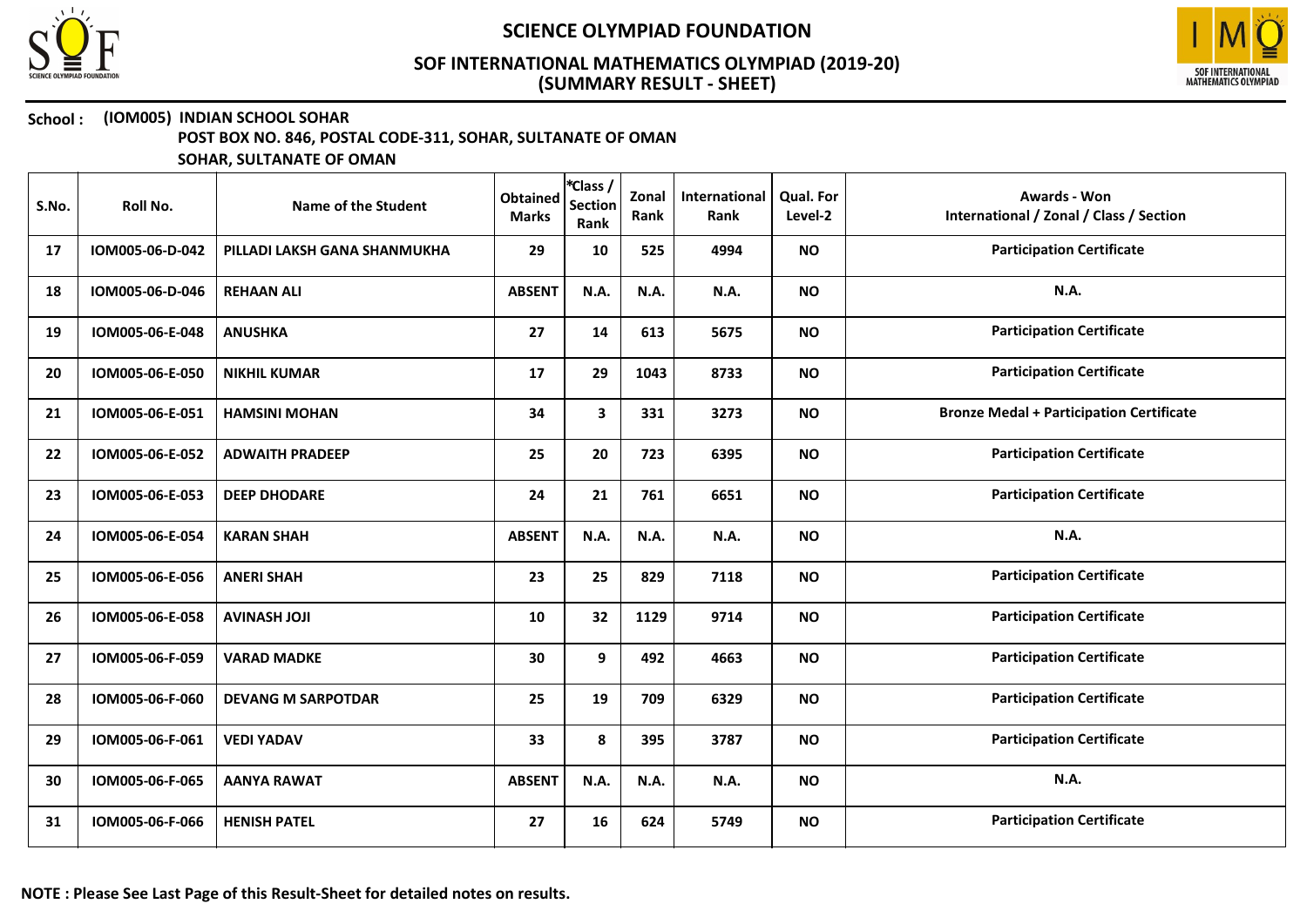



# School : (IOM005) INDIAN SCHOOL SOHAR

POST BOX NO. 846, POSTAL CODE-311, SOHAR, SULTANATE OF OMAN

| S.No. | Roll No.        | Name of the Student               | <b>Obtained</b><br><b>Marks</b> | *Class /<br><b>Section</b><br>Rank | Zonal<br>Rank | International<br>Rank | Qual. For<br>Level-2 | Awards - Won<br>International / Zonal / Class / Section |
|-------|-----------------|-----------------------------------|---------------------------------|------------------------------------|---------------|-----------------------|----------------------|---------------------------------------------------------|
| 32    | IOM005-06-F-067 | <b>DAKSH KADIYA</b>               | 16                              | 30                                 | 1062          | 8885                  | <b>NO</b>            | <b>Participation Certificate</b>                        |
| 33    | IOM005-06-G-071 | <b>ARNAV NAROTH SANTHOSH</b>      | 39                              | $\mathbf{2}$                       | 187           | 1950                  | <b>NO</b>            | <b>Silver Medal + Participation Certificate</b>         |
| 34    | IOM005-06-G-072 | <b>JASWIN DUMPA</b>               | 23                              | 24                                 | 815           | 7051                  | <b>NO</b>            | <b>Participation Certificate</b>                        |
| 35    | IOM005-06-G-073 | <b>VANSHIKA ATISH KUMAR KABRA</b> | 23                              | 23                                 | 809           | 7031                  | <b>NO</b>            | <b>Participation Certificate</b>                        |
| 36    | IOM005-06-G-075 | <b>DIVISHA SHRIVASTAVA</b>        | 34                              | 5                                  | 341           | 3375                  | <b>NO</b>            | <b>Participation Certificate</b>                        |
| 37    | IOM005-06-G-077 | <b>ANKITHA HARIKUMAR</b>          | 28                              | 13                                 | 592           | 5443                  | <b>NO</b>            | <b>Participation Certificate</b>                        |
| 38    | IOM005-06-H-078 | <b>KHUSHANSH SHEKHAWAT</b>        | 25                              | 9                                  | 736           | 6465                  | <b>NO</b>            | <b>Participation Certificate</b>                        |
| 39    | IOM005-06-H-079 | <b>ANUGYA MANDAL</b>              | 39                              | $\mathbf{2}$                       | 204           | 2053                  | <b>NO</b>            | <b>Silver Medal + Participation Certificate</b>         |
| 40    | IOM005-06-H-080 | <b>BHAVYA VIRALKUMAR THAKKAR</b>  | 27                              | 6                                  | 639           | 5810                  | <b>NO</b>            | <b>Participation Certificate</b>                        |
| 41    | IOM005-06-H-082 | <b>RISHUL MANGLA</b>              | 44                              | $\mathbf{1}$                       | 110           | 1035                  | <b>YES</b>           | <b>Gold Medal + Participation Certificate</b>           |
| 42    | IOM005-06-H-083 | <b>NAMRADA NIKESH</b>             | 25                              | 8                                  | 725           | 6401                  | <b>NO</b>            | <b>Participation Certificate</b>                        |
| 43    | IOM005-06-H-084 | <b>BRAJENDRA PANDEY</b>           | 38                              | 4                                  | 221           | 2231                  | <b>NO</b>            | <b>Participation Certificate</b>                        |
| 44    | IOM005-06-H-086 | <b>SHAURYA BEHERA</b>             | 30                              | 5                                  | 502           | 4736                  | <b>NO</b>            | <b>Participation Certificate</b>                        |
| 45    | IOM005-06-H-089 | <b>ABHINAV SINGH</b>              | 38                              | 3                                  | 217           | 2224                  | <b>NO</b>            | <b>Bronze Medal + Participation Certificate</b>         |
| 46    | IOM005-06-H-090 | <b>ZACHARIA K JOHN</b>            | 27                              | $\overline{\mathbf{z}}$            | 647           | 5832                  | <b>NO</b>            | <b>Participation Certificate</b>                        |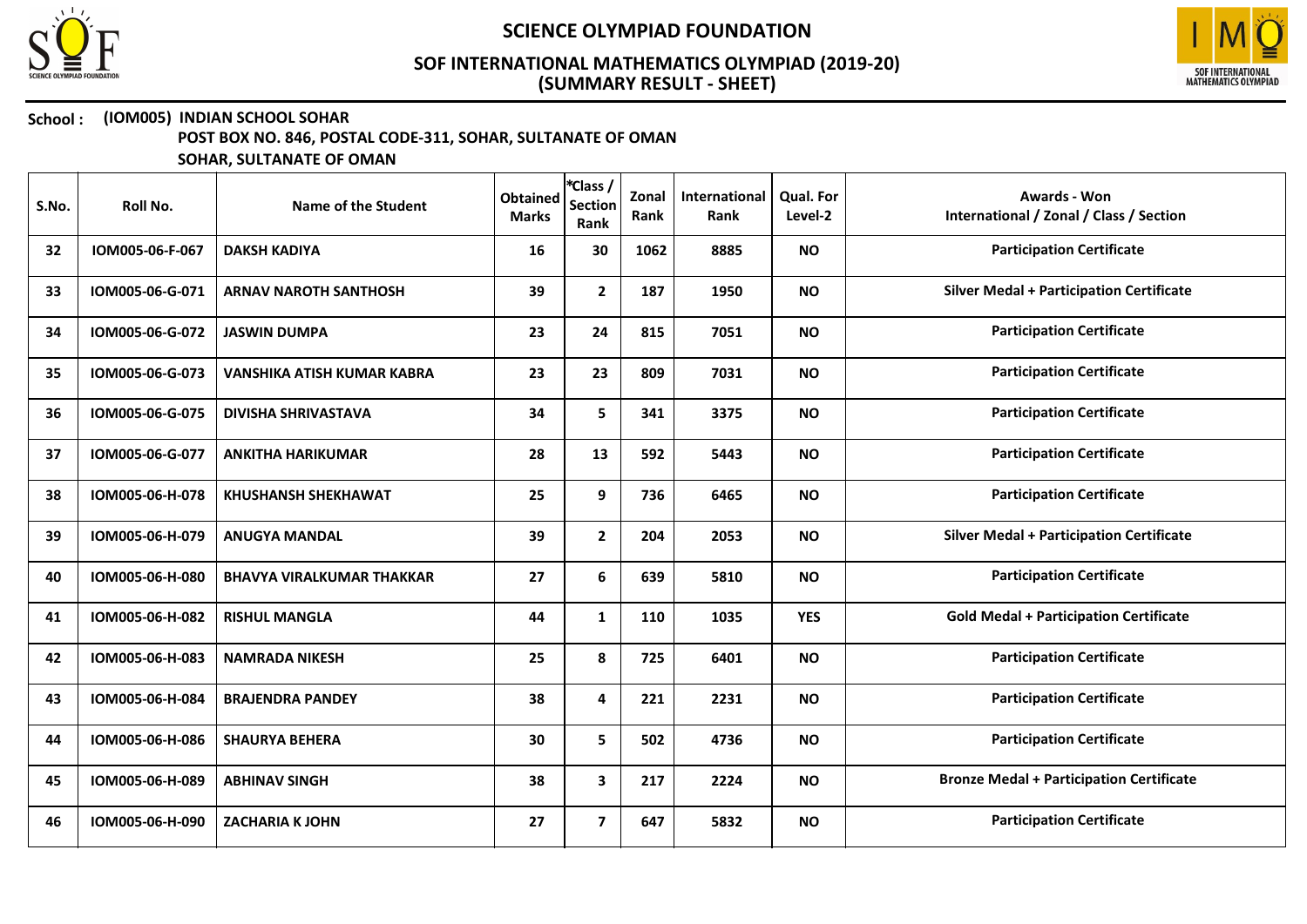



### School : (IOM005) INDIAN SCHOOL SOHAR

POST BOX NO. 846, POSTAL CODE-311, SOHAR, SULTANATE OF OMAN

| S.No.          | Roll No.        | Name of the Student            | <b>Obtained</b><br><b>Marks</b> | *Class /<br><b>Section</b><br>Rank | Zonal<br>Rank | International<br>Rank | Qual. For<br>Level-2 | <b>Awards - Won</b><br>International / Zonal / Class / Section |
|----------------|-----------------|--------------------------------|---------------------------------|------------------------------------|---------------|-----------------------|----------------------|----------------------------------------------------------------|
| 1              | IOM005-07-A-001 | <b>AYUSH KUMAR</b>             | 27                              | 17                                 | 547           | 5583                  | <b>NO</b>            | <b>Participation Certificate</b>                               |
| $\overline{2}$ | IOM005-07-A-002 | <b>ANUSHKA PANDEY</b>          | 30                              | 9                                  | 428           | 4590                  | <b>NO</b>            | <b>Participation Certificate</b>                               |
| 3              | IOM005-07-F-003 | <b>JATIN BEHERA</b>            | 22                              | 11                                 | 791           | 7448                  | <b>NO</b>            | <b>Participation Certificate</b>                               |
| 4              | IOM005-07-A-004 | <b>CLITUS JYONIL</b>           | 30                              | 11                                 | 455           | 4764                  | <b>NO</b>            | <b>Participation Certificate</b>                               |
| 5              | IOM005-07-A-007 | DIYA RAJAMOHAN PRAVEENA KUMARI | 27                              | 19                                 | 577           | 5792                  | <b>NO</b>            | <b>Participation Certificate</b>                               |
| 6              | IOM005-07-A-009 | <b>SAUD MOHAMMED TOLA</b>      | 24                              | 20                                 | 675           | 6667                  | <b>NO</b>            | <b>Participation Certificate</b>                               |
| 7              | IOM005-07-A-010 | <b>SAJAL KUMAR PAL</b>         | 24                              | 21                                 | 680           | 6675                  | <b>NO</b>            | <b>Participation Certificate</b>                               |
| 8              | IOM005-07-B-012 | <b>STEVE VARGHESE</b>          | 18                              | 29                                 | 923           | 8520                  | <b>NO</b>            | <b>Participation Certificate</b>                               |
| 9              | IOM005-07-F-013 | <b>UJJAVAL PANDEY</b>          | 24                              | 10                                 | 710           | 6836                  | <b>NO</b>            | <b>Participation Certificate</b>                               |
| 10             | IOM005-07-F-014 | <b>DHRUTI HAMPAPUR</b>         | 35                              | 4                                  | 260           | 3065                  | <b>NO</b>            | <b>Participation Certificate</b>                               |
| 11             | IOM005-07-B-015 | <b>ESHITA SINGH</b>            | 30                              | 10                                 | 430           | 4600                  | <b>NO</b>            | <b>Participation Certificate</b>                               |
| 12             | IOM005-07-B-016 | <b>VINOTH KUMAR HARINI</b>     | 14                              | 32                                 | 998           | 9154                  | <b>NO</b>            | <b>Participation Certificate</b>                               |
| 13             | IOM005-07-B-018 | <b>THORAVE RIYA SWAPNIL</b>    | 22                              | 25                                 | 784           | 7387                  | <b>NO</b>            | <b>Participation Certificate</b>                               |
| 14             | IOM005-07-G-019 | <b>ADITYA SAJEEV</b>           | 45                              | $\mathbf{1}$                       | 62            | 842                   | <b>YES</b>           | <b>Gold Medal + Participation Certificate</b>                  |
| 15             | IOM005-07-B-022 | <b>KATHIRESAN KANYAKA</b>      | 32                              | 4                                  | 350           | 3887                  | <b>NO</b>            | <b>Participation Certificate</b>                               |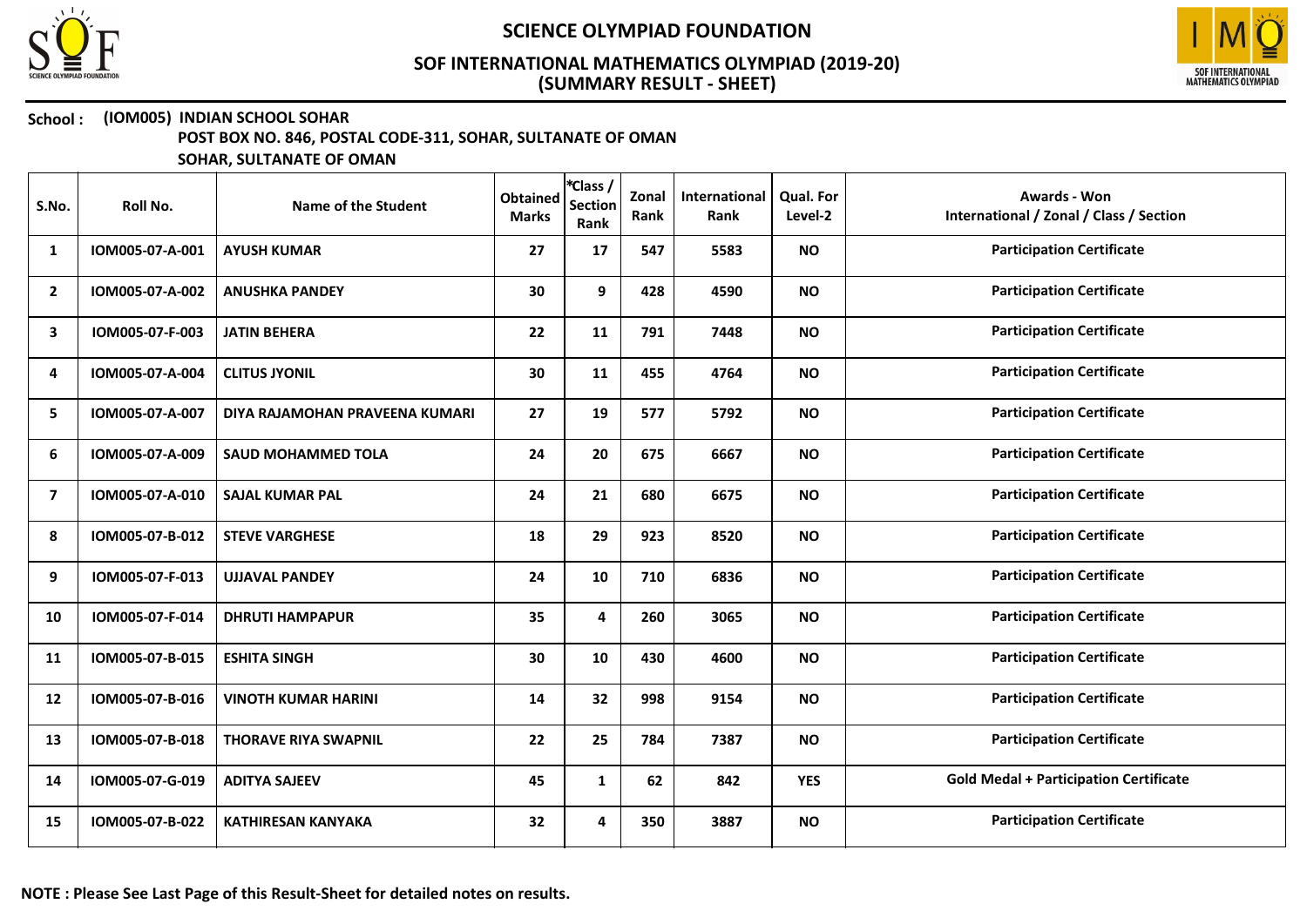



# School : (IOM005) INDIAN SCHOOL SOHAR

POST BOX NO. 846, POSTAL CODE-311, SOHAR, SULTANATE OF OMAN

| S.No. | Roll No.        | Name of the Student         | <b>Obtained</b><br><b>Marks</b> | *Class /<br><b>Section</b><br>Rank | Zonal<br>Rank | International<br>Rank | Qual. For<br>Level-2 | <b>Awards - Won</b><br>International / Zonal / Class / Section |
|-------|-----------------|-----------------------------|---------------------------------|------------------------------------|---------------|-----------------------|----------------------|----------------------------------------------------------------|
| 16    | IOM005-07-B-024 | <b>ROHILA BANDYOPADHYAY</b> | 17                              | 30                                 | 944           | 8660                  | <b>NO</b>            | <b>Participation Certificate</b>                               |
| 17    | IOM005-07-B-025 | <b>JEBISHA SUJITH</b>       | 24                              | 22                                 | 691           | 6733                  | <b>NO</b>            | <b>Participation Certificate</b>                               |
| 18    | IOM005-07-B-027 | <b>SPANDANA SUREPALLY</b>   | 29                              | 14                                 | 483           | 5015                  | <b>NO</b>            | <b>Participation Certificate</b>                               |
| 19    | IOM005-07-C-030 | <b>SANKAL P SAXANA</b>      | 29                              | 13                                 | 473           | 4987                  | <b>NO</b>            | <b>Participation Certificate</b>                               |
| 20    | IOM005-07-C-031 | <b>A R KASINATH</b>         | 20                              | 26                                 | 855           | 8006                  | <b>NO</b>            | <b>Participation Certificate</b>                               |
| 21    | IOM005-07-C-033 | <b>B HARI HRITTIK</b>       | 32                              | 5                                  | 376           | 4096                  | <b>NO</b>            | <b>Participation Certificate</b>                               |
| 22    | IOM005-07-C-034 | <b>GOWTHAM</b>              | 24                              | 23                                 | 692           | 6735                  | <b>NO</b>            | <b>Participation Certificate</b>                               |
| 23    | IOM005-07-C-036 | <b>SHREYA PACKIRISAMY</b>   | 33                              | $\mathbf{3}$                       | 321           | 3639                  | <b>NO</b>            | <b>Bronze Medal + Participation Certificate</b>                |
| 24    | IOM005-07-C-037 | YADHU KRISHNA C             | 18                              | 28                                 | 909           | 8422                  | <b>NO</b>            | <b>Participation Certificate</b>                               |
| 25    | IOM005-07-C-038 | <b>TANZILA JAFFER</b>       | 16                              | 31                                 | 973           | 8947                  | <b>NO</b>            | <b>Participation Certificate</b>                               |
| 26    | IOM005-07-C-040 | <b>VASUDEV PILLAI</b>       | 30                              | 12                                 | 459           | 4808                  | <b>NO</b>            | <b>Participation Certificate</b>                               |
| 27    | IOM005-07-C-041 | <b>VARSHNEY</b>             | <b>ABSENT</b>                   | N.A.                               | N.A.          | N.A.                  | <b>NO</b>            | N.A.                                                           |
| 28    | IOM005-07-D-045 | <b>SHAAN SINHA</b>          | 14                              | 33                                 | 1006          | 9252                  | <b>NO</b>            | <b>Participation Certificate</b>                               |
| 29    | IOM005-07-D-047 | <b>KARPAGA VARSHENI</b>     | 31                              | 8                                  | 415           | 4428                  | <b>NO</b>            | <b>Participation Certificate</b>                               |
| 30    | IOM005-07-D-048 | <b>PARAMESWAR SAJEESH</b>   | 28                              | 16                                 | 534           | 5423                  | <b>NO</b>            | <b>Participation Certificate</b>                               |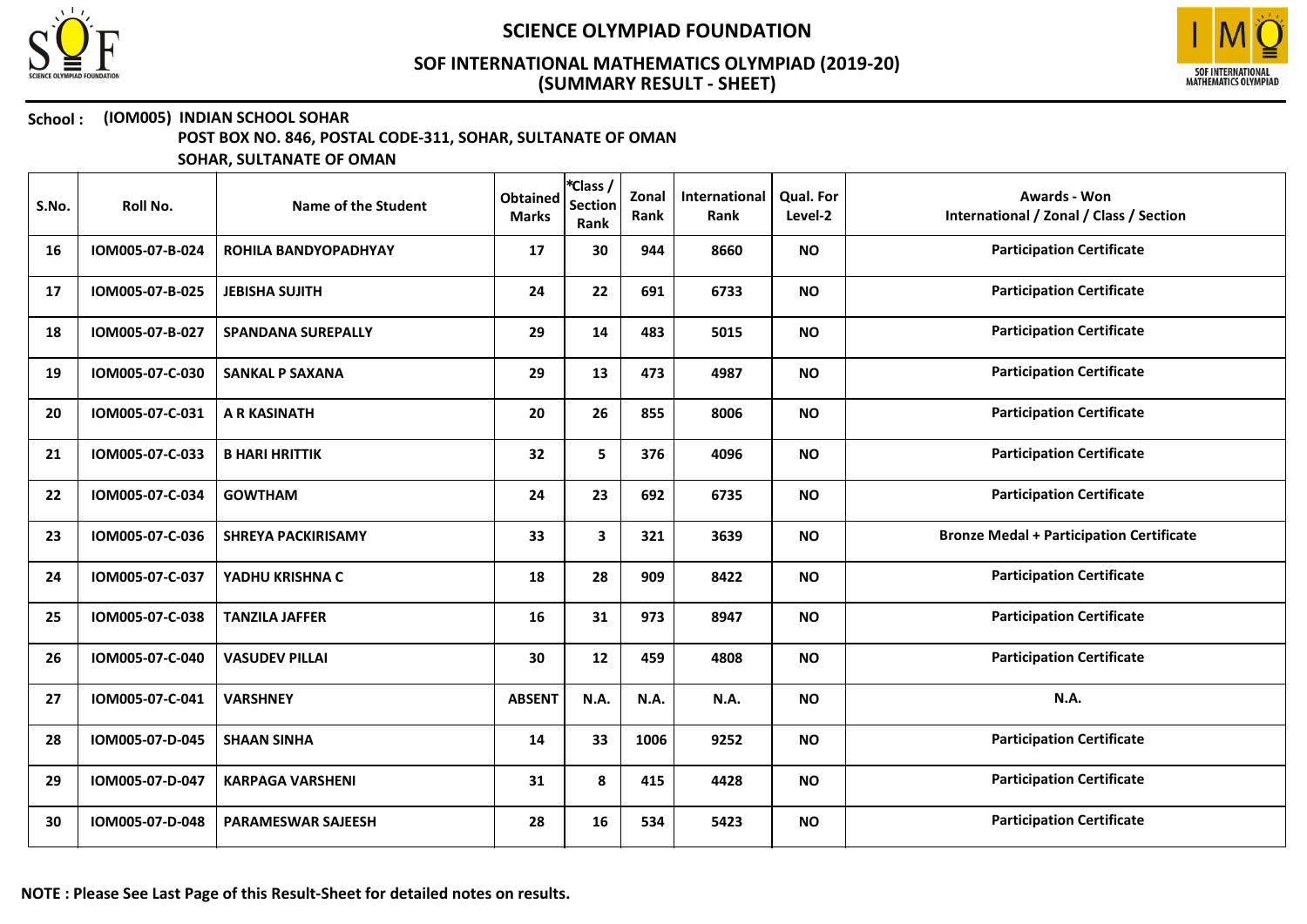



### School : (IOM005) INDIAN SCHOOL SOHAR

POST BOX NO. 846, POSTAL CODE-311, SOHAR, SULTANATE OF OMAN

| S.No. | Roll No.        | Name of the Student       | <b>Obtained</b><br><b>Marks</b> | *Class /<br><b>Section</b><br>Rank | Zonal<br>Rank | International<br>Rank | Qual. For<br>Level-2 | <b>Awards - Won</b><br>International / Zonal / Class / Section |
|-------|-----------------|---------------------------|---------------------------------|------------------------------------|---------------|-----------------------|----------------------|----------------------------------------------------------------|
| 31    | IOM005-07-D-050 | <b>NIVEDITA JHA</b>       | 32                              | 6                                  | 378           | 4104                  | <b>NO</b>            | <b>Participation Certificate</b>                               |
| 32    | IOM005-07-D-051 | <b>ADWAITH JOONA</b>      | <b>ABSENT</b>                   | N.A.                               | N.A.          | N.A.                  | <b>NO</b>            | N.A.                                                           |
| 33    | IOM005-07-D-053 | <b>NICKUNJ U BALLAL</b>   | 19                              | 27                                 | 890           | 8238                  | <b>NO</b>            | <b>Participation Certificate</b>                               |
| 34    | IOM005-07-D-054 | <b>ADVAITH RAM PRABHU</b> | 29                              | 15                                 | 493           | 5072                  | <b>NO</b>            | <b>Participation Certificate</b>                               |
| 35    | IOM005-07-E-058 | <b>KAILAS HARI</b>        | 21                              | 9                                  | 831           | 7753                  | <b>NO</b>            | <b>Participation Certificate</b>                               |
| 36    | IOM005-07-E-059 | YASH THANVI               | 17                              | 10                                 | 932           | 8591                  | <b>NO</b>            | <b>Participation Certificate</b>                               |
| 37    | IOM005-07-E-060 | A S SUSHANTHIKA           | 28                              | 6                                  | 539           | 5433                  | <b>NO</b>            | <b>Participation Certificate</b>                               |
| 38    | IOM005-07-E-061 | <b>JEROME SINJO</b>       | 21                              | 8                                  | 820           | 7666                  | <b>NO</b>            | <b>Participation Certificate</b>                               |
| 39    | IOM005-07-E-062 | <b>SAHANA GOUDAR</b>      | 31                              | 4                                  | 417           | 4432                  | <b>NO</b>            | <b>Participation Certificate</b>                               |
| 40    | IOM005-07-E-063 | <b>MUHAMMED ANSAM</b>     | 32                              | $\mathbf{3}$                       | 360           | 4013                  | <b>NO</b>            | <b>Bronze Medal + Participation Certificate</b>                |
| 41    | IOM005-07-E-066 | <b>ANUSHKA GUPTA</b>      | 25                              | $\overline{7}$                     | 665           | 6517                  | <b>NO</b>            | <b>Participation Certificate</b>                               |
| 42    | IOM005-07-E-067 | <b>DIVYA PANDIAN</b>      | 29                              | 5                                  | 495           | 5081                  | <b>NO</b>            | <b>Participation Certificate</b>                               |
| 43    | IOM005-07-E-069 | AYAAN ANWAR THAZHATHETHIL | 37                              | $\mathbf{2}$                       | 220           | 2633                  | <b>NO</b>            | <b>Silver Medal + Participation Certificate</b>                |
| 44    | IOM005-07-E-070 | <b>SIRI B PATIL</b>       | 39                              | $\mathbf{1}$                       | 159           | 2034                  | <b>NO</b>            | <b>Gold Medal + Participation Certificate</b>                  |
| 45    | IOM005-07-F-071 | <b>UMIKA SOOD</b>         | <b>ABSENT</b>                   | N.A.                               | N.A.          | N.A.                  | <b>NO</b>            | N.A.                                                           |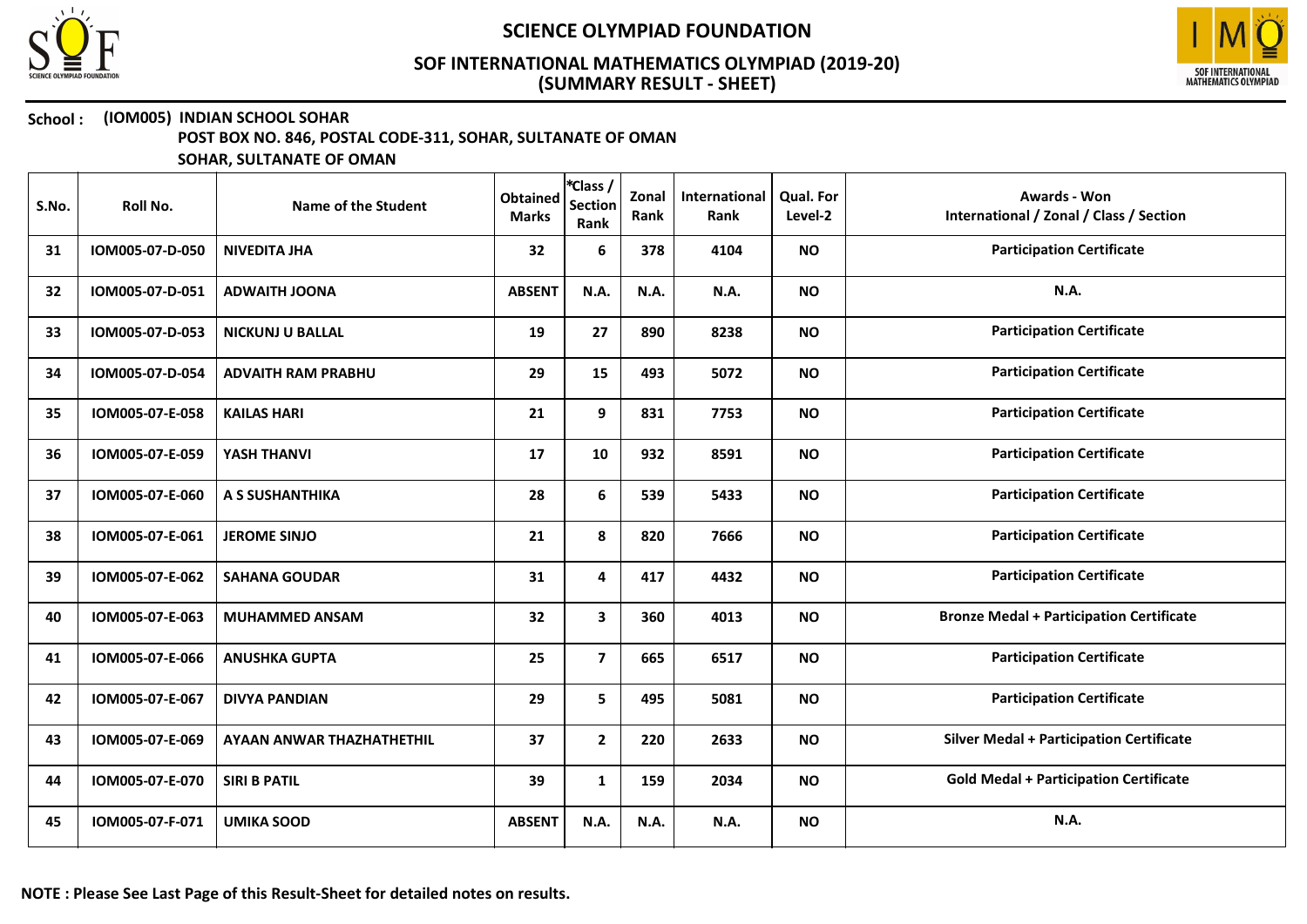



### School : (IOM005) INDIAN SCHOOL SOHAR

POST BOX NO. 846, POSTAL CODE-311, SOHAR, SULTANATE OF OMAN

| S.No. | <b>Roll No.</b> | <b>Name of the Student</b>    | <b>Obtained</b><br><b>Marks</b> | EClass /<br><b>Section</b><br>Rank | Zonal<br>Rank | International<br>Rank | Qual. For<br>Level-2 | <b>Awards - Won</b><br>International / Zonal / Class / Section |
|-------|-----------------|-------------------------------|---------------------------------|------------------------------------|---------------|-----------------------|----------------------|----------------------------------------------------------------|
| 46    | IOM005-07-F-072 | YASH SHETH                    | 37                              | $\mathbf{3}$                       | 206           | 2531                  | <b>NO</b>            | <b>Bronze Medal + Participation Certificate</b>                |
| 47    | IOM005-07-F-073 | <b>NITIN KISOR</b>            | 41                              | $\mathbf{1}$                       | 119           | 1496                  | <b>NO</b>            | <b>Gold Medal + Participation Certificate</b>                  |
| 48    | IOM005-07-F-074 | <b>DHRUVA SHAH</b>            | 29                              | $\overline{7}$                     | 477           | 4998                  | <b>NO</b>            | <b>Participation Certificate</b>                               |
| 49    | IOM005-07-F-075 | <b>VEDITHA</b>                | 33                              | 5                                  | 326           | 3663                  | <b>NO</b>            | <b>Participation Certificate</b>                               |
| 50    | IOM005-07-F-077 | <b>SAVIO GEORGE</b>           | 28                              | 8                                  | 543           | 5491                  | <b>NO</b>            | <b>Participation Certificate</b>                               |
| 51    | IOM005-07-F-078 | <b>TRISHITA CHOWDHURY</b>     | 15                              | 12                                 | 977           | 8997                  | <b>NO</b>            | <b>Participation Certificate</b>                               |
| 52    | IOM005-07-F-079 | <b>SHAURYA SINGH</b>          | 41                              | $\mathbf{2}$                       | 130           | 1613                  | <b>NO</b>            | <b>Silver Medal + Participation Certificate</b>                |
| 53    | IOM005-07-F-080 | <b>K ANAGHA LAKSHMI</b>       | 25                              | 9                                  | 629           | 6334                  | <b>NO</b>            | <b>Participation Certificate</b>                               |
| 54    | IOM005-07-F-081 | <b>SWANANDI RAJENDRA</b>      | <b>ABSENT</b>                   | N.A.                               | N.A.          | N.A.                  | <b>NO</b>            | N.A.                                                           |
| 55    | IOM005-07-F-082 | <b>ASHLIN JOSEPH SEBASTAN</b> | 30                              | 6                                  | 450           | 4747                  | <b>NO</b>            | <b>Participation Certificate</b>                               |
| 56    | IOM005-07-G-083 | <b>LUVYA SHETTY</b>           | 43                              | $\mathbf{2}$                       | 102           | 1260                  | <b>NO</b>            | <b>Silver Medal + Participation Certificate</b>                |
| 57    | IOM005-07-G-088 | <b>AYUSH GUPTA</b>            | 22                              | 24                                 | 775           | 7362                  | <b>NO</b>            | <b>Participation Certificate</b>                               |
| 58    | IOM005-07-G-089 | <b>MADHAVKRISHNA SREENATH</b> | 27                              | 18                                 | 567           | 5753                  | <b>NO</b>            | <b>Participation Certificate</b>                               |
| 59    | IOM005-07-G-092 | <b>DIVYA V SINGH</b>          | 31                              | $\overline{\mathbf{z}}$            | 384           | 4240                  | <b>NO</b>            | <b>Participation Certificate</b>                               |
| 1     | IOM005-08-F-001 | <b>DIVYA A BHALERAO</b>       | 25                              | $\overline{7}$                     | 474           | 5998                  | <b>NO</b>            | <b>Participation Certificate</b>                               |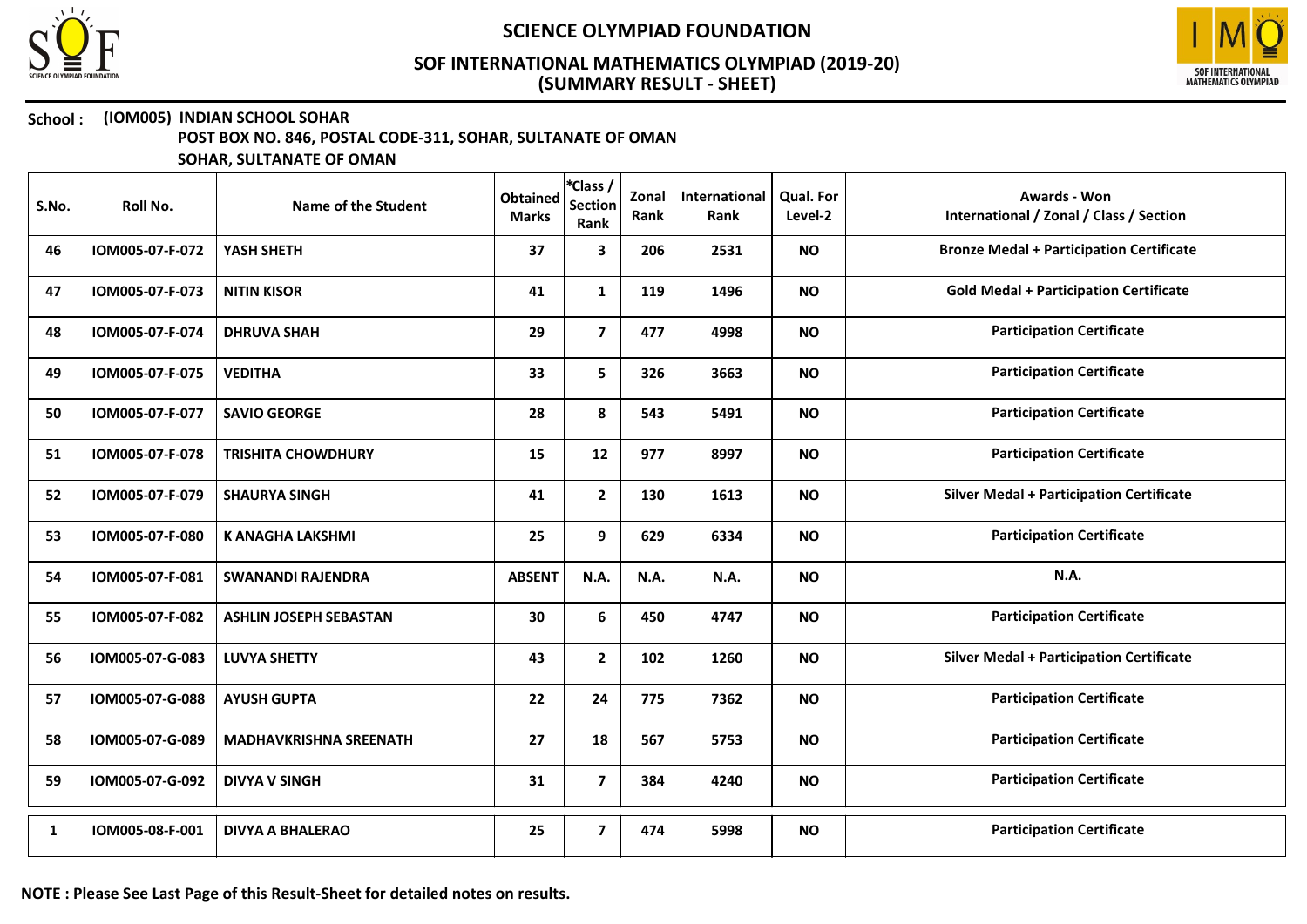



### School : (IOM005) INDIAN SCHOOL SOHAR

POST BOX NO. 846, POSTAL CODE-311, SOHAR, SULTANATE OF OMAN

| S.No.                   | Roll No.        | Name of the Student          | <b>Obtained</b><br><b>Marks</b> | *Class /<br><b>Section</b><br>Rank | Zonal<br>Rank | International<br>Rank | Qual. For<br>Level-2 | <b>Awards - Won</b><br>International / Zonal / Class / Section |
|-------------------------|-----------------|------------------------------|---------------------------------|------------------------------------|---------------|-----------------------|----------------------|----------------------------------------------------------------|
| $\overline{2}$          | IOM005-08-A-002 | <b>R VANISHA CHRISTILA</b>   | 22                              | 25                                 | 608           | 7010                  | <b>NO</b>            | <b>Participation Certificate</b>                               |
| 3                       | IOM005-08-A-003 | <b>MOHAMMAD ALBAB</b>        | 34                              | $\mathbf{3}$                       | 177           | 3162                  | <b>NO</b>            | <b>Bronze Medal + Participation Certificate</b>                |
| 4                       | IOM005-08-A-004 | <b>R KAVIN</b>               | 28                              | 12                                 | 376           | 5063                  | <b>NO</b>            | <b>Participation Certificate</b>                               |
| 5                       | IOM005-08-A-005 | <b>AARYAN DEGAMA</b>         | 34                              | $\mathbf{2}$                       | 174           | 3149                  | <b>NO</b>            | <b>Silver Medal + Participation Certificate</b>                |
| 6                       | IOM005-08-A-006 | <b>TAHER MURTAZA JOHER</b>   | 26                              | 18                                 | 455           | 5769                  | <b>NO</b>            | <b>Participation Certificate</b>                               |
| $\overline{\mathbf{z}}$ | IOM005-08-A-008 | <b>SANA MAJOTHI</b>          | 27                              | 14                                 | 411           | 5438                  | <b>NO</b>            | <b>Participation Certificate</b>                               |
| 8                       | IOM005-08-F-009 | <b>DIVY VAGHASIYA</b>        | 24                              | 8                                  | 548           | 6522                  | <b>NO</b>            | <b>Participation Certificate</b>                               |
| 9                       | IOM005-08-A-010 | <b>R SRIMATHANGI</b>         | 31                              | 6                                  | 271           | 4130                  | <b>NO</b>            | <b>Participation Certificate</b>                               |
| 10                      | IOM005-08-A-012 | <b>MYTHRI JADON</b>          | 34                              | 4                                  | 179           | 3210                  | <b>NO</b>            | <b>Participation Certificate</b>                               |
| 11                      | IOM005-08-A-015 | <b>ANIRUDH G</b>             | <b>ABSENT</b>                   | N.A.                               | N.A.          | <b>N.A.</b>           | <b>NO</b>            | N.A.                                                           |
| 12                      | IOM005-08-G-016 | <b>MOHAMMED AYAN MAHMOOD</b> | 31                              | $\overline{\mathbf{z}}$            | 273           | 4143                  | <b>NO</b>            | <b>Participation Certificate</b>                               |
| 13                      | IOM005-08-A-017 | <b>JOHN EMANUEL</b>          | 29                              | 11                                 | 366           | 4911                  | <b>NO</b>            | <b>Participation Certificate</b>                               |
| 14                      | IOM005-08-G-019 | <b>MONISH GANGADHARAN</b>    | 37                              | $\mathbf{1}$                       | 115           | 2408                  | <b>NO</b>            | <b>Gold Medal + Participation Certificate</b>                  |
| 15                      | IOM005-08-B-020 | <b>AMAN SAJI</b>             | 48                              | $\mathbf{1}$                       | 14            | 426                   | <b>YES</b>           | <b>Medal of Distinction + Certificate of Distinction</b>       |
| 16                      | IOM005-08-B-021 | <b>ARHAM AKHTAR</b>          | 24                              | $\overline{\mathbf{z}}$            | 526           | 6382                  | <b>NO</b>            | <b>Participation Certificate</b>                               |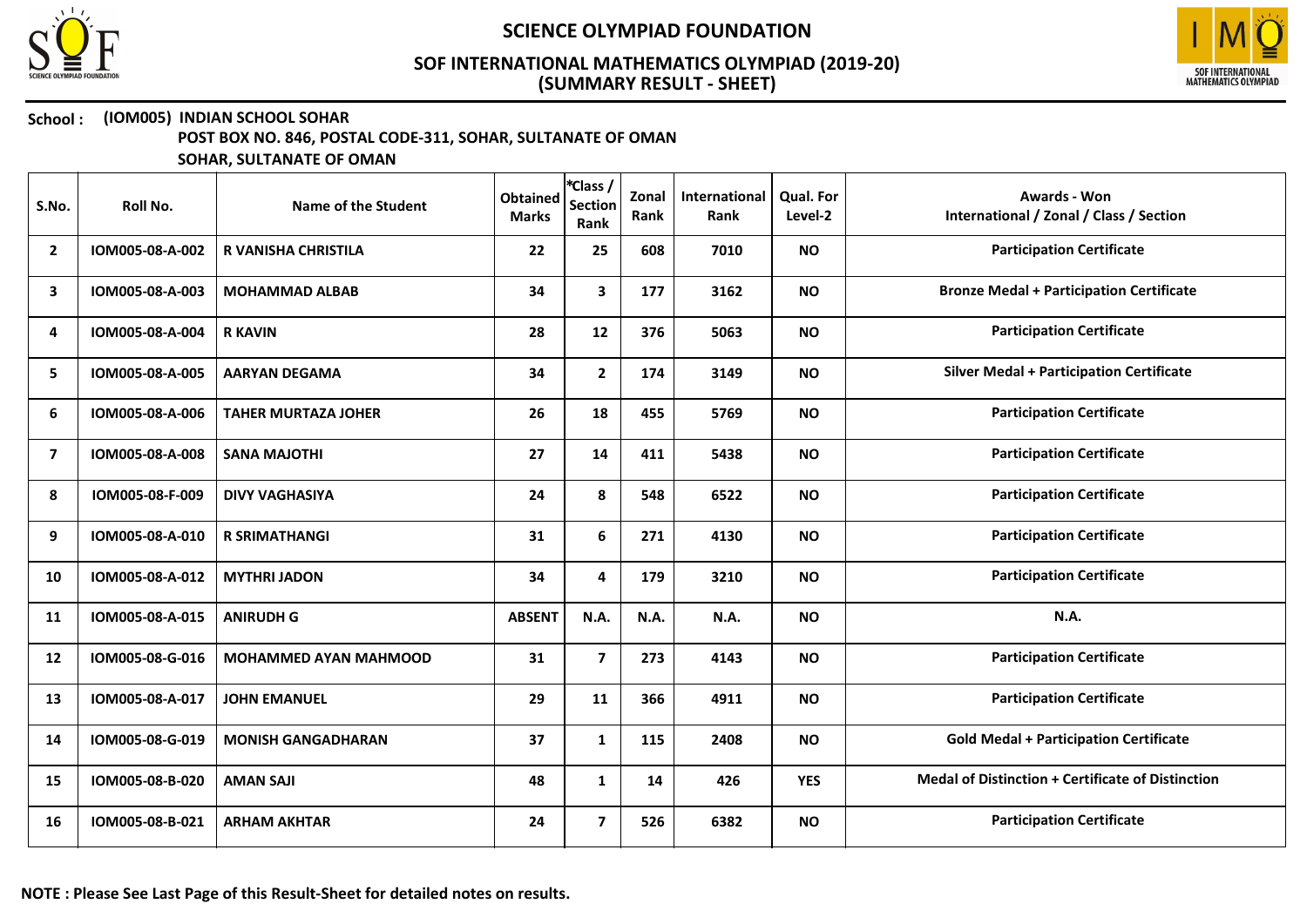



### School : (IOM005) INDIAN SCHOOL SOHAR

POST BOX NO. 846, POSTAL CODE-311, SOHAR, SULTANATE OF OMAN

| S.No. | Roll No.        | Name of the Student           | <b>Obtained</b><br><b>Marks</b> | *Class /<br><b>Section</b><br>Rank | Zonal<br>Rank | International<br>Rank | <b>Qual. For</b><br>Level-2 | <b>Awards - Won</b><br>International / Zonal / Class / Section |
|-------|-----------------|-------------------------------|---------------------------------|------------------------------------|---------------|-----------------------|-----------------------------|----------------------------------------------------------------|
| 17    | IOM005-08-B-023 | <b>SAMRUDDHI SATHE</b>        | 35                              | 3                                  | 152           | 2870                  | <b>NO</b>                   | <b>Gold Medal + Participation Certificate</b>                  |
| 18    | IOM005-08-B-024 | <b>MAHALAKSHMI LAKSHMANAN</b> | 23                              | 10                                 | 581           | 6779                  | <b>NO</b>                   | <b>Participation Certificate</b>                               |
| 19    | IOM005-08-B-025 | <b>ULLASH P</b>               | 34                              | 4                                  | 183           | 3228                  | <b>NO</b>                   | <b>Silver Medal + Participation Certificate</b>                |
| 20    | IOM005-08-B-026 | <b>AASHNA PURI</b>            | 25                              | 6                                  | 481           | 6068                  | <b>NO</b>                   | <b>Participation Certificate</b>                               |
| 21    | IOM005-08-B-027 | <b>G SONIKA CHARMI</b>        | <b>ABSENT</b>                   | N.A.                               | N.A.          | N.A.                  | <b>NO</b>                   | N.A.                                                           |
| 22    | IOM005-08-B-028 | <b>B SIDAMBARISVAR</b>        | 47                              | $\mathbf{2}$                       | 19            | 542                   | <b>YES</b>                  | <b>Medal of Distinction + Certificate of Distinction</b>       |
| 23    | IOM005-08-B-029 | <b>LABDHI DOSHI</b>           | 34                              | 5                                  | 191           | 3298                  | <b>NO</b>                   | <b>Bronze Medal + Participation Certificate</b>                |
| 24    | IOM005-08-B-030 | <b>JAMIE RAMAIYA</b>          | 23                              | 9                                  | 573           | 6741                  | <b>NO</b>                   | <b>Participation Certificate</b>                               |
| 25    | IOM005-08-B-031 | <b>ADITYA SINGH</b>           | 16                              | 13                                 | 771           | 8348                  | <b>NO</b>                   | <b>Participation Certificate</b>                               |
| 26    | IOM005-08-B-032 | <b>ABHRADEEP GHOSH</b>        | 22                              | 11                                 | 600           | 6953                  | <b>NO</b>                   | <b>Participation Certificate</b>                               |
| 27    | IOM005-08-B-034 | <b>SONA SUDHAKAR</b>          | <b>ABSENT</b>                   | N.A.                               | N.A.          | N.A.                  | <b>NO</b>                   | N.A.                                                           |
| 28    | IOM005-08-B-035 | <b>TEJESWINI RAJASEKARAN</b>  | <b>ABSENT</b>                   | <b>N.A.</b>                        | N.A.          | N.A.                  | <b>NO</b>                   | <b>N.A.</b>                                                    |
| 29    | IOM005-08-B-036 | <b>HARINEE SENTHIL</b>        | 23                              | 8                                  | 564           | 6681                  | <b>NO</b>                   | <b>Participation Certificate</b>                               |
| 30    | IOM005-08-B-037 | <b>DIVYANSHU VERMA</b>        | 20                              | 12                                 | 665           | 7473                  | <b>NO</b>                   | <b>Participation Certificate</b>                               |
| 31    | IOM005-08-C-044 | <b>JOHANN LALUPEET</b>        | 26                              | 19                                 | 456           | 5774                  | <b>NO</b>                   | <b>Participation Certificate</b>                               |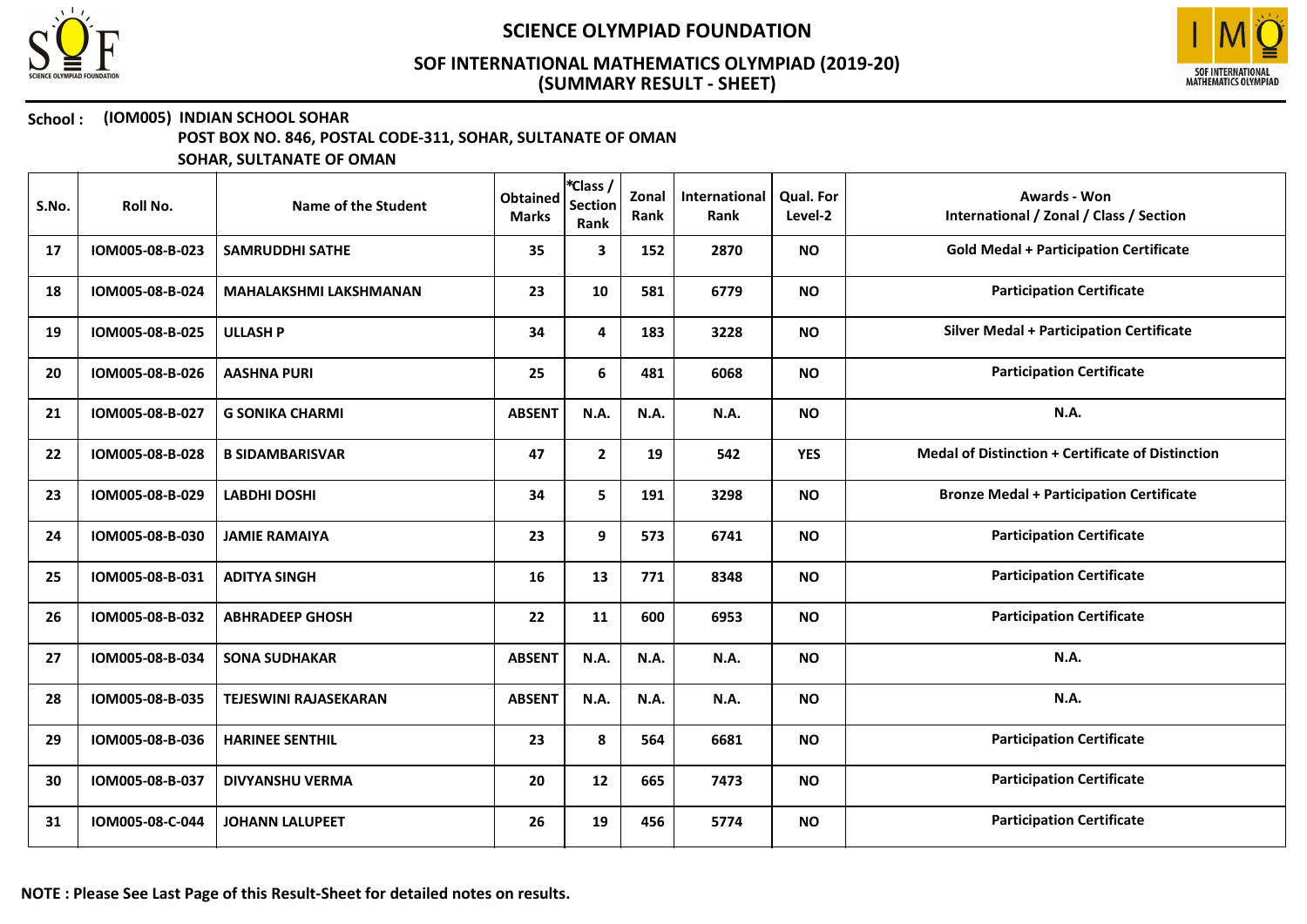



## School : (IOM005) INDIAN SCHOOL SOHAR

POST BOX NO. 846, POSTAL CODE-311, SOHAR, SULTANATE OF OMAN

| S.No. | Roll No.        | Name of the Student           | <b>Obtained</b><br><b>Marks</b> | *Class /<br><b>Section</b><br>Rank | Zonal<br>Rank | International<br>Rank | <b>Qual. For</b><br>Level-2 | Awards - Won<br>International / Zonal / Class / Section |
|-------|-----------------|-------------------------------|---------------------------------|------------------------------------|---------------|-----------------------|-----------------------------|---------------------------------------------------------|
| 32    | IOM005-08-C-045 | YASHITA SINGH                 | 27                              | 15                                 | 416           | 5448                  | <b>NO</b>                   | <b>Participation Certificate</b>                        |
| 33    | IOM005-08-C-046 | R SHEJINAH CHRISTOE           | 18                              | 31                                 | 729           | 7942                  | <b>NO</b>                   | <b>Participation Certificate</b>                        |
| 34    | IOM005-08-C-047 | <b>KRISHN VARDHAN</b>         | 23                              | 24                                 | 574           | 6742                  | <b>NO</b>                   | <b>Participation Certificate</b>                        |
| 35    | IOM005-08-D-048 | <b>JOEL JOSE MANOJ</b>        | 33                              | 5                                  | 227           | 3612                  | <b>NO</b>                   | <b>Participation Certificate</b>                        |
| 36    | IOM005-08-D-049 | <b>S T KESHIKA</b>            | 18                              | 33                                 | 752           | 8075                  | <b>NO</b>                   | <b>Participation Certificate</b>                        |
| 37    | IOM005-08-D-051 | <b>PAVAN NAMBIAR</b>          | 29                              | 9                                  | 352           | 4837                  | <b>NO</b>                   | <b>Participation Certificate</b>                        |
| 38    | IOM005-08-D-052 | <b>CHRIS JOSHI</b>            | 21                              | 28                                 | 643           | 7288                  | <b>NO</b>                   | <b>Participation Certificate</b>                        |
| 39    | IOM005-08-D-056 | <b>AAYAT PERWEZ</b>           | 22                              | 26                                 | 616           | 7078                  | <b>NO</b>                   | <b>Participation Certificate</b>                        |
| 40    | IOM005-08-E-057 | <b>KU VIKSAR</b>              | <b>ABSENT</b>                   | N.A.                               | N.A.          | N.A.                  | <b>NO</b>                   | N.A.                                                    |
| 41    | IOM005-08-E-058 | <b>ATHARV WADKAR</b>          | 26                              | 20                                 | 460           | 5785                  | <b>NO</b>                   | <b>Participation Certificate</b>                        |
| 42    | IOM005-08-E-059 | <b>RUDRA PATEL</b>            | 18                              | 32                                 | 737           | 7996                  | <b>NO</b>                   | <b>Participation Certificate</b>                        |
| 43    | IOM005-08-E-060 | <b>K TAMIZHKUMARAN</b>        | 26                              | 21                                 | 468           | 5861                  | <b>NO</b>                   | <b>Participation Certificate</b>                        |
| 44    | IOM005-08-E-061 | <b>DEVIKA SANTOSH</b>         | 25                              | 22                                 | 479           | 6061                  | <b>NO</b>                   | <b>Participation Certificate</b>                        |
| 45    | IOM005-08-E-063 | <b>ACHYUTHAN BALACHANDRAN</b> | 21                              | 27                                 | 626           | 7209                  | <b>NO</b>                   | <b>Participation Certificate</b>                        |
| 46    | IOM005-08-E-064 | <b>K MUKESH</b>               | 20                              | 29                                 | 667           | 7488                  | <b>NO</b>                   | <b>Participation Certificate</b>                        |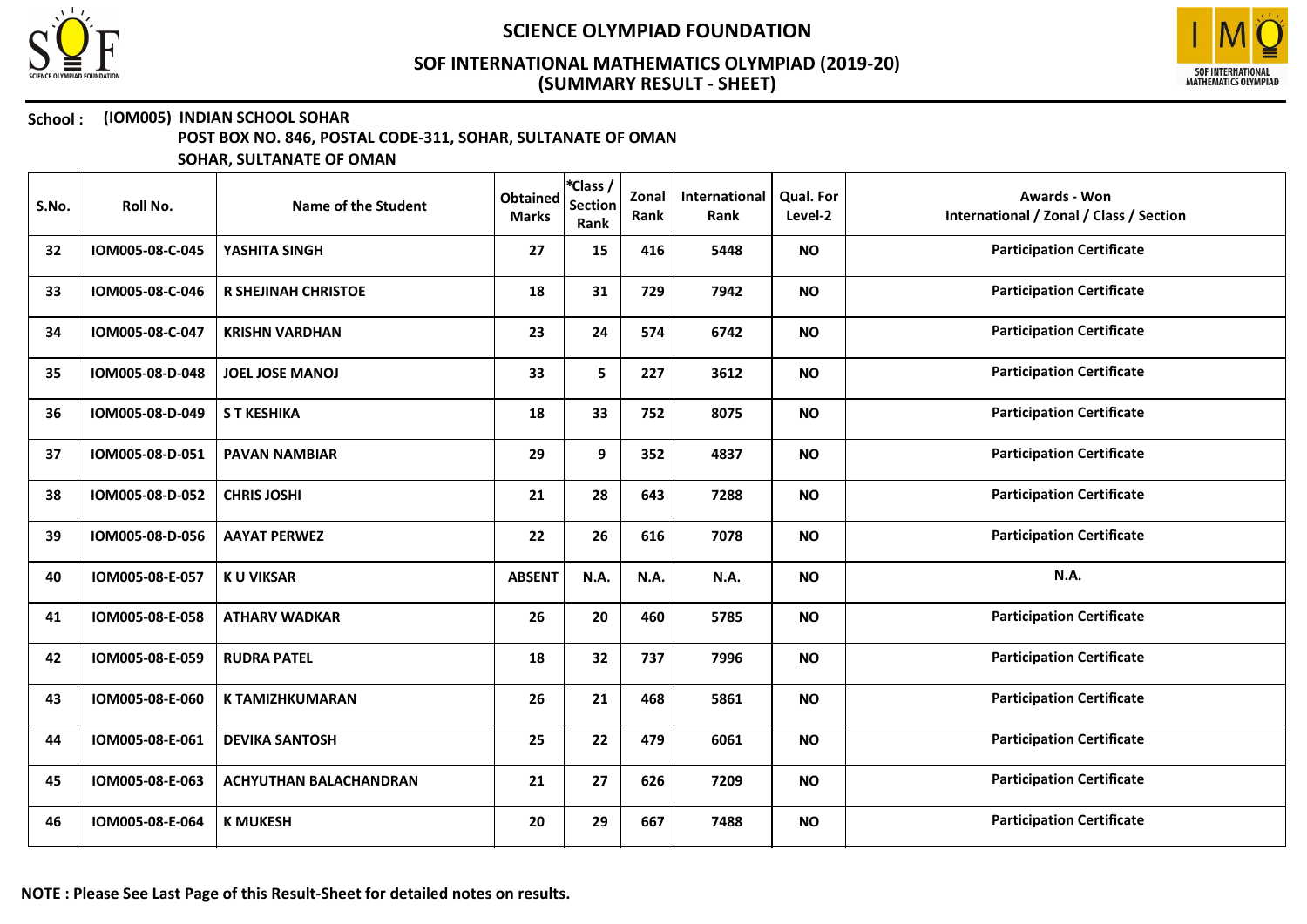



### School : (IOM005) INDIAN SCHOOL SOHAR

POST BOX NO. 846, POSTAL CODE-311, SOHAR, SULTANATE OF OMAN

| S.No. | Roll No.        | Name of the Student         | <b>Obtained</b><br><b>Marks</b> | *Class /<br><b>Section</b><br>Rank | Zonal<br>Rank | International<br>Rank | <b>Qual. For</b><br>Level-2 | Awards - Won<br>International / Zonal / Class / Section |
|-------|-----------------|-----------------------------|---------------------------------|------------------------------------|---------------|-----------------------|-----------------------------|---------------------------------------------------------|
| 47    | IOM005-08-E-065 | <b>DILJITH DILEEP</b>       | 26                              | 17                                 | 439           | 5692                  | <b>NO</b>                   | <b>Participation Certificate</b>                        |
| 48    | IOM005-08-E-066 | <b>HANNA OMAR</b>           | 29                              | 8                                  | 348           | 4830                  | <b>NO</b>                   | <b>Participation Certificate</b>                        |
| 49    | IOM005-08-E-067 | <b>ANKITHAA SRIRAM</b>      | 15                              | 34                                 | 796           | 8584                  | <b>NO</b>                   | <b>Participation Certificate</b>                        |
| 50    | IOM005-08-F-068 | <b>HARIT J MEHTA</b>        | 32                              | 4                                  | 253           | 3924                  | <b>NO</b>                   | <b>Participation Certificate</b>                        |
| 51    | IOM005-08-F-071 | <b>AADILAKSHMI PRAFUL</b>   | 31                              | 5                                  | 275           | 4150                  | <b>NO</b>                   | <b>Participation Certificate</b>                        |
| 52    | IOM005-08-F-073 | <b>SANNIKAA SHETTY</b>      | 33                              | 3                                  | 219           | 3544                  | <b>NO</b>                   | <b>Bronze Medal + Participation Certificate</b>         |
| 53    | IOM005-08-F-074 | <b>ARYA R MIRANI</b>        | 40                              | $\mathbf{1}$                       | 77            | 1799                  | <b>NO</b>                   | <b>Gold Medal + Participation Certificate</b>           |
| 54    | IOM005-08-F-075 | <b>DISHANT K DESAI</b>      | 28                              | 6                                  | 392           | 5183                  | <b>NO</b>                   | <b>Participation Certificate</b>                        |
| 55    | IOM005-08-F-076 | <b>AASTHA WADJIKAR</b>      | 21                              | 10                                 | 650           | 7341                  | <b>NO</b>                   | <b>Participation Certificate</b>                        |
| 56    | IOM005-08-F-079 | <b>SUMEDH SANJAY KAMBLE</b> | 21                              | 11                                 | 652           | 7359                  | <b>NO</b>                   | <b>Participation Certificate</b>                        |
| 57    | IOM005-08-F-080 | <b>VELPULA ESHAAN SAI</b>   | 23                              | 9                                  | 562           | 6675                  | <b>NO</b>                   | <b>Participation Certificate</b>                        |
| 58    | IOM005-08-F-081 | <b>NALAN BABURAJ</b>        | 34                              | $\overline{2}$                     | 180           | 3225                  | <b>NO</b>                   | <b>Silver Medal + Participation Certificate</b>         |
| 59    | IOM005-08-F-082 | <b>HET SARAVAIYA</b>        | <b>ABSENT</b>                   | N.A.                               | N.A.          | N.A.                  | <b>NO</b>                   | N.A.                                                    |
| 60    | IOM005-08-G-083 | <b>SINCHAN SUVARNA</b>      | 27                              | 16                                 | 417           | 5455                  | <b>NO</b>                   | <b>Participation Certificate</b>                        |
| 61    | IOM005-08-G-084 | <b>ARJUN V</b>              | 20                              | 30                                 | 679           | 7545                  | <b>NO</b>                   | <b>Participation Certificate</b>                        |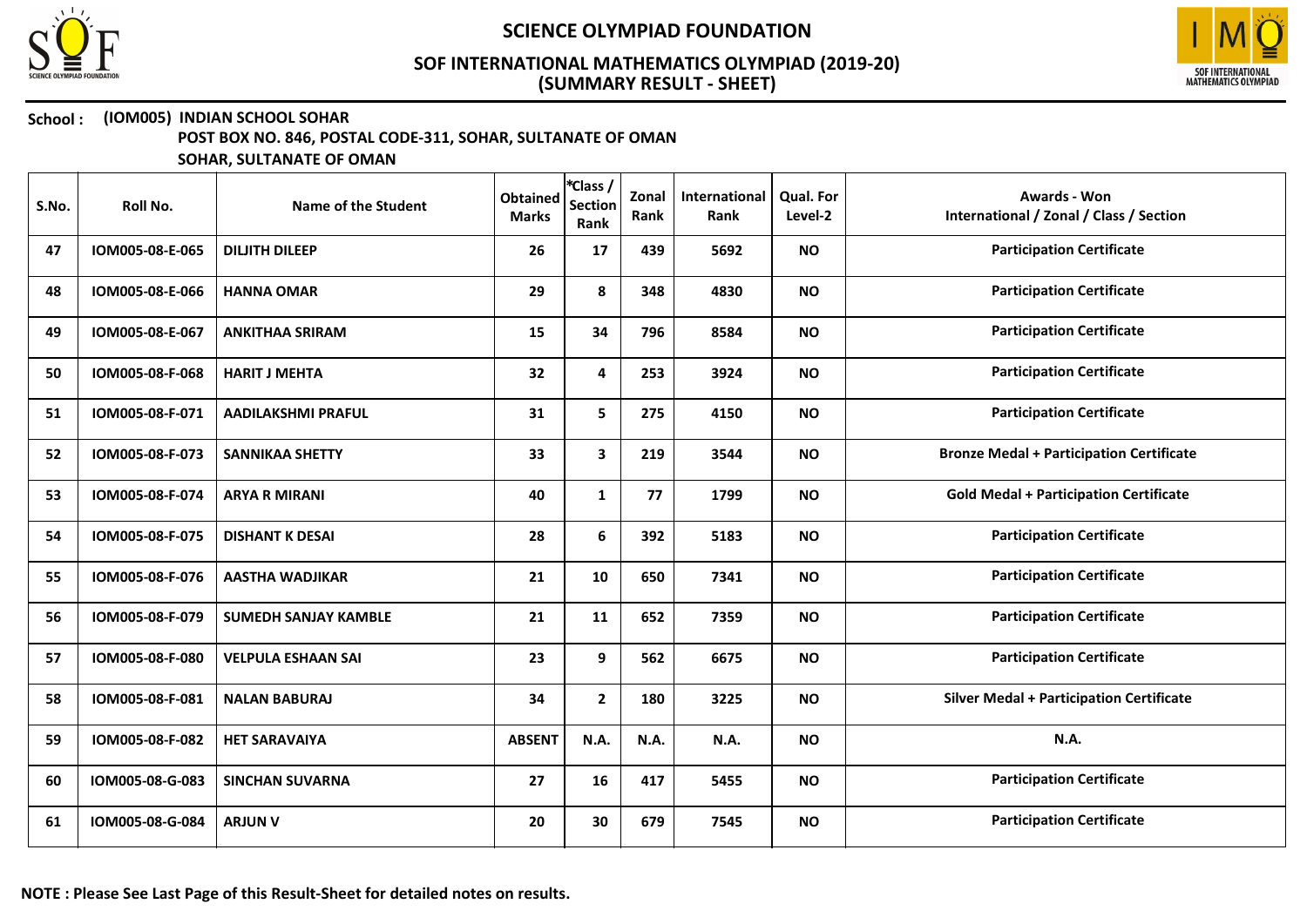



## School : (IOM005) INDIAN SCHOOL SOHAR

POST BOX NO. 846, POSTAL CODE-311, SOHAR, SULTANATE OF OMAN

| S.No.        | Roll No.        | Name of the Student                 | <b>Obtained</b><br><b>Marks</b> | *Class /<br><b>Section</b><br>Rank | Zonal<br>Rank | International<br>Rank | Qual. For<br>Level-2 | Awards - Won<br>International / Zonal / Class / Section |
|--------------|-----------------|-------------------------------------|---------------------------------|------------------------------------|---------------|-----------------------|----------------------|---------------------------------------------------------|
| 62           | IOM005-08-G-085 | <b>NADEEL NAUSHAD</b>               | 28                              | 13                                 | 395           | 5208                  | <b>NO</b>            | <b>Participation Certificate</b>                        |
| 63           | IOM005-08-G-087 | <b>ASHWIN MANOJ</b>                 | 29                              | 10                                 | 355           | 4877                  | <b>NO</b>            | <b>Participation Certificate</b>                        |
| 64           | IOM005-08-G-088 | <b>BHANU SAH</b>                    | 24                              | 23                                 | 519           | 6365                  | <b>NO</b>            | <b>Participation Certificate</b>                        |
| 65           | IOM005-08-G-090 | <b>MUHAMMED YASEEN</b>              | 15                              | 35                                 | 800           | 8615                  | <b>NO</b>            | <b>Participation Certificate</b>                        |
| 1            | IOM005-09-A-001 | <b>OLIVER LOURDINO MAHINTHAN</b>    | 23                              | 20                                 | 501           | 6715                  | <b>NO</b>            | <b>Participation Certificate</b>                        |
| $\mathbf{2}$ | IOM005-09-A-003 | <b>ADVAIT NAIR</b>                  | 34                              | 9                                  | 216           | 3497                  | <b>NO</b>            | <b>Participation Certificate</b>                        |
| 3            | IOM005-09-A-005 | ARUN ESHWAR SENTHIL KUMAR           | 31                              | 15                                 | 288           | 4405                  | <b>NO</b>            | <b>Participation Certificate</b>                        |
| 4            | IOM005-09-A-006 | <b>MAHEK KUMAR SHAILESH K PATEL</b> | 24                              | 19                                 | 479           | 6515                  | <b>NO</b>            | <b>Participation Certificate</b>                        |
| 5            | IOM005-09-A-008 | SWATHI MUTHUKARUPPAN                | 19                              | 23                                 | 598           | 7754                  | <b>NO</b>            | <b>Participation Certificate</b>                        |
| 6            | IOM005-09-A-009 | <b>KRITHYAA VIJAYANAND</b>          | 41                              | $\mathbf{2}$                       | 81            | 1661                  | <b>NO</b>            | <b>Silver Medal + Participation Certificate</b>         |
| 7            | IOM005-09-A-010 | <b>SYED JASRA</b>                   | 28                              | 16                                 | 356           | 5192                  | <b>NO</b>            | <b>Participation Certificate</b>                        |
| 8            | IOM005-09-A-013 | <b>SANSHRAY SAKTHI GANAPATHI</b>    | 24                              | 17                                 | 466           | 6398                  | <b>NO</b>            | <b>Participation Certificate</b>                        |
| 9            | IOM005-09-B-014 | <b>NABEEHA FATIMA ANSARI</b>        | 21                              | 22                                 | 564           | 7312                  | <b>NO</b>            | <b>Participation Certificate</b>                        |
| 10           | IOM005-09-B-016 | <b>ROHAN SUCHITHRAN</b>             | 46                              | $\mathbf{1}$                       | 36            | 753                   | <b>YES</b>           | <b>Gold Medal + Participation Certificate</b>           |
| 11           | IOM005-09-B-017 | <b>CHERISH VARUGHESE BINNY</b>      | 35                              | 8                                  | 173           | 3038                  | <b>NO</b>            | <b>Participation Certificate</b>                        |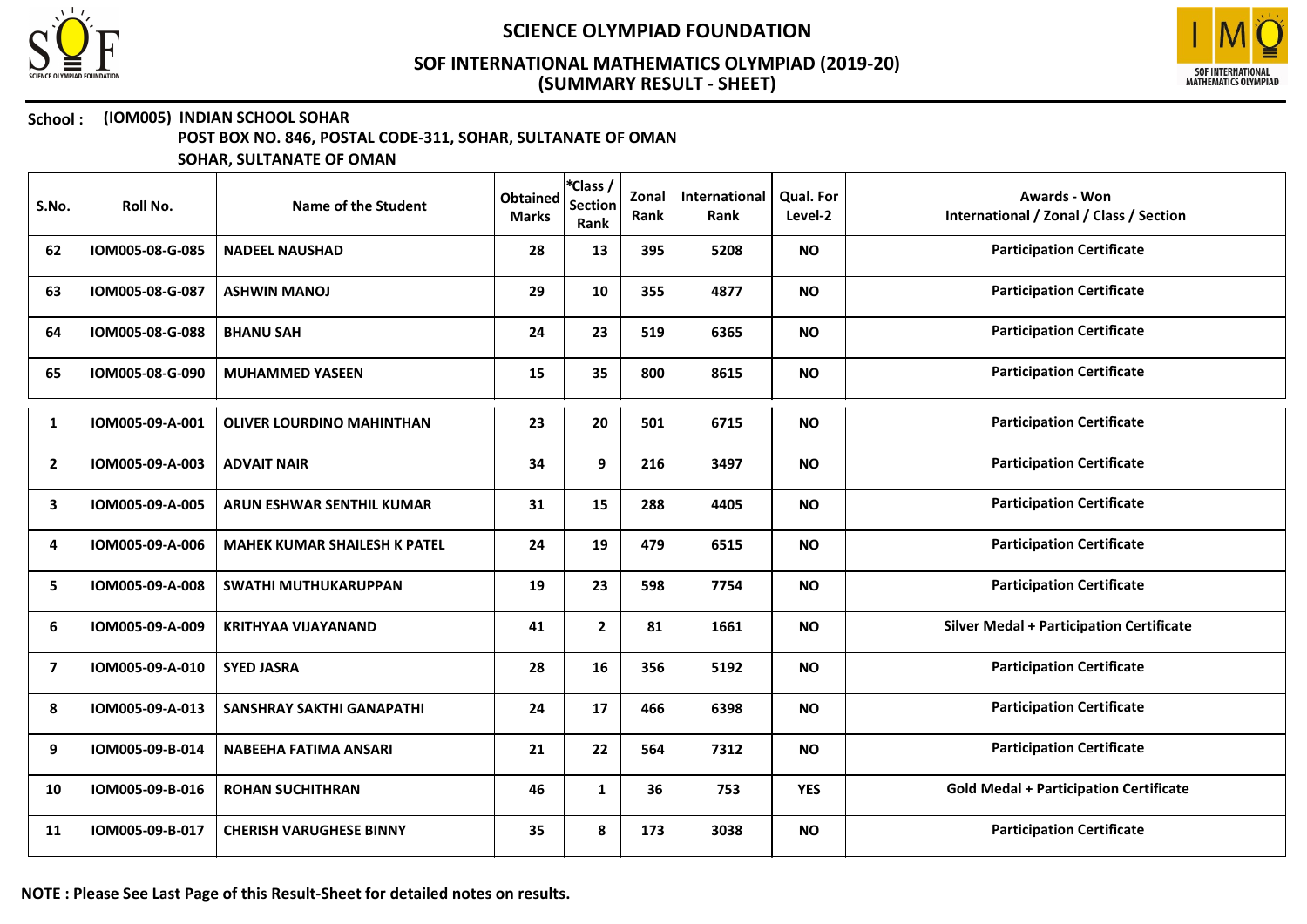



### School : (IOM005) INDIAN SCHOOL SOHAR

POST BOX NO. 846, POSTAL CODE-311, SOHAR, SULTANATE OF OMAN

| S.No. | Roll No.        | Name of the Student             | <b>Obtained</b><br><b>Marks</b> | *Class /<br><b>Section</b><br>Rank | Zonal<br>Rank | International<br>Rank | Qual. For<br>Level-2 | <b>Awards - Won</b><br>International / Zonal / Class / Section |
|-------|-----------------|---------------------------------|---------------------------------|------------------------------------|---------------|-----------------------|----------------------|----------------------------------------------------------------|
| 12    | IOM005-09-B-019 | <b>MOHAMMED YASIR QURESHI</b>   | <b>ABSENT</b>                   | N.A.                               | N.A.          | <b>N.A.</b>           | <b>NO</b>            | N.A.                                                           |
| 13    | IOM005-09-B-020 | <b>MEGHNA SENTHIL KUMAR</b>     | 23                              | 21                                 | 510           | 6778                  | <b>NO</b>            | <b>Participation Certificate</b>                               |
| 14    | IOM005-09-B-021 | <b>PRAGATHEESWARI SARAVANAN</b> | 32                              | 13                                 | 242           | 3887                  | <b>NO</b>            | <b>Participation Certificate</b>                               |
| 15    | IOM005-09-B-023 | THAKSHAYA P KAMALAKANNAN        | 32                              | 12                                 | 241           | 3881                  | <b>NO</b>            | <b>Participation Certificate</b>                               |
| 16    | IOM005-09-B-029 | <b>ALAN MANOJ MATHEW</b>        | 17                              | 25                                 | 640           | 8235                  | <b>NO</b>            | <b>Participation Certificate</b>                               |
| 17    | IOM005-09-C-030 | <b>CHARU MISRA</b>              | 33                              | 10                                 | 218           | 3580                  | <b>NO</b>            | <b>Participation Certificate</b>                               |
| 18    | IOM005-09-C-033 | <b>ELDHO KURIAN JAMES</b>       | 37                              | 6                                  | 143           | 2563                  | <b>NO</b>            | <b>Participation Certificate</b>                               |
| 19    | IOM005-09-C-034 | <b>JAHANVI PATNAIK</b>          | <b>ABSENT</b>                   | N.A.                               | N.A.          | N.A.                  | <b>NO</b>            | <b>N.A.</b>                                                    |
| 20    | IOM005-09-D-035 | <b>MURUGAN KUSHAL</b>           | 33                              | 11                                 | 219           | 3598                  | <b>NO</b>            | <b>Participation Certificate</b>                               |
| 21    | IOM005-09-D-036 | <b>KSHITIJ KUMAR SRIVASTAVA</b> | 36                              | $\overline{\mathbf{z}}$            | 161           | 2808                  | <b>NO</b>            | <b>Participation Certificate</b>                               |
| 22    | IOM005-09-D-037 | <b>SAAKSHI MATALE</b>           | 39                              | 3                                  | 94            | 1993                  | <b>NO</b>            | <b>Bronze Medal + Participation Certificate</b>                |
| 23    | IOM005-09-D-038 | <b>PRITESH TRIPATHI</b>         | 24                              | 18                                 | 476           | 6500                  | <b>NO</b>            | <b>Participation Certificate</b>                               |
| 24    | IOM005-09-D-040 | <b>KATHIRESAN LAKSHAYA</b>      | 32                              | 14                                 | 249           | 4007                  | <b>NO</b>            | <b>Participation Certificate</b>                               |
| 25    | IOM005-09-D-042 | <b>PAKHI GOLYAN</b>             | 37                              | 4                                  | 139           | 2521                  | <b>NO</b>            | <b>Participation Certificate</b>                               |
| 26    | IOM005-09-D-044 | <b>HARINIRAJ CK</b>             | 19                              | 24                                 | 609           | 7861                  | <b>NO</b>            | <b>Participation Certificate</b>                               |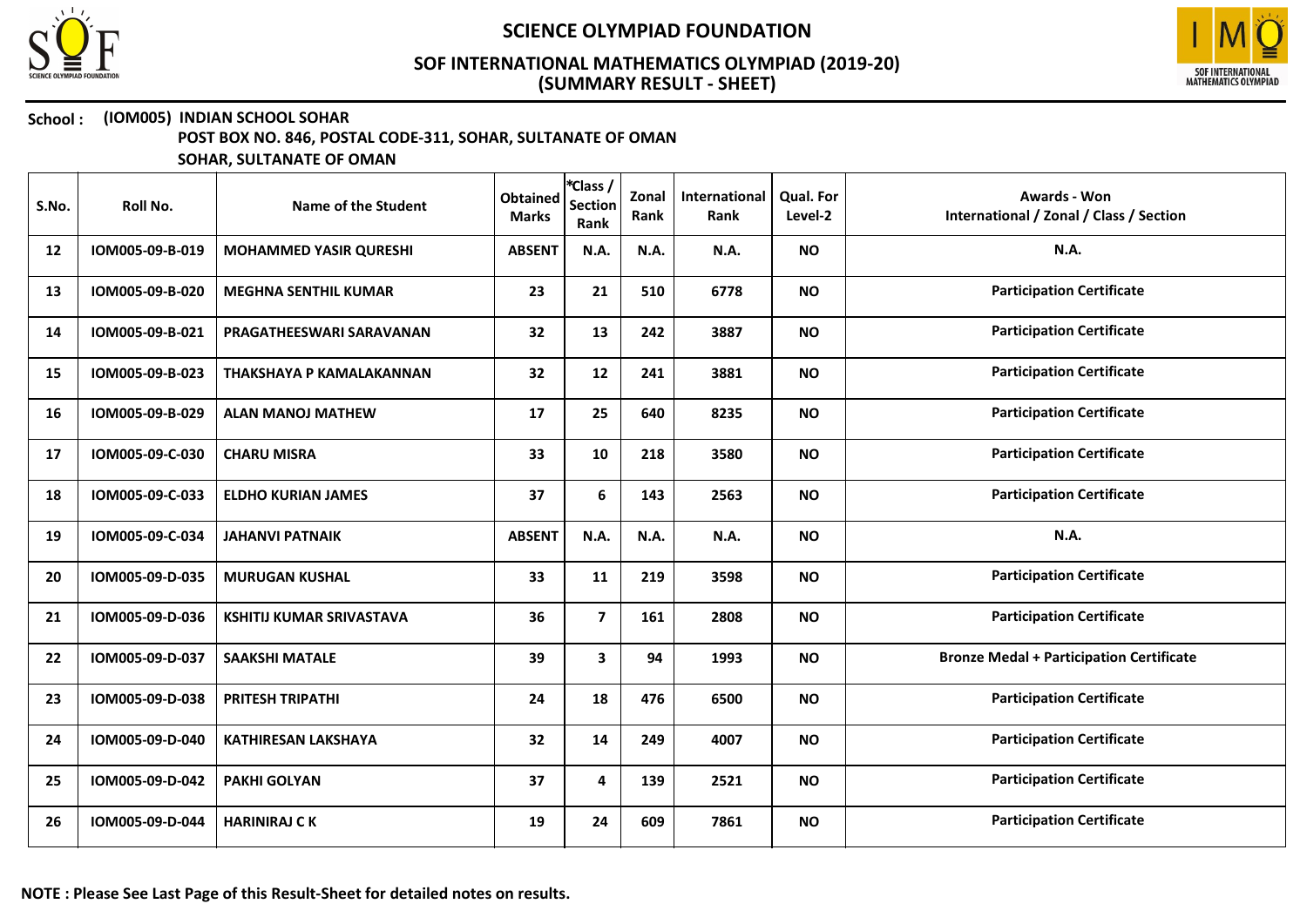



### School : (IOM005) INDIAN SCHOOL SOHAR

POST BOX NO. 846, POSTAL CODE-311, SOHAR, SULTANATE OF OMAN

SOHAR, SULTANATE OF OMAN

| S.No.                   | Roll No.        | Name of the Student         | <b>Obtained</b><br><b>Marks</b> | *Class /<br><b>Section</b><br>Rank | Zonal<br>Rank  | International<br>Rank | <b>Qual. For</b><br>Level-2 | <b>Awards - Won</b><br>International / Zonal / Class / Section |
|-------------------------|-----------------|-----------------------------|---------------------------------|------------------------------------|----------------|-----------------------|-----------------------------|----------------------------------------------------------------|
| 27                      | IOM005-09-E-045 | <b>AKSHAT RASTOGI</b>       | <b>ABSENT</b>                   | N.A.                               | N.A.           | N.A.                  | <b>NO</b>                   | N.A.                                                           |
| 28                      | IOM005-09-E-047 | <b>SWATI RAJESH</b>         | 37                              | 5                                  | 140            | 2527                  | <b>NO</b>                   | <b>Participation Certificate</b>                               |
| 29                      | IOM005-09-E-048 | <b>AJISTH SHUKLA</b>        | <b>ABSENT</b>                   | N.A.                               | N.A.           | N.A.                  | <b>NO</b>                   | N.A.                                                           |
| 30                      | IOM005-09-E-051 | <b>SAMBHAWI ADHIKARI</b>    | <b>ABSENT</b>                   | N.A.                               | N.A.           | N.A.                  | <b>NO</b>                   | N.A.                                                           |
| 1                       | IOM005-10-A-001 | <b>AYESHA ABRAR</b>         | 32                              | 8                                  | 175            | 3685                  | <b>NO</b>                   | <b>Participation Certificate</b>                               |
| $\overline{2}$          | IOM005-10-A-002 | <b>GARVIT SINGH</b>         | 51                              | $\mathbf{3}$                       | 8              | 196                   | <b>YES</b>                  | <b>Medal of Distinction + Certificate of Distinction</b>       |
| 3                       | IOM005-10-A-003 | <b>MADHUSMITA MOHAKUD</b>   | 48                              | 4                                  | 24             | 411                   | <b>YES</b>                  | <b>Medal of Distinction + Certificate of Distinction</b>       |
| 4                       | IOM005-10-A-004 | <b>HET RITESHKUMAR SHAH</b> | 37                              | 5                                  | 100            | 2296                  | <b>NO</b>                   | <b>Gold Medal + Participation Certificate</b>                  |
| 5                       | IOM005-10-A-005 | <b>HIYA TAUNK</b>           | 25                              | 11                                 | 324            | 5838                  | <b>NO</b>                   | <b>Participation Certificate</b>                               |
| 6                       | IOM005-10-A-007 | <b>ANIMESH VIJAY BAWANE</b> | 31                              | 9                                  | 191            | 3968                  | <b>NO</b>                   | <b>Participation Certificate</b>                               |
| $\overline{\mathbf{z}}$ | IOM005-10-A-008 | <b>OJAS GOLYAN</b>          | 57                              | 1                                  | 1              | 16                    | <b>YES</b>                  | <b>Medal of Distinction + Certificate of Distinction</b>       |
| 8                       | IOM005-10-A-009 | <b>OMAR FAROOQUE</b>        | 32                              | $\overline{\mathbf{z}}$            | 174            | 3679                  | <b>NO</b>                   | <b>Bronze Medal + Participation Certificate</b>                |
| 9                       | IOM005-10-A-010 | <b>DHRUVI N PATEL</b>       | 51                              | $\overline{2}$                     | $\overline{7}$ | 182                   | <b>YES</b>                  | <b>Medal of Distinction + Certificate of Distinction</b>       |
| 10                      | IOM005-10-A-011 | <b>SUSHANTH UDAY</b>        | 26                              | 10                                 | 301            | 5503                  | <b>NO</b>                   | <b>Participation Certificate</b>                               |
| 11                      | IOM005-10-A-012 | <b>PRIYASHA MANGLA</b>      | 34                              | 6                                  | 154            | 3223                  | <b>NO</b>                   | <b>Silver Medal + Participation Certificate</b>                |

NOTE : Please See Last Page of this Result-Sheet for detailed notes on results.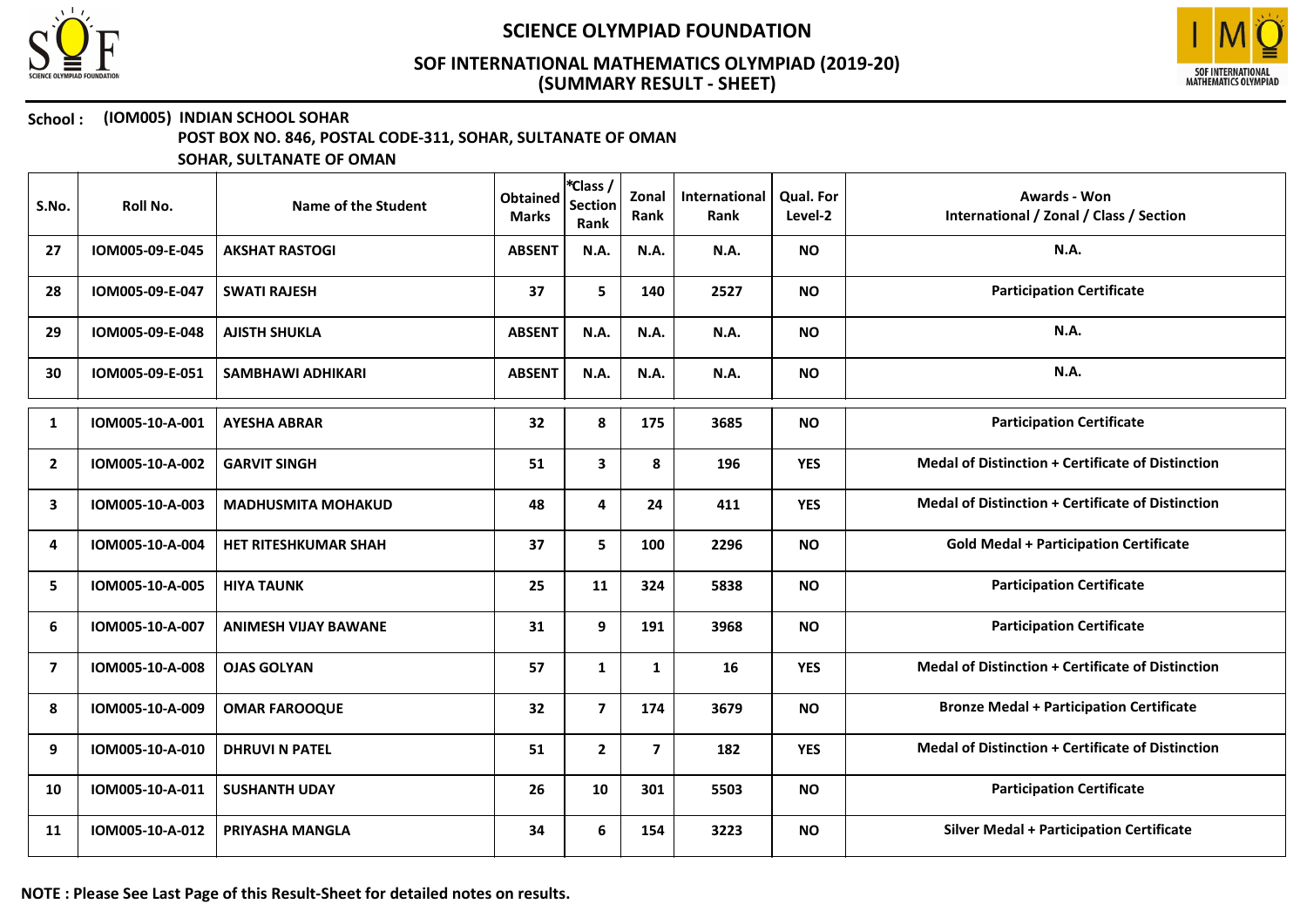



## School : (IOM005) INDIAN SCHOOL SOHAR

POST BOX NO. 846, POSTAL CODE-311, SOHAR, SULTANATE OF OMAN

| S.No. | Roll No.        | Name of the Student              | <b>Obtained</b><br><b>Marks</b> | *Class /<br><b>Section</b><br>Rank | Zonal<br>Rank | International<br>Rank | <b>Qual. For</b><br>Level-2 | <b>Awards - Won</b><br>International / Zonal / Class / Section |
|-------|-----------------|----------------------------------|---------------------------------|------------------------------------|---------------|-----------------------|-----------------------------|----------------------------------------------------------------|
| 12    | IOM005-10-B-013 | <b>OJASYA VERMA</b>              | <b>ABSENT</b>                   | N.A.                               | N.A.          | N.A.                  | <b>NO</b>                   | N.A.                                                           |
| 13    | IOM005-10-B-016 | <b>CLIVE JYONIL COLACO</b>       | 28                              | 15                                 | 275           | 5073                  | <b>NO</b>                   | <b>Participation Certificate</b>                               |
| 14    | IOM005-10-B-018 | URMI RITESHKUMAR MIRANI          | 39                              | 4                                  | 86            | 1862                  | <b>NO</b>                   | <b>Participation Certificate</b>                               |
| 15    | IOM005-10-B-019 | <b>NEERAJ RAJEEV</b>             | 31                              | 8                                  | 196           | 4047                  | <b>NO</b>                   | <b>Participation Certificate</b>                               |
| 16    | IOM005-10-C-020 | <b>ANSHITHA FICEL</b>            | <b>ABSENT</b>                   | N.A.                               | <b>N.A.</b>   | N.A.                  | <b>NO</b>                   | N.A.                                                           |
| 17    | IOM005-10-C-021 | <b>HARSH ARVIND KUMAR SHUKLA</b> | 34                              | 6                                  | 148           | 3047                  | <b>NO</b>                   | <b>Participation Certificate</b>                               |
| 18    | IOM005-10-C-022 | <b>ARYAN PANDEY</b>              | 35                              | 5                                  | 135           | 2850                  | <b>NO</b>                   | <b>Participation Certificate</b>                               |
| 19    | IOM005-10-C-024 | <b>VIBHAVAN SAIBUVIS</b>         | 21                              | 16                                 | 401           | 6908                  | <b>NO</b>                   | <b>Participation Certificate</b>                               |
| 20    | IOM005-10-C-026 | <b>ADITYA SHARMA</b>             | 34                              | $\overline{7}$                     | 149           | 3125                  | <b>NO</b>                   | <b>Participation Certificate</b>                               |
| 21    | IOM005-10-C-027 | <b>JYOTSNNA VELMANI</b>          | 28                              | 14                                 | 263           | 4968                  | <b>NO</b>                   | <b>Participation Certificate</b>                               |
| 22    | IOM005-10-D-030 | <b>MADHUMITHA SENTHILNATHAN</b>  | 20                              | 17                                 | 424           | 7285                  | <b>NO</b>                   | <b>Participation Certificate</b>                               |
| 23    | IOM005-10-D-031 | <b>REVANTHIKA ASHOK</b>          | 30                              | 12                                 | 218           | 4358                  | <b>NO</b>                   | <b>Participation Certificate</b>                               |
| 24    | IOM005-10-D-032 | <b>SMIT AMITKUMAR RATHOD</b>     | 30                              | 13                                 | 233           | 4471                  | <b>NO</b>                   | <b>Participation Certificate</b>                               |
| 25    | IOM005-10-D-034 | <b>KAVYA MALVIYA</b>             | 41                              | $\overline{2}$                     | 71            | 1471                  | <b>NO</b>                   | <b>Silver Medal + Participation Certificate</b>                |
| 26    | IOM005-10-D-037 | SHETTY ANANNYAA DINESH           | 30                              | 11                                 | 213           | 4339                  | <b>NO</b>                   | <b>Participation Certificate</b>                               |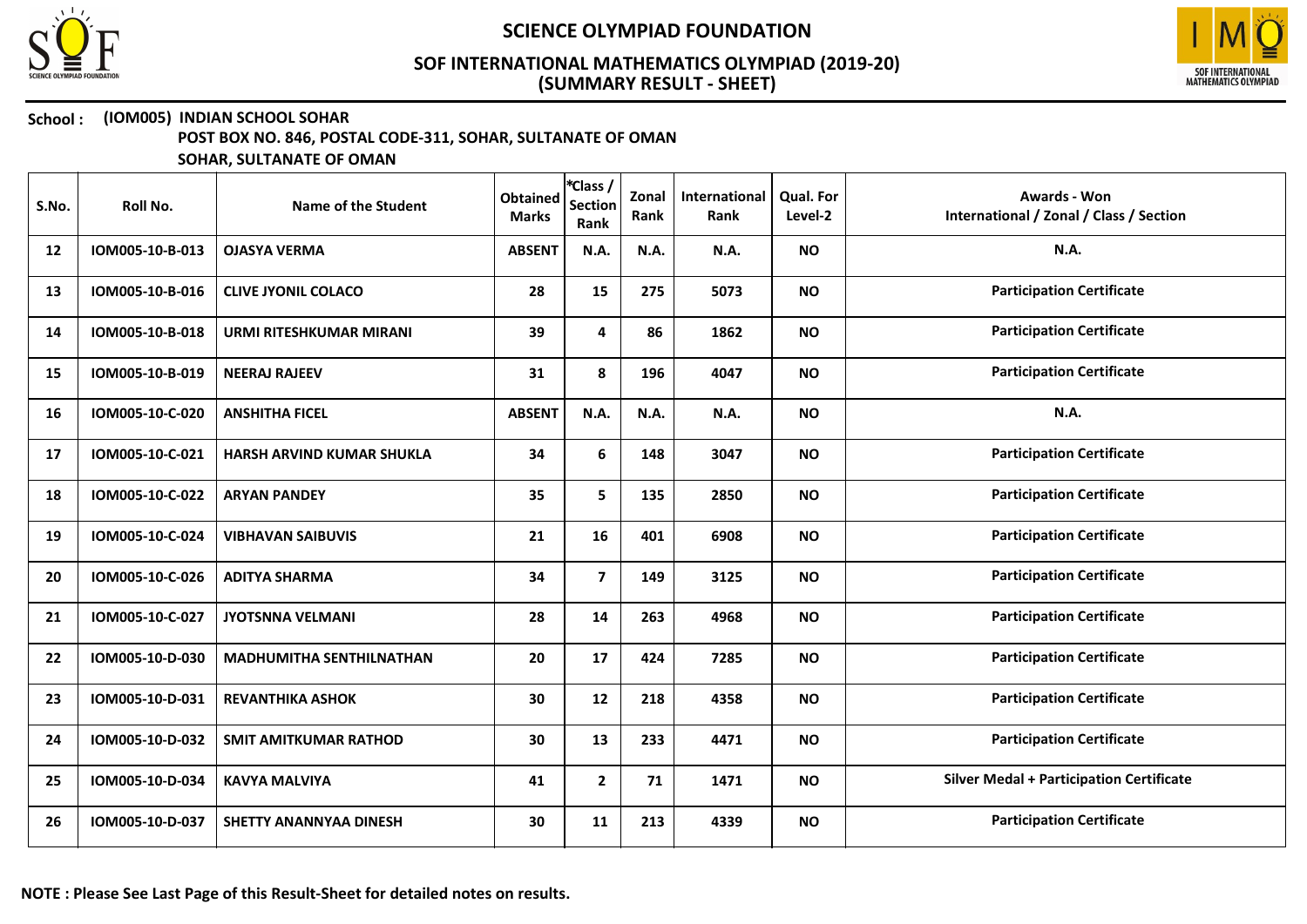



### School : (IOM005) INDIAN SCHOOL SOHAR

POST BOX NO. 846, POSTAL CODE-311, SOHAR, SULTANATE OF OMAN

SOHAR, SULTANATE OF OMAN

| S.No.          | Roll No.        | Name of the Student             | <b>Obtained</b><br><b>Marks</b> | *Class /<br><b>Section</b><br>Rank | Zonal<br>Rank | International<br>Rank | <b>Qual. For</b><br>Level-2 | <b>Awards - Won</b><br>International / Zonal / Class / Section |
|----------------|-----------------|---------------------------------|---------------------------------|------------------------------------|---------------|-----------------------|-----------------------------|----------------------------------------------------------------|
| 27             | IOM005-10-E-038 | <b>NIRANJANA BINU</b>           | <b>ABSENT</b>                   | N.A.                               | N.A.          | N.A.                  | <b>NO</b>                   | <b>N.A.</b>                                                    |
| 28             | IOM005-10-E-042 | <b>AKHIL SURESH</b>             | 31                              | 10                                 | 208           | 4162                  | <b>NO</b>                   | <b>Participation Certificate</b>                               |
| 29             | IOM005-10-E-047 | P HEMAPRABHA                    | 17                              | 18                                 | 462           | 7895                  | <b>NO</b>                   | <b>Participation Certificate</b>                               |
| 30             | IOM005-10-F-050 | ABDUL ALEEM AAMIR M D           | 42                              | $\mathbf{1}$                       | 60            | 1329                  | <b>NO</b>                   | <b>Gold Medal + Participation Certificate</b>                  |
| 31             | IOM005-10-F-053 | <b>C SREE MUGHI</b>             | 39                              | 3                                  | 85            | 1861                  | <b>NO</b>                   | <b>Bronze Medal + Participation Certificate</b>                |
| 32             | IOM005-10-F-054 | <b>ABHISHEK P MANOJ</b>         | 31                              | 9                                  | 206           | 4154                  | <b>NO</b>                   | <b>Participation Certificate</b>                               |
| 1              | IOM005-11-A-001 | <b>ABDUL MATEEN</b>             | <b>ABSENT</b>                   | <b>N.A.</b>                        | <b>N.A.</b>   | N.A.                  | <b>NO</b>                   | N.A.                                                           |
| $\overline{2}$ | IOM005-11-A-003 | <b>PRATHIK PREJITH</b>          | 20                              | $\overline{\mathbf{z}}$            | 183           | 3514                  | <b>NO</b>                   | <b>Participation Certificate</b>                               |
| 3              | IOM005-11-A-004 | <b>RISHABH CHOPDE</b>           | 21                              | 6                                  | 168           | 3349                  | <b>NO</b>                   | <b>Participation Certificate</b>                               |
| 4              | IOM005-11-A-005 | <b>MRIDULA HARIKUMAR PILLAI</b> | 13                              | 13                                 | 250           | 4539                  | <b>NO</b>                   | <b>Participation Certificate</b>                               |
| 5              | IOM005-11-A-009 | <b>REEVEPRINSON FERNANDES</b>   | 24                              | 5                                  | 131           | 2663                  | <b>NO</b>                   | <b>Participation Certificate</b>                               |
| 6              | IOM005-11-A-010 | <b>DEVANSH SHARMA</b>           | 15                              | 11                                 | 245           | 4312                  | <b>NO</b>                   | <b>Participation Certificate</b>                               |
| $\overline{7}$ | IOM005-11-A-011 | <b>SPARSH GUPTA</b>             | 28                              | $\mathbf{3}$                       | 79            | 1903                  | <b>NO</b>                   | <b>Bronze Medal + Participation Certificate</b>                |
| 8              | IOM005-11-A-012 | <b>SAUMYA</b>                   | 14                              | 12                                 | 248           | 4414                  | <b>NO</b>                   | <b>Participation Certificate</b>                               |
| 9              | IOM005-11-B-016 | <b>ZEBA SHAIKH</b>              | 16                              | 10                                 | 230           | 4165                  | <b>NO</b>                   | <b>Participation Certificate</b>                               |

NOTE : Please See Last Page of this Result-Sheet for detailed notes on results.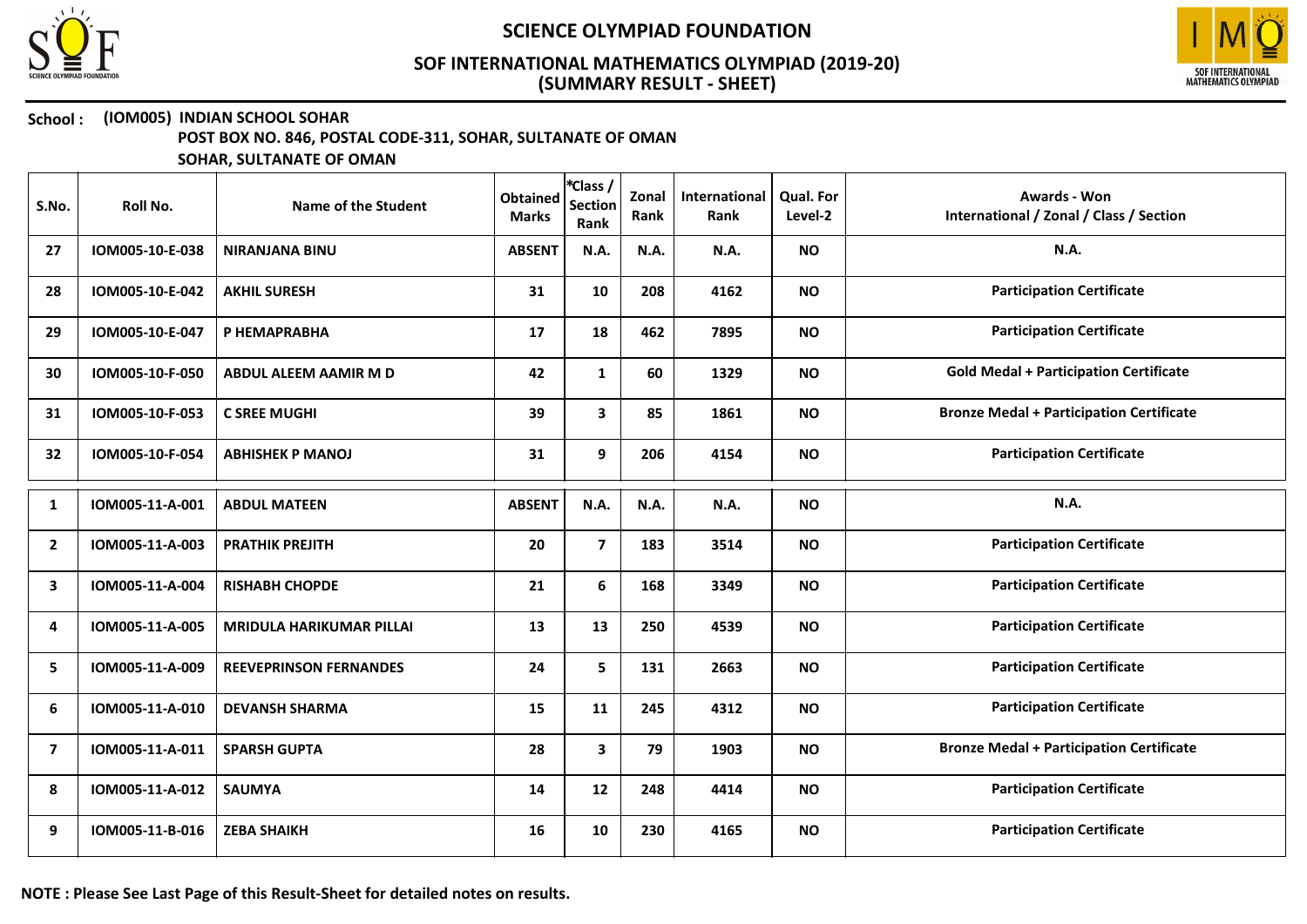



### School : (IOM005) INDIAN SCHOOL SOHAR

POST BOX NO. 846, POSTAL CODE-311, SOHAR, SULTANATE OF OMAN

| S.No.          | Roll No.        | Name of the Student          | <b>Obtained</b><br><b>Marks</b> | *Class /<br>Section<br>Rank | Zonal<br>Rank | International<br>Rank | Qual. For<br>Level-2 | Awards - Won<br>International / Zonal / Class / Section  |
|----------------|-----------------|------------------------------|---------------------------------|-----------------------------|---------------|-----------------------|----------------------|----------------------------------------------------------|
| 10             | IOM005-11-B-017 | <b>ARAVINTH RAJESH</b>       | 19                              | 8                           | 198           | 3657                  | <b>NO</b>            | <b>Participation Certificate</b>                         |
| 11             | IOM005-11-B-018 | <b>SWITHIN GLADSON GOMEZ</b> | 32                              | $\mathbf{1}$                | 34            | 1246                  | <b>YES</b>           | <b>Gold Medal + Participation Certificate</b>            |
| 12             | IOM005-11-B-020 | YAGNIK SARAVAIYA             | 25                              | 4                           | 119           | 2527                  | <b>NO</b>            | <b>Participation Certificate</b>                         |
| 13             | IOM005-11-B-023 | <b>SHASWAT KASHYAP</b>       | 16                              | 9                           | 229           | 4141                  | <b>NO</b>            | <b>Participation Certificate</b>                         |
| 14             | IOM005-11-C-024 | <b>DIMPI</b>                 | <b>ABSENT</b>                   | N.A.                        | N.A.          | N.A.                  | <b>NO</b>            | N.A.                                                     |
| 15             | IOM005-11-C-026 | <b>PRAMITE T PREMKUMAR</b>   | 31                              | $\mathbf{2}$                | 39            | 1391                  | <b>NO</b>            | <b>Silver Medal + Participation Certificate</b>          |
| 1              | IOM005-12-A-002 | <b>J SHRAVAN</b>             | 36                              | $\mathbf{1}$                | 11            | 606                   | <b>YES</b>           | <b>Medal of Distinction + Certificate of Distinction</b> |
| $\overline{2}$ | IOM005-12-A-005 | <b>SREE MUKUND VEGI</b>      | 22                              | $\overline{7}$              | 66            | 2699                  | <b>NO</b>            | <b>Participation Certificate</b>                         |
| 3              | IOM005-12-A-007 | <b>KESHAV KISHOR KUDALE</b>  | <b>ABSENT</b>                   | N.A.                        | N.A.          | N.A.                  | <b>NO</b>            | N.A.                                                     |
| 4              | IOM005-12-A-008 | <b>MOHAMMAD SHOAIB KHAN</b>  | <b>ABSENT</b>                   | N.A.                        | N.A.          | N.A.                  | <b>NO</b>            | N.A.                                                     |
| 5              | IOM005-12-A-010 | <b>KAMRAJ SATHYAN</b>        | <b>ABSENT</b>                   | N.A.                        | N.A.          | N.A.                  | <b>NO</b>            | N.A.                                                     |
| 6              | IOM005-12-A-013 | <b>RIDDHI SHARMA</b>         | <b>ABSENT</b>                   | N.A.                        | N.A.          | N.A.                  | <b>NO</b>            | N.A.                                                     |
| 7              | IOM005-12-A-014 | <b>SHIRISHTI JAIN</b>        | 31                              | $\mathbf{2}$                | 21            | 1204                  | <b>YES</b>           | <b>Medal of Distinction + Certificate of Distinction</b> |
| 8              | IOM005-12-A-015 | <b>MANASVI MANOJ MORE</b>    | <b>ABSENT</b>                   | N.A.                        | N.A.          | N.A.                  | <b>NO</b>            | N.A.                                                     |
| 9              | IOM005-12-A-016 | <b>ADITI</b>                 | <b>ABSENT</b>                   | N.A.                        | N.A.          | N.A.                  | <b>NO</b>            | <b>N.A.</b>                                              |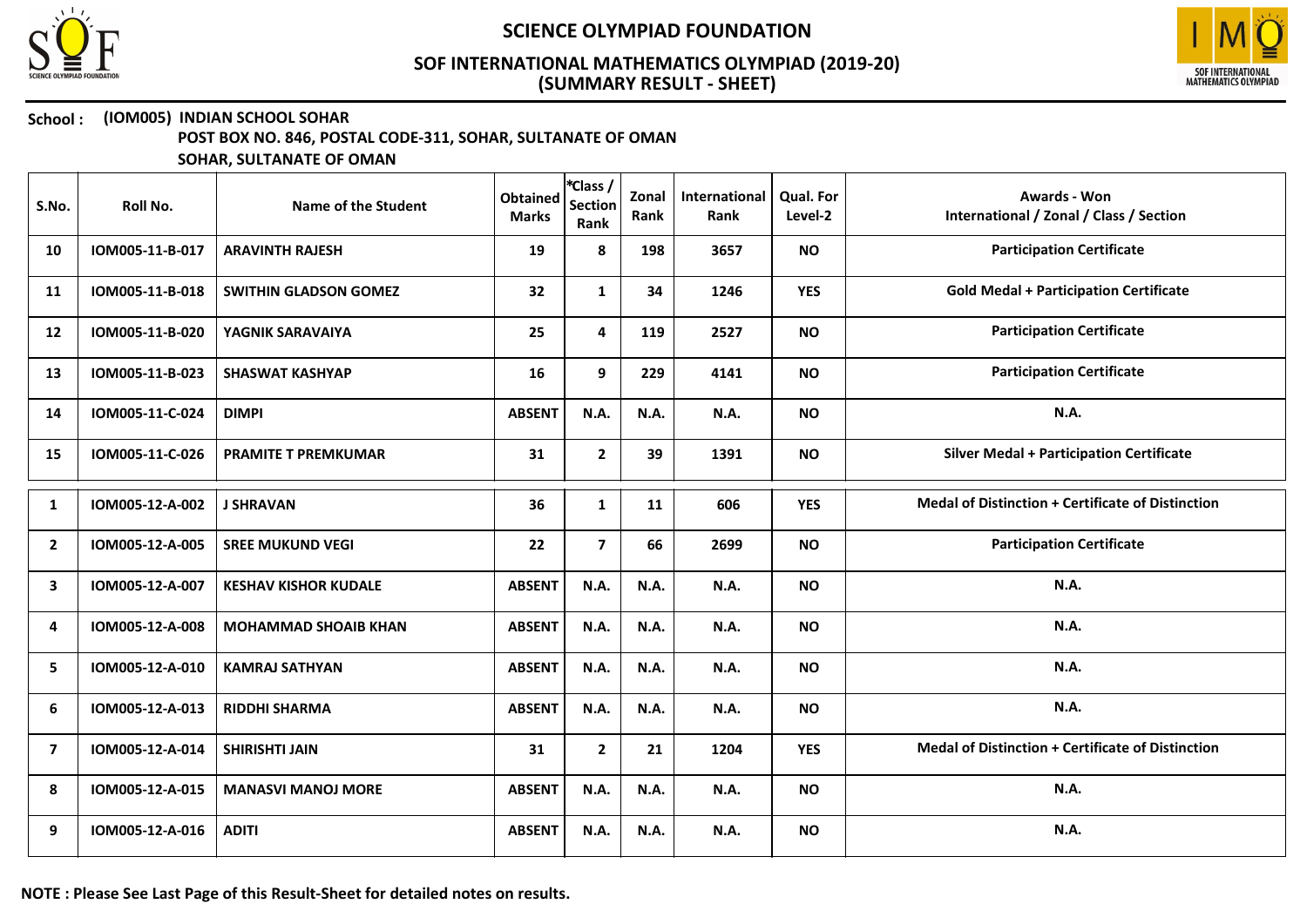



## School : (IOM005) INDIAN SCHOOL SOHAR

POST BOX NO. 846, POSTAL CODE-311, SOHAR, SULTANATE OF OMAN

| S.No. | Roll No.        | Name of the Student               | Obtained<br><b>Marks</b> | *Class /<br><b>Section</b><br>Rank | Zonal<br>Rank | <b>International</b><br>Rank | <b>Qual. For</b><br>Level-2 | Awards - Won<br>International / Zonal / Class / Section  |
|-------|-----------------|-----------------------------------|--------------------------|------------------------------------|---------------|------------------------------|-----------------------------|----------------------------------------------------------|
| 10    | IOM005-12-A-017 | <b>TELLURI SATYA SAI REVANTH</b>  | 30                       | $\overline{\mathbf{3}}$            | 25            | 1308                         | <b>YES</b>                  | <b>Medal of Distinction + Certificate of Distinction</b> |
| 11    | IOM005-12-A-018 | <b>ATHARV PATIL</b>               | <b>ABSENT</b>            | <b>N.A.</b>                        | <b>N.A.</b>   | N.A.                         | <b>NO</b>                   | N.A.                                                     |
| 12    | IOM005-12-B-021 | <b>PAVITRI MURUGAN</b>            | <b>ABSENT</b>            | <b>N.A.</b>                        | <b>N.A.</b>   | N.A.                         | <b>NO</b>                   | <b>N.A.</b>                                              |
| 13    | IOM005-12-B-022 | <b>KEERTHANA SENTHIL NATHAN</b>   | 19                       | 8                                  | 72            | 3178                         | <b>NO</b>                   | <b>Participation Certificate</b>                         |
| 14    | IOM005-12-B-023 | <b>JENNIE ANGELA JOSE SHIRLEY</b> | 23                       | 6                                  | 59            | 2514                         | <b>NO</b>                   | <b>Participation Certificate</b>                         |
| 15    | IOM005-12-B-024 | <b>VINEET BHAVINBHAI SHAH</b>     | 28                       | 4                                  | 34            | 1696                         | <b>NO</b>                   | <b>Gold Medal + Participation Certificate</b>            |
| 16    | IOM005-12-B-026 | <b>POOJA RAJMOHAN</b>             | 25                       | 5                                  | 47            | 2071                         | <b>NO</b>                   | <b>Participation Certificate</b>                         |
| 17    | IOM005-12-C-028 | <b>M SURIYA</b>                   | 13                       | 9                                  | 84            | 3943                         | <b>NO</b>                   | <b>Participation Certificate</b>                         |